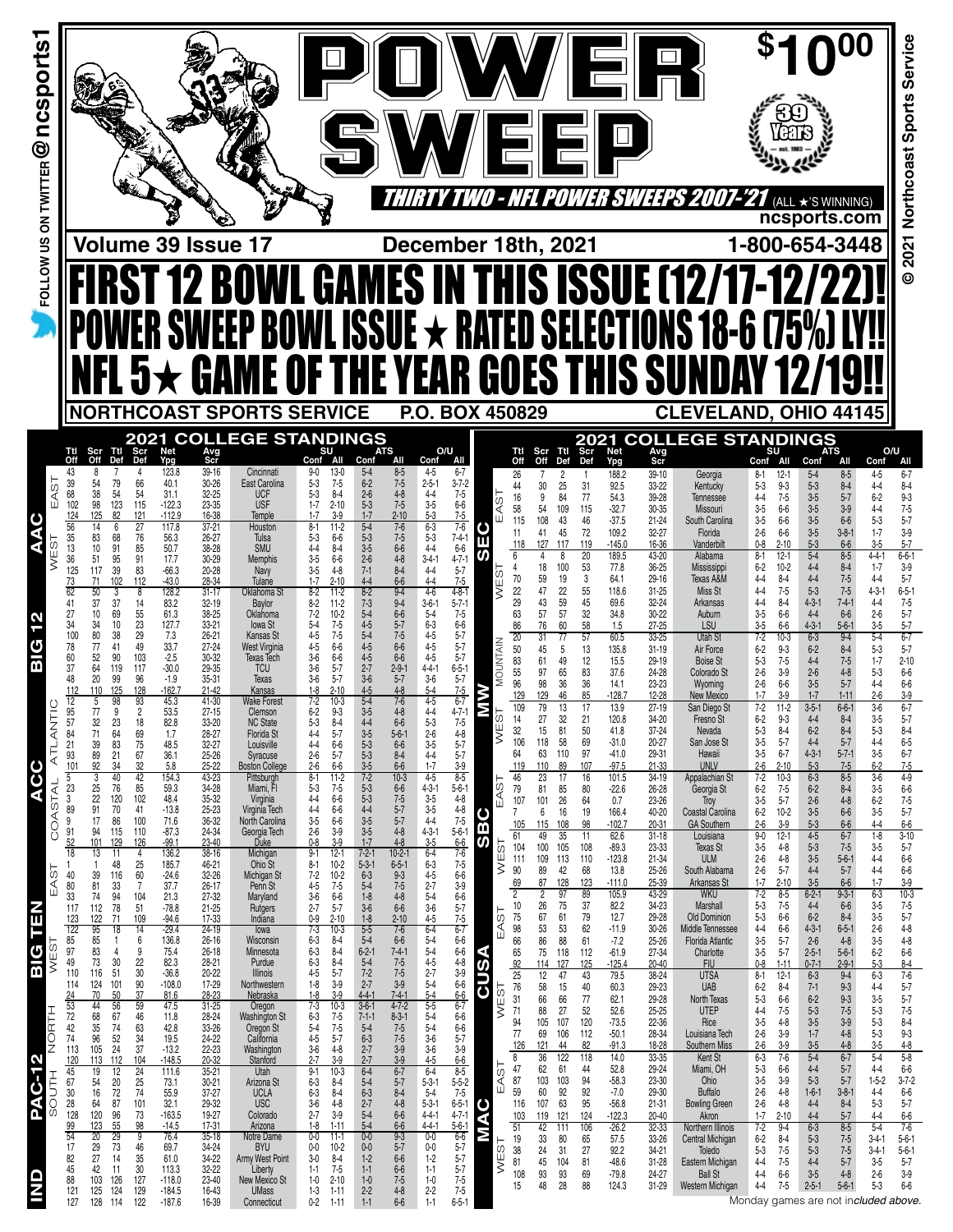## NFL GAME OF THE YEAR GOES THIS SUNDAY (12/19/21)! NFL LP PLAYS (REG & PRESSN) ARE 39-15 (72%) THIS YEAR!!

**2-0 in the Army/Navy game with a**  $2\star$  **Winner on the Under and a Marquee victory on Navy. Our NFL**  the entire NFL season! Our Big Play Releases (NFL together that we'll be releasing for the Bowls! **& CFB) are now 13-5 (72%) the last 2 seasons! Our NFL Marquees continue to dominate having gone MARQUEE 7-14-21 PACKS**<br>an AMAZING 21-5 (81%) the past 9 weeks.

# an AMAZING 21-5 (81%) the past 9 weeks.<br>**NFL Key Selections go a** Perfect 2-0 including a 4 $\star$ Winner on the Seahawks! NFL Angle Plays are Perfect 3-0

**(4-Angle win on Baltimore)!**<br>We're pleased to announce that our NFL Key Selec **tions went a perfect 2-0 LW including a 4★ Winner on Seattle. While our 2**H **on Washington nearly covered (half pt loss), our 2**H **College Total on Navy also cashed. Our NFL angle plays went a perfect 3-0 including a 4 angle Winner with Baltimore while we also cashed a Power Ratings Winner with Seattle. Our**  $\star$  **Rated NFL Totals did however go just 1-2 on the weekend.**

### College Bowl Issue goes 18-6 on  $\star$  Rated Selection in 2020 **This week we are releasing the 1st of Three Bowl Issues. Last year our Power Sweep Bowl Star rated Selections went 18-6 (75%). If you are not a current Power Sweep Subscriber Call us now 1-800-654- 3448 do not miss out on the next 2 Bowl Issues.**

## MARQUEES on a 57-29 (66%) run! NFL Marquees are on a 25-7 (78%) Run!

We're happy to announce that we went a perfect at ncsports.com or through our office after 12:00 **meanwhile continues to be on an outstanding run**  BIGGER discounts (see below). Simply pick the **with a 2-1 Late Phone effort on Sunday that includes**  pack you think you'll need and call our office to **aTop Play 3.5★Winner on New Orleans. In fact, if WAS** receive your plays. YOU choose the Marquee Plays **wouldn't have had their PAT blocked late vs DAL, we**  you want. Marquee Packs do expire on Super Bowl **would have gone 3-0! The NFL ★ Rated Selections Sunday. Get on board and use your Package on are now 39-15 (72%) on the year (regular and pre-**Game Day! Remember, the Monday Night Total season combined!). We're also happy to announce and the Sunday Night games are Marquees!! **that we'll be releasing our NFL Game of the Year this**  During the Bowl Season we release a Marquee **Sunday (12/19/21)! It will be our only 5★ selection of Selection on every total! That's 43 Marquees all** While not  $\star$  rated plays, the Marquees are always a popular choice. You can pick up these plays online on game day for just \$12 at the NCStore (Mon-Fri) and 11:00 am ET (Sat/Sun). If you would like to save by purchasing in "bulk" we offer even

| <b>MARQUEE 7-14-21 PACKS</b><br>SIGN UP NOW AT 1-800-654-3448<br><b>PICK YOUR PACK!</b> Packs expire Super Bowl Sunday 2022                                                 |
|-----------------------------------------------------------------------------------------------------------------------------------------------------------------------------|
| PACK MARQUEES<br>\$69<br>Regularly \$12 per Marquee, you'd be paying just \$9.86 per call!<br>\$124<br><b>14 PACK MARQUEES</b>                                              |
| Regularly \$12 per Marquee, you'd be paying just \$8.86 per call!<br><b>21 PACK MAROUEES.</b><br>\$169<br>Regularly \$12 per Marquee, you'd be paying just \$8.05 per call! |

### Power Plays NFL  $4\times$  on a 4-1 (80%) Run!! ADD POWER PLAYS NEWSLETTER (EMAIL) **FOR JUST <sup>\$</sup>30!!!**

Every Power Sweep subscriber has previously gotten to see what Power Plays is all about as we had a combined college Issue for Week 1. A lot of you took advantage of the "add on" subscription and are enjoying our computer's projection on every single game! **It's not too late to get Power Plays for the rest of THIS season for just \$30 if you are already a 2021 Power Sweep sub! Call today and we'll email your Wk 14 Issue immediately! Oh, and by the way, NFL 4**H **Power Plays Releases are**  on a 4-1 (80%) run the past 5 weeks including a  $4\star$ Winner on New Orleans last Sunday! Our  $\star$  Rated **NFL Power Plays Selections have gone 7-2 the past 2 weeks overall.**

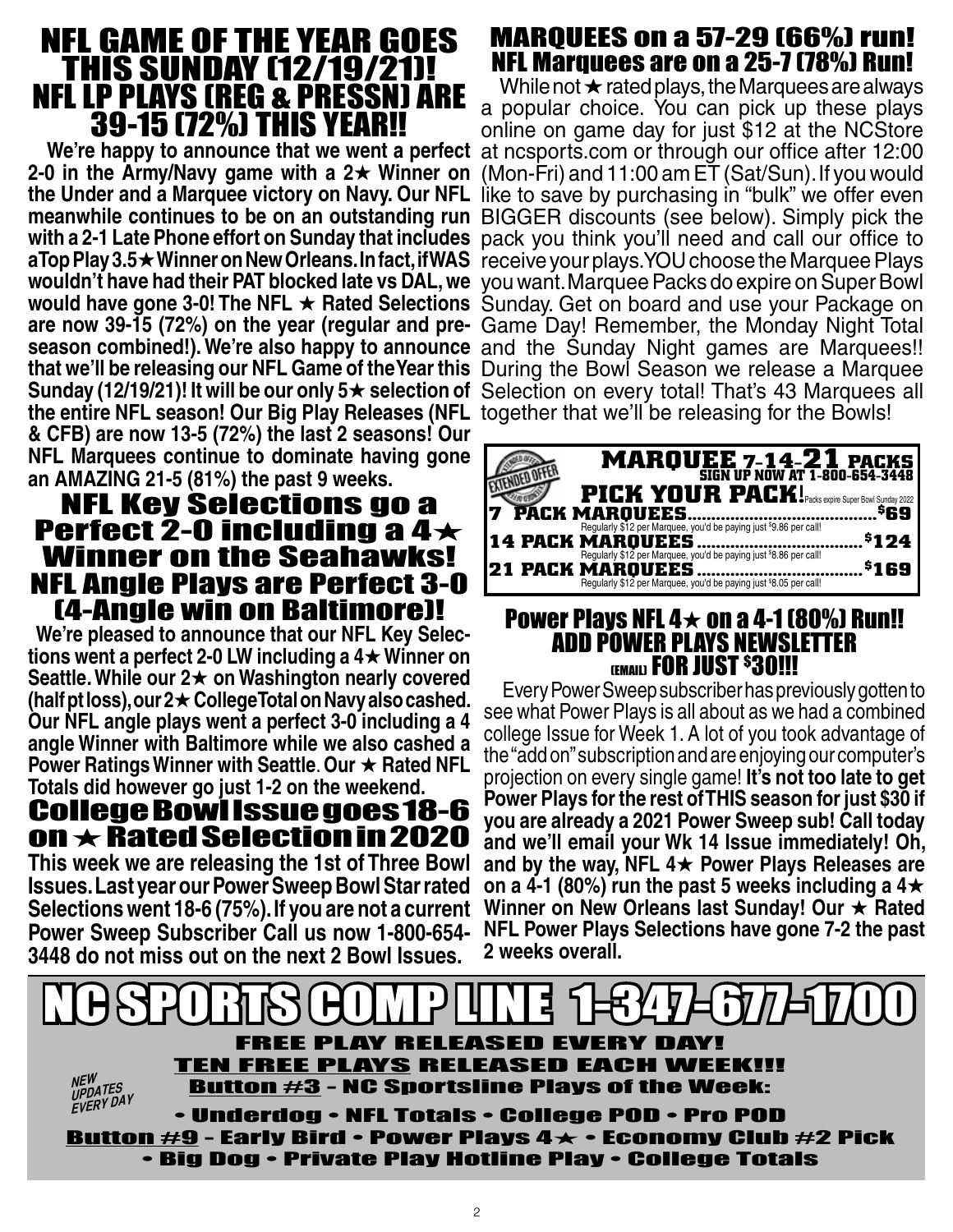| <b>COMPUTER PROJECTIONS</b>                                                                                  |                                                                                                                                                                                                                                                                                                                                                                                    | First meeting. UT returns to a bowl for the first time since '18. HC                                                                          |
|--------------------------------------------------------------------------------------------------------------|------------------------------------------------------------------------------------------------------------------------------------------------------------------------------------------------------------------------------------------------------------------------------------------------------------------------------------------------------------------------------------|-----------------------------------------------------------------------------------------------------------------------------------------------|
| TOL<br>MТ                                                                                                    | <b>BAHAMAS BOWL</b>                                                                                                                                                                                                                                                                                                                                                                | Candle is actually 0-3 SU/ATS in bowls despite being td favorites                                                                             |
| 166<br>123<br><b>RUSH YD</b><br>252<br><b>PASS YD</b><br>185                                                 | Friday, December 17, 2021 . 12:00 pm                                                                                                                                                                                                                                                                                                                                               | in their last 2. Their last bowl was also in the Bahamas where they<br>lost to FIU. MT also plays in their first bowl s/'18. HC Stockstill is |
| 19<br>33<br>P <sub>TS</sub>                                                                                  | ESPN • Thomas Robinson Stadium • Nassau, Bahamas                                                                                                                                                                                                                                                                                                                                   | just 2-6 SU/ATS in bowls and lost in this bowl in '15 to WMich.                                                                               |
| $+11$<br>+10<br>OT OTY<br>#119<br>#128<br><b>SKED</b>                                                        |                                                                                                                                                                                                                                                                                                                                                                                    | HC Candle had 21 starters back including QB Carter Bradley but<br>he got banged up and rFr Dequan Finn stole the job. UT was just 1-2         |
| <b>CHECKLIST</b>                                                                                             | <b>MIDDLE TENNESSEE (6-6)</b><br><b>TOLEDO (7-5)</b>                                                                                                                                                                                                                                                                                                                               | after a home upset loss to Colo St. After B2B road wins they lost B2B                                                                         |
| TOL<br>MТ<br>EDGE<br><b>EDGE</b>                                                                             | ATS: 7-5 O/U: 5-6-1<br>ATS: 6-5-1 O/U: 4-8                                                                                                                                                                                                                                                                                                                                         | MAC gms to NIU & CMich by a combined 5 pts. They shutout WMich                                                                                |
| VV<br>QB<br>$\overline{\phantom{a}}$                                                                         | $+3.0$ ppg<br>$+13.2$ ppg<br><b>BUTEMDES</b><br><b>ROCKLES</b><br>$-11$ ypg                                                                                                                                                                                                                                                                                                        | in the 2H & won by 19. The Rockets had a 672-490 yd edge against<br>EMich but lost 52-49, allowing 13, 18, 32 & 43 yd td drives. They         |
| VVI/2<br><b>RB</b><br>$\overline{\phantom{a}}$                                                               | +91 ypg<br>OFFENSE (NC #51 • NCAA #38) DEFENSE (NC #59 • NCAA #33)<br>OFFENSE (NC #113 . NCAA #99) DEFENSE (NC #82 . NCAA #54)                                                                                                                                                                                                                                                     | were just 4-5 then won their L/3 games by 26 ppg against 3 weaker                                                                             |
| WR<br>$\overline{\phantom{a}}$                                                                               | <b>RUSHING</b><br><b>ATT</b><br>LOST<br><b>RUSHING</b><br>ÁTT<br>412<br>GAIN<br>LOST<br><b>NET</b><br>TD<br>AVG<br>GP<br>GAIN<br><b>NET</b><br><b>TD</b><br><b>AVG</b><br>GP<br>12<br>1821<br>$\frac{3.5}{4.9}$<br>1450<br>13<br>371<br>2656<br><b>TOTAL</b><br>TOTAL<br>12<br>438<br>341<br>2315<br>28<br>5.3                                                                     | foes. UT did put up 435 ypg and was +93 ypg. Their D actually held<br>foes 38 ypg below their avg. QB Finn made a big difference, hitting     |
| V<br>OL<br>$\overline{\phantom{a}}$                                                                          | 3<br>384<br>359<br>6.7<br>10<br>74<br>25<br>12<br>190<br>1315<br>41<br>1274<br>15<br>Martell Pettaway<br><b>Brvant Koback</b><br>251<br>11<br>3.8<br>240<br>11<br>2<br>12<br>99<br>601<br>179<br>422<br>8<br>4.3<br>Frank Peasant<br>Dequan Finn                                                                                                                                   | 60% with a 16-1 ratio and was their #2 rusher (419, 4.2).                                                                                     |
| <b>DL</b><br>$\qquad \qquad -$<br>$\overline{\phantom{0}}$                                                   | 64<br>52<br>45<br>44<br>252<br>4.6<br>11<br>241<br>2<br>12<br>58<br>13<br>303<br>3<br>5.2<br><b>Chaton Mobley</b><br>8<br>Micah Kelly<br>316<br>252<br>4.9<br>220<br>32<br>11<br>5<br>12<br>46<br>256<br>6<br>250<br>$\mathbf{1}$<br>5.4<br>Mike DiLiello<br>Jacquez Stuart                                                                                                        | MT added NCSt transfer QB Bailey Hockman but he lost the job                                                                                  |
| 1/2<br>LВ<br>$\overline{\phantom{a}}$                                                                        | 219<br>101<br>118<br>2.7<br>0<br>COMP<br><b>ATT</b><br><b>TD</b><br>INT<br><b>Chase Cunningham</b><br>8<br><b>PASSING</b><br>GP<br>%<br><b>YDS</b><br>12<br>59.3<br>COMP<br>TD<br>INT<br>TOTAL<br>208<br>351<br>2896<br>20<br>$\overline{2}$<br>PASSING<br>GP<br><b>ATT</b><br>$\%$<br><b>YDS</b>                                                                                  | after just 3 games and Chase Cunningham took over. MT was 1-3 when<br>Cunningham led them to an upset win over Marshall although they         |
| DB<br>$\overline{\phantom{m}}$<br>$\overline{\phantom{a}}$                                                   | 422<br>$\begin{array}{c}\n 26 \\  16 \\  5\n \end{array}$<br>12<br>2824<br>12<br>64.5<br><b>TOTAL</b><br>272<br>12<br>126<br>211<br>59.7<br>1855<br>16<br>Dequan Finn<br>$\sqrt{3}$<br>176                                                                                                                                                                                         | were outg'd 493-314. They lost by 28 at Lib then won B2B blowouts                                                                             |
| <b>CCH</b><br>$\overline{\phantom{a}}$<br>$\qquad \qquad -$                                                  | 62.5<br>59.2<br>8<br>110<br>1318<br><b>Carter Bradley</b><br>8<br>77<br>130<br>972<br>4<br><b>Chase Cunningham</b><br>6<br>92<br>67.6<br>5<br>136<br>777<br><b>REC</b><br><b>YDS</b><br><b>AVG</b><br><b>TD</b><br>LNG<br>Nicholas Vattiato<br><b>RECEIVING</b><br>GP                                                                                                              | over hapless UConn and SMiss. They lost QB Cunningham so true<br>frosh QB Vattiato made his first career start vs WKU and threw 5             |
| <b>SITE</b><br>$\overline{\phantom{0}}$<br>$\overline{\phantom{a}}$                                          | 13.9<br>REC<br>TD<br>LNG<br>TOTAL<br>12<br>208<br>2896<br>20<br>85<br><b>RECEIVING</b><br>GP<br><b>YDS</b><br>AVG<br>12<br>10.4<br>26<br>2824<br>61<br><b>TOTAL</b><br>272<br>Devin Maddox<br>12<br>38<br>562<br>14.8<br>$\overline{4}$                                                                                                                                            | int's in a 26 pt loss. HC Stockstill showed confidence in him and they                                                                        |
| <b>MTCH</b><br>$\overline{\phantom{a}}$<br>$\overline{\phantom{m}}$                                          | 84<br>55<br>85<br>75<br>6<br>37<br>34<br>489<br>14.4<br>12<br>45<br>510<br>Isaiah Winstead<br>12<br>$\mathbf{1}$<br>Jimmy Marshall<br>11.3<br>61<br>36<br>377<br>23.6<br>10<br>433<br>12.0<br>3<br>11<br>16<br>$\overline{4}$<br>Yusuf Ali<br>Matt Landers                                                                                                                         | won 2 of their last 3, beating FIU and FAU to get bowl eligible. MT                                                                           |
| <b>INT</b><br>$\overline{\phantom{0}}$<br>$\qquad \qquad -$                                                  | 40<br>$\mathbf 3$<br>39<br>409<br>Jarrin Pierce<br>12<br>10.5<br>5<br>12<br>29<br>333<br>11.5<br><b>Bryant Koback</b><br>35<br>37<br>402<br>224<br>11<br>10.9<br>4<br>Danzel McKinley-Lewis<br>12<br>14<br>16.0<br>Jaylin Lane                                                                                                                                                     | is -12 ypg on the season and their only win over a bowl eligible foe<br>was against Marshall when they were outgained by 179 yds. Their       |
| ST<br>$\qquad \qquad -$<br>$\overline{\phantom{a}}$                                                          | $\frac{2}{2}$<br>$\begin{array}{c} 59 \\ 42 \end{array}$<br>51<br>28<br>295<br>3<br>15<br>12<br>DJ England-Chisolm<br>10.5<br><b>Bryce Mitchell</b><br>8<br>201<br>13.4                                                                                                                                                                                                            | offense put up 46 ypg less than their foes allowed on avg (#104 in                                                                            |
| <b>SKED</b><br>$\qquad \qquad -$                                                                             | <b>DEFYPG</b><br>367<br><b>DEF</b><br><b>OFF</b><br>OFF YPG 356<br><b>OFF</b><br><b>DEFYPG</b><br>343<br>DEF<br>OFFYPG 434<br>18.6<br>KR<br>PR<br>KR<br>20.7<br>DEF PPG<br>25.0<br>17.9<br>OFF PPG 29.8<br>25.8<br>DEF PPG<br>OFF PPG 34.2<br>21.0                                                                                                                                 | FBS). Their D allowed just 300 ypg including just 74 rush in their L/6.<br>UT has an edge in all 3 phases including a huge edge on offense    |
| <b>OVERALL</b>                                                                                               | PR<br>10.8<br>17.2<br>8.8<br>10.2<br>OFF RUSH 121<br>DEF RUSH 128<br>OFF RUSH 193<br><b>DEF RUSH</b><br>151<br>ST TD diff<br>ST TD diff<br>$+2$<br>$+2$<br>OFF PASS 235<br>Pass DEF<br>239                                                                                                                                                                                         | where they avg 435 ypg while MT avg 356. MT is just 1-5 SU/ATS vs                                                                             |
| <b>TOLEDO</b>                                                                                                | OFF PASS 241<br>192<br>Pass DEF<br>Net Punt<br>39.6 36.6<br>35.7<br>37.9<br>Net Punt<br><b>SKS VS</b><br>25<br><b>SKS BY</b><br>31<br><b>SKS VS</b><br>35<br><b>SKS BY</b><br>37<br>9-12 (long 46)<br>FG's<br>13-21 (long 50)                                                                                                                                                      | bowl teams and UT will be hungry to get Candle his first bowl win.                                                                            |
| BY 6 $V$ 's                                                                                                  | FG's<br>ST Rank<br>OL AVG<br>6'3" 300 DL AVG<br>6'2" 260<br>OL AVG<br>6'4" 299 DL AVG<br>6'3" 283<br><b>ST</b> Rank<br>50<br>44                                                                                                                                                                                                                                                    | <b>FORECAST: TOLEDO</b><br>RATING: $1\star$                                                                                                   |
| <b>COMPUTER PROJECTIONS</b><br><b>CCU</b><br>NIU                                                             | E BOWL                                                                                                                                                                                                                                                                                                                                                                             | First mtg. This is NIU's 12th bowl gm s/'06 but are just 2-9 SU/<br>ATS & this is their first bowl under HC Hammock. CC is in this bowl       |
| 264<br>181<br><b>RUSHYD</b>                                                                                  |                                                                                                                                                                                                                                                                                                                                                                                    | for a 2nd straight ssn under HC Chadwell. In that gm LY CC (-7)                                                                               |
| 223<br>176<br><b>ASS YD</b><br>35<br>25                                                                      | Friday, December 17, 2021 • 6:00 pm<br>ESPN2 . Camping World Stadium . Orlando, FL                                                                                                                                                                                                                                                                                                 | had their perfect ssn spoiled when they lost 37-34 in OT to Liberty.<br>CC went 11-1 LY and they ret'd 19 st'rs from that squad incl SBC      |
| P <sub>TS</sub><br>-6<br>-5<br>OT OTY                                                                        |                                                                                                                                                                                                                                                                                                                                                                                    | POY from '20 QB McCall. CC opened with a weak schedule & won                                                                                  |
| #92<br>#129<br><b>SKED</b><br><b>CHECKLIST</b>                                                               | <b>NORTHERN ILLINOIS (9-4)</b>                                                                                                                                                                                                                                                                                                                                                     | their F/6 gms with relative ease as they were $+271$ ypg/ $+34$ ppg in                                                                        |
| <b>CCU</b><br>EDGE<br><b>NIU</b>                                                                             | <b>COASTAL CAROLINA (10-2)</b><br>ATS: 6-6 O/U: 5-7<br>ATS: 8-5 O/U: 7-6                                                                                                                                                                                                                                                                                                           | those gms! Their only gm the F/6 wks that was close was a 28-25<br>win at Buf. After a bye CC faced App St & led 14-0 in the 2Q but lost      |
| EDGE                                                                                                         | $+20.4$ ppg<br>$-1.2$ ppg                                                                                                                                                                                                                                                                                                                                                          | on a last-sec FG. CC won their next 2 gms but lost QB McCall for 2                                                                            |
| VV<br>QB<br>$\qquad \qquad -$                                                                                | HUSKIES<br><b>CHANNICUTERS</b><br>$+168$ ypg<br>$-27$ ypg                                                                                                                                                                                                                                                                                                                          | gms with inj. CC fell to GSt 42-40 w/o McCall but won their L/2 gms<br>& finished 10-2. CC was 5-1 ATS their F/6 gms but just 1-5 ATS their   |
| 1/2<br><b>RB</b><br>$\overline{\phantom{a}}$                                                                 | OFFENSE (NC #48 • NCAA #7)<br>DEFENSE (NC #70 • NCAA #17)<br>OFFENSE (NC #84 · NCAA #52) DEFENSE (NC #107 · NCAA #113)<br>GAIN<br>LOST<br>TD<br>AVG<br><b>RUSHING</b><br>GP<br>ATT<br><b>NET</b><br>LOST<br><b>RUSHING</b><br>GP<br>ATT<br>GAIN<br><b>NET</b><br>TD<br>AVG                                                                                                         | $L/6$ gms. QB McCall (2558, 73%, 23-3) led all qualified QB's with a                                                                          |
| <b>WR</b><br>V<br>$\qquad \qquad -$<br>OL                                                                    | <b>TOTAL</b><br>13<br>3288<br>243<br>3045<br>33<br>5.1<br>255<br>594<br>484<br>TOTAL<br>12<br>3030<br>2775<br>34<br>5.7<br>194<br>1078<br>40<br>1038<br>3<br>$\frac{5.4}{5.7}$<br>Jay Ducker<br>11<br>13<br>151<br>1004<br>16<br>988<br>6.5<br>Shermari Jones<br>10                                                                                                                | 207.9 QB rating & was again SBC POY. CC's rush attack avg'd 230<br>ypg (5.7) led by RB Jones (992, 6.6, 13 td). CC's defense all'd 326        |
| $\overline{\phantom{a}}$<br>$\overline{\phantom{a}}$<br>$V$ $V$ 1/2<br><b>DL</b><br>$\overline{\phantom{m}}$ | 528<br>101<br>21<br>$\overline{4}$<br>68<br>71<br>7.8<br>Harrison Waylee<br>595<br>574<br>559<br>5<br>12<br>31<br>5<br><b>Braydon Bennett</b><br>4.6<br>7.3<br>13<br>460<br>12<br>448<br>12<br>526<br>516<br>Clint Ratkovich<br>98<br>$\overline{7}$<br>8<br>10<br>Reese White                                                                                                     | ypg overall & all'd just 135 rush ypg (3.8) while their pass D was                                                                            |
| V<br>LB.<br>$\overline{\phantom{0}}$                                                                         | 455<br>22<br>69<br>433<br>$\overline{4}$<br>6.3<br>250<br>8<br>$\begin{array}{c} 83 \\ 54 \end{array}$<br>336<br>3.0<br>Antario Brown<br>10<br>86<br>Grayson McCall<br>4<br>73<br>217<br>12<br>86<br>480<br>407<br>8<br>4.7<br>Rocky Lombardi<br>304<br>3<br>11<br>87<br>4.0<br><b>Bryce Carpenter</b>                                                                             | #74. CC has a talented ST unit that finished the reg ssn ranked #14!<br>NIU went 0-6 LY but 3 of their losses were by 8 pts or less. They     |
| $\checkmark$ 1/2<br>DB<br>$\overline{\phantom{0}}$                                                           | <b>PASSING</b><br>COMP<br>ATT<br>$\%$<br><b>YDS</b><br>TD<br>INT<br>GP<br><b>ATT</b><br>PASSING<br>GP<br>COMP<br>$\%$<br><b>YDS</b><br>TD<br>INT<br>322<br>57.5<br>13<br><b>TOTAL</b><br>13<br>185<br>2442<br>8<br>12<br>205<br>292<br>70.2<br>3142<br>29<br><b>TOTAL</b><br>4                                                                                                     | opened with an upset win at GT (+19) then came back from down                                                                                 |
| 1/2<br><b>CCH</b><br>$\qquad \qquad -$                                                                       | 12<br>180<br>310<br>13<br>58.1<br>2416<br>8<br>23<br>Rocky Lombardi<br>10<br>154<br>211<br>2558<br>Grayson McCall<br>73.0<br>3<br>40.0<br>483<br>Ethan Hampton<br>2<br>10<br>23<br>$\mathbf 0$<br>$\mathbf{0}$<br>69<br>59.4<br>4<br>11<br>41<br><b>Bryce Carpenter</b><br>4                                                                                                       | 26 3Q but lost 50-43 vs WY. They were 1-2 then rattled off 7 wins                                                                             |
| 1/2<br><b>SITE</b><br>$\qquad \qquad -$                                                                      | REC<br><b>YDS</b><br>AVG<br>TD<br><b>LNG</b><br>GP<br>REC<br><b>YDS</b><br>TD<br><b>RECEIVING</b><br>GР<br><b>RECEIVING</b><br><b>AVG</b><br>LNG<br>13<br>13<br>12<br>3142<br>99<br><b>TOTAL</b><br>185<br>2442<br>13.2<br>75<br>TOTAL<br>205<br>15.3<br>29                                                                                                                        | in 8 games to clinch the MAC West then sat starters in the finale<br>and lost to WMich. All 6 reg ssn MAC wins came by 8 pts or less          |
| 1/2<br>MICH                                                                                                  | $\overline{7}$<br>66<br>13<br>49<br>877<br>17.9<br>$\overline{7}$<br>75<br>12<br>59<br>1034<br><b>Tray Rudolph</b><br>Jaivon Heiligh<br>17.5<br>12<br>52<br>10<br>99<br>Tyrice Richie<br>44<br>540<br>12.3<br><b>Isaiah Likely</b><br>816<br>9<br>15.7                                                                                                                             | but they avenged a loss to Kent St in the MAC Title, winning 41-23.                                                                           |
| <b>INT</b>                                                                                                   | $\begin{array}{c} 50 \\ 66 \end{array}$<br>33<br>35<br>$\overline{c}$<br>12<br>74<br>8<br>488<br>13.9<br>567<br>5<br>Cole Tucker<br>17.2<br>Kameron Brown<br>12<br>$\pmb{0}$<br>36<br>12<br>20<br>71<br>13<br>158<br>13.2<br>248<br>12.4<br><b>Messiah Travis</b><br><b>Braydon Bennett</b><br>1                                                                                   | The Huskies are -28 ypg but has ply'd a tougher sked and they do<br>have 4 wins over bowl foes. NIU has rushed for 234 ypg (5.1) and          |
| $V$ $V$ 1/2<br>ST<br>L.                                                                                      | 22<br>$\overline{c}$<br>49<br>Clint Ratkovich<br>13<br>13<br>113<br>8.7<br>95<br>19.0<br>Xavier Gravette<br>6<br>5<br>$\overline{1}$                                                                                                                                                                                                                                               | allowed just 9 sacks!                                                                                                                         |
| VV<br><b>SKED</b>                                                                                            | <b>DEFYPG</b><br>325<br>449<br>OFF YPG 493<br><b>OFF</b><br><b>DEF</b><br>OFF YPG 422<br>DEF YPG<br><b>OFF</b><br><b>DEF</b><br>KR<br>PR<br>KR<br>19.6<br>17.9<br>14.<br>DEF PPG<br>19.9<br>DEF PPG<br>OFF PPG 40.4<br>20.0<br>OFF PPG 31.5<br>32.7                                                                                                                                | CC has the edge at nearly every position, but what caught our<br>eyes is that NIU all'd 264 rush ypg (6.3) over the L/5 gms while             |
| <b>OVERALL</b>                                                                                               | PR<br>12.1<br>6.8<br>10.3<br>0.0<br>OFF RUSH 231<br>DEF RUSH<br>OFF RUSH 234<br>DEF RUSH 216<br>134<br>ST TD diff<br>ST TD diff<br>$+3$<br>$+1$<br>OFF PASS 262<br>Pass DEF 191<br>OFF PASS 188<br>Pass DEF 233                                                                                                                                                                    | CC ran for 228 ypg (5.2) in their $\angle$ /5 gms. The checklist has this gm                                                                  |
| <b>COASTAL CAROLINA</b>                                                                                      | Net Punt<br>Net Punt<br>36.1<br>33.8<br>36.7 39.0<br><b>SKS BY</b><br><b>SKS VS</b><br>21<br>32<br><b>SKS VS</b><br><b>SKS BY</b><br>9<br>18<br>FG's<br>FG's<br>7-9 (long 50)<br>23-28 (long 47)                                                                                                                                                                                   | near the line, but we this CC overpowers NIU & wins by 2+ td's.                                                                               |
| BY 10.5 $\checkmark$ 's                                                                                      | OL AVG<br>6'1''289<br>DL AVG<br>6'3" 293<br><b>OL AVG</b><br>6'4" 309 DL AVG<br>6'2" 284<br>ST Rank<br>ST Rank<br>14<br>64                                                                                                                                                                                                                                                         | FORECAST: COASTAL CAROLINA RATING: 2★                                                                                                         |
| <b>COMPUTER PROJECTIONS</b><br><b>APP</b><br>WKU                                                             | Н<br>U<br>$\mathbf{D}$                                                                                                                                                                                                                                                                                                                                                             | First mtg as FBS foes, but 6th mtg overall. Their last mtg was in<br>the '00 FCS playoffs where App won 17-14. This is App's 7th straight     |
| 192<br>37<br><b>RUSHYD</b>                                                                                   | Saturday, December 18, 2021 . 11:00 am                                                                                                                                                                                                                                                                                                                                             | bowl (6-0 SU/4-2 ATS) & this is HC Clark's 3rd bowl (2-0 SU/1-1 ATS).                                                                         |
| 390<br>243<br><b>PASS YD</b><br>33<br>31<br>P <sub>TS</sub>                                                  | ESPN • FAU Stadium • Boca Raton, FL                                                                                                                                                                                                                                                                                                                                                | WKU HC Helton has gotten to a bowl all 3 ssns (1-1 SU/0-2 ATS) as<br>they lost to Georgia St LY 39-21.                                        |
| -1<br>+8<br>OT OTY                                                                                           |                                                                                                                                                                                                                                                                                                                                                                                    | App returned 17 st'rs but had to replace a 3-yr starting QB &                                                                                 |
| #107<br>#90<br><b>SKED</b><br>CHECKLIST                                                                      | <b>WESTERN KENTUCKY (8-5)</b><br><b>APPALACHIAN STATE (10-3)</b>                                                                                                                                                                                                                                                                                                                   | brought in former Clemson/Duke QB Brice. App opened the ssn with<br>a win vs ECU, then lost to Miami, FL by 2. App would win their next       |
| <b>APP</b><br><b>WKU</b><br>EDGE<br><b>EDGE</b>                                                              | ATS: 9-3-1 O/U: 10-3<br>ATS: 8-5 O/U: 4-9                                                                                                                                                                                                                                                                                                                                          | 3 gms to get to 4-1 but then fell at LA 41-13 (-244 yds, -3 TO's). App                                                                        |
| QB<br>VV                                                                                                     | +14.9 ppg<br>+103 ypg<br>$+14.4$ ppg<br>HILLTOPPERS<br><b>MOUNTAINEERS</b>                                                                                                                                                                                                                                                                                                         | responded with a 30-27 win vs CC (trailed 14-0 1H). App blew out<br>5 weaker SBC foes the L/5 wks (+175 ypg/+30 ppg) and held those           |
| $V$ $V$ 1/2<br><b>RB</b><br>$\qquad \qquad -$                                                                | $+107$ ypg<br>OFFENSE (NC #6 • NCAA #2) DEFENSE (NC #104 • NCAA #98)<br>OFFENSE (NC #68 • NCAA #47) DEFENSE (NC #21 • NCAA #18)                                                                                                                                                                                                                                                    | foes to 242 ypg/12 ppg. In the SBC title gm they fell to LA 24-16 (-108                                                                       |
| VV<br>WR<br>$\overline{\phantom{0}}$                                                                         | <b>RUSHING</b><br>GP<br>GAIN<br>LOST<br>TD<br><b>AVG</b><br>ATT<br>NET<br><b>RUSHING</b><br>ATT<br>GAIN<br>LOST<br>TD<br><b>AVG</b><br>GP<br>NET<br>13<br>321<br>1484<br><b>TOTAL</b><br>265<br>1219<br>11<br>3.8<br>2440<br>TOTAL<br>524<br>2624<br>184<br>25<br>4.7<br>13                                                                                                        | yds). QB Brice had a solid year & the App rush attack was steady                                                                              |
| V<br><b>OL</b><br>$\overline{\phantom{a}}$                                                                   | Noah Whittington<br>94<br>481<br>14<br>5.0<br>11<br>467<br>$\mathbf{1}$<br>27<br>5.5<br>Nate Noel<br>13<br>196<br>1103<br>1076<br>4<br>11<br>4.7<br>14<br>5.4<br>Adam Cofield<br>13<br>80<br>383<br>372<br>4<br>153<br>825<br>Camerun Peoples<br>11<br>841<br>16                                                                                                                   | (188, 4.7) and had 3 WR's top 750 yds. While App's offense was<br>strong, their D was a big key to their success as they held foes to 78      |
| DL<br>$\overline{\phantom{0}}$<br>$\qquad \qquad -$                                                          | 368<br>3<br>$\overline{c}$<br>4.7<br>Kye Robichaux<br>13<br>56<br>265<br>$\overline{c}$<br>41<br>182<br>4.4<br>Anderson Castle<br>13<br>184<br>2<br>23<br>$\sqrt{3}$<br>10<br>136<br>$\overline{4}$<br>132<br>5.7<br>Jakairi Moses<br>$\overline{1}$                                                                                                                               | ypg under their ssn avg (#11 FBS) & had 35 sks led by SBC DPOY                                                                                |
| VV<br>LB.<br>$\qquad \qquad -$                                                                               | 13<br>65<br>269<br>93<br>2.7<br>Chase Brice<br>176<br>140<br>0.4<br>34<br>13<br>49<br>118<br>22<br>3<br>5<br>Bailey Zappe<br>129<br>125<br>3.7<br>Daetrich Harrington<br>4<br>$\mathbf{1}$<br>GP<br>COMP<br>ATT<br>$\%$<br><b>YDS</b><br>TD<br>INT                                                                                                                                 | LB D'Marco Jackson! App held tms to 120 rush ypg (3.4) & the pass<br>D ranks #17. App St also has a strong ST's unit that ranks #6!           |
| V1/2<br>DB<br>$\overline{\phantom{0}}$                                                                       | PASSING<br>PASSING<br>GP<br>COMP<br>ATT<br><b>YDS</b><br>TD<br>INT<br>%<br>13<br>650<br>68.8<br>57<br>12<br>TOTAL<br>447<br>5650<br>25<br>13<br>235<br>227<br>378<br>62.2<br>10<br><b>TOTAL</b><br>3129                                                                                                                                                                            | OC Kittley not only revamped WKU's offense, he brought QB                                                                                     |
| <b>CCH</b><br>$\qquad \qquad -$<br>$\qquad \qquad -$                                                         | 13<br>56<br>13<br>23<br>442<br>639<br>69.2<br>5545<br>11<br><b>Bailey Zappe</b><br>61.9<br>3020<br><b>Chase Brice</b><br>367<br>10<br>6<br>3<br>75.0<br>38<br>0<br>0<br>Drew Zaubi<br>4<br>5<br>9<br>Jacob Huesman<br>7<br>77.8<br>75<br>$\mathbf{1}$<br>$\mathbf{0}$                                                                                                              | Zappe and his top 3 WR's with him from Hou Baptist. WKU started 1-4<br>against a brutal sked, losing to Army, Indiana, Mich St & UTSA. The    |
|                                                                                                              | REC<br><b>YDS</b><br>LNG<br>GP<br>REC<br><b>YDS</b><br>GР<br><b>AVG</b><br>TD<br><b>AVG</b><br>TD<br>LNG<br><b>RECEIVING</b><br><b>RECEIVING</b><br>57<br>13<br>235<br>25<br><b>TOTAL</b><br>13<br>447<br>5650<br>12.6<br>74<br>TOTAL<br>3129<br>13.3<br>80                                                                                                                        | 'Toppers got on a roll once the schedule lightened up. Their best win                                                                         |
| 1/2<br><b>SITE</b><br>$\qquad \qquad -$                                                                      |                                                                                                                                                                                                                                                                                                                                                                                    |                                                                                                                                               |
| <b>MTCH</b><br>$\overline{\phantom{0}}$<br>$\overline{\phantom{a}}$                                          | Jerreth Sterns<br>13<br>137<br>17818<br>12.5<br>14<br>74<br>13<br>61<br>904<br>7<br>79<br>14.8<br>Corey Sutton<br>13<br>12<br>65<br>13<br>783<br>Mitchell Tinsley<br>80<br>1299<br>16.2<br>Malik Williams<br>51<br>6<br>56<br>15.4                                                                                                                                                 | came against Marshall but the Herd led 14-0 2Q when they lost their                                                                           |
| INT<br>$\overline{\phantom{a}}$<br>$\overline{\phantom{a}}$                                                  | 73<br>13<br>55<br>776<br>68<br>Daewood Davis<br>13<br>41<br>707<br>17.2<br>8<br>6<br>Thomas Hennigan<br>14.1<br>80<br>Malachi Corley<br>13<br>71<br>690<br>9.7<br>$\overline{7}$<br>13<br>157<br>19.6<br>0<br><b>Christian Wells</b><br>8                                                                                                                                          | QB and WKU dominated the 2H to win 53-21. WKU lost the CUSA<br>Title in a rematch with UTSA. Zappe needs 4 td's and 140 pass yds              |
| 1/2<br>ST<br>$\qquad \qquad -$                                                                               | $\begin{array}{c} 45 \\ 54 \end{array}$<br>12<br>151<br>40<br>13<br>220<br>16.9<br>11<br>12<br>12.6<br>0<br><b>Craig Burt</b><br>$\mathbf{1}$<br>Jalen Virgil                                                                                                                                                                                                                      | to tie Joe Burrow's records but WKU's D has allowed 31 ypg more                                                                               |
| 1/2<br><b>SKED</b>                                                                                           | <b>DEFYPG</b><br>326<br><b>DEFYPG</b><br>422<br>OFF YPG 429<br><b>OFF</b><br>OFF YPG 529<br><b>OFF</b><br><b>DEF</b><br><b>DEF</b><br>KR<br>KR<br>27.2<br>23.0<br>16.7<br>DEF PPG<br>19.1<br>DEF PPG<br>OFF PPG 34.2<br>19.3<br>OFF PPG 43.1<br>28.7                                                                                                                               | than foes avg. OC Kittley is leaving for TTech but is cch'g in this game<br>but the Toppers are missing their best LB and DT due to inj's.    |
| <b>OVERALL</b><br><b>APP STATE</b>                                                                           | PR <sub></sub><br>PR<br>9.5<br>19.3<br>6.7<br>4.5<br>OFF RUSH 188<br>DEF RUSH 119<br>OFF RUSH 94<br>DEF RUSH 161<br>ST TD diff<br>ST TD diff<br>$+1$<br>$\mathbf{0}$<br>OFF PASS 241<br>Pass DEF 207<br>OFF PASS 435<br>Pass DEF 261<br>Net Punt<br>Net Punt<br>39.2 41.0<br>39.5 37.4<br><b>SKS VS</b><br><b>SKS BY</b><br>36<br><b>SKS VS</b><br><b>SKS BY</b><br>13<br>16<br>40 | WKU has a strong offense, but App has a talented pass D & they<br>have the edge of D overall. We see App winning a close gm.                  |

#### **FORECAST: COASTAL CAROLINA RATING: 2**H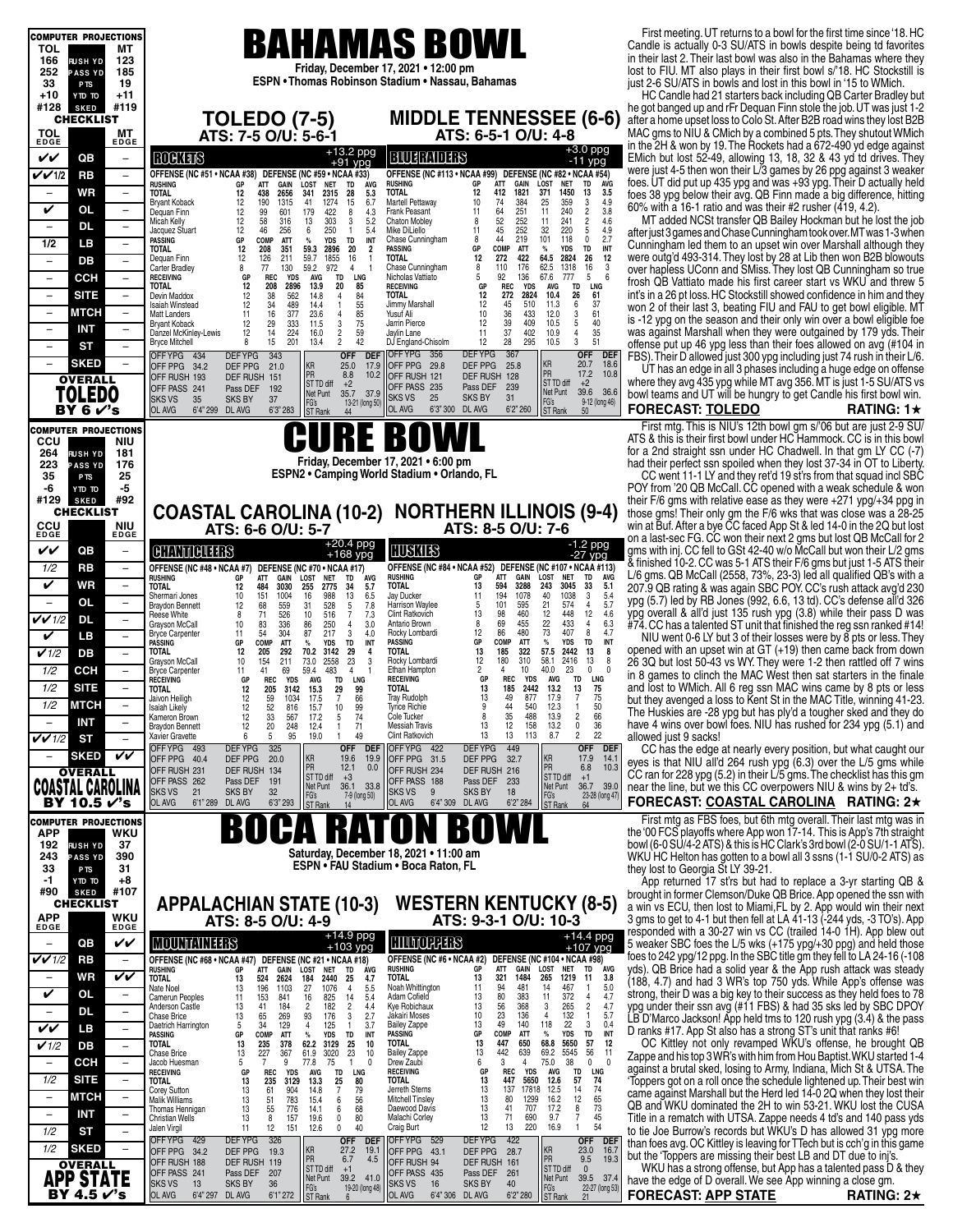| <b>COMPUTER PROJECTIONS</b>                                       |                                  | <b>NEW MEXICO BOWL</b>                                                                                                                                                                                                                                                                                                           | 13th mtg, but have not met since '04. FSt is 2-0 SU/ATS in their<br>L/2 bowls, but are in a bowl for the first time s/'18. FSt HC DeBoer        |
|-------------------------------------------------------------------|----------------------------------|----------------------------------------------------------------------------------------------------------------------------------------------------------------------------------------------------------------------------------------------------------------------------------------------------------------------------------|-------------------------------------------------------------------------------------------------------------------------------------------------|
| <b>UTEP</b><br>120<br><b>RUSH YD</b>                              | FSU<br>150                       |                                                                                                                                                                                                                                                                                                                                  | left for Wash so they have an interim HC here, but did hire former                                                                              |
| 262<br><b>PASS YD</b>                                             | 292                              | Saturday, December 18, 2021 . 2:15 pm<br>ESPN • Dreamstyle Stadium • Albuquerque, NM                                                                                                                                                                                                                                             | HC Tedford. UTEP is in their first bowl s/'14 (lost 21-6 to Utah St).<br>HC Dimel was given the green light to rebuild UTEP the right way       |
| 21<br>P <sub>TS</sub><br>-8<br>OT CTY                             | 35<br>0                          |                                                                                                                                                                                                                                                                                                                                  | and it's paid off. UTEP started 6-1 with 3 close wins and were +90                                                                              |
| #125<br><b>SKED</b><br><b>CHECKLIST</b>                           | #95                              | <b>FRESNO STATE (9-3)</b>                                                                                                                                                                                                                                                                                                        | ypg but their loss was on Nat'l tv at Boise where they were crushed<br>54-13. They had a +158 yd edge but lost at FAU 28-25 (+11). UTEP         |
| <b>UTEP</b>                                                       | FSU                              | <b>UTEP (7-5)</b><br>ATS: 7-5 O/U: 7-5<br>ATS: 8-4 O/U: 5-7                                                                                                                                                                                                                                                                      | had their 2nd Nat'l TV game but it didn't get better as UTSA won by                                                                             |
| <b>EDGE</b>                                                       | <b>EDGE</b>                      | $+0.4$ ppg                                                                                                                                                                                                                                                                                                                       | 21 with UTEP allowing a ssn high 562 yds. They only managed one<br>more win, beating Rice 38-28 to finish 7-5. UTEP's 6 FBS wins came           |
| QB<br>$\overline{\phantom{m}}$                                    | VV                               | +13.3 ppg<br>+120 ypg<br><b>BUTTOGS</b><br><b>MINERS</b><br>$+52$ ypg<br>OFFENSE (NC #33 • NCAA #14) DEFENSE (NC #56 • NCAA #33)                                                                                                                                                                                                 | against tms with a combined 20-52 record. They did finish +53 ypg                                                                               |
| RB<br>$\overline{\phantom{m}}$<br>1/2<br>WR                       | V1/2<br>$\overline{\phantom{a}}$ | OFFENSE (NC #81 • NCAA #73) DEFENSE (NC #86 • NCAA #31)<br>TD<br><b>AVG</b><br><b>RUSHING</b><br>GP<br>ATT<br><b>GAIN<br/>1943</b><br>LOST<br><b>NET</b><br><b>RUSHING</b><br>ATT<br>GAIN<br>LOST<br><b>NET</b><br>TD<br><b>ÁVG</b><br>GP<br>12<br>15<br>405<br>341<br>1602<br>4.0<br>12<br><b>TOTAL</b><br><b>TOTAL</b>         | against our #125 sked. UTEP has held foes 30 ypg below their avg<br>and DE Amaewhule has 13 tfl's and 10 qbh. Dimel has them a year             |
| <b>OL</b><br>$\overline{\phantom{m}}$                             | $\qquad \qquad -$                | 453<br>1990<br>268<br>1722<br>17<br>3.8<br>162<br>$\frac{29}{13}$<br>$\,$ 5 $\,$<br>4.9<br>Ronnie Rivers<br>11<br>817<br>788<br>12<br>145<br>826<br>805<br>5<br>5.6<br>Ronald Awatt<br>21<br>$\overline{4}$<br>558<br>545<br>5.6<br>12<br>98<br>31<br>Jordan Mims<br>Deion Hankins                                               | ahead of expectations but they've clearly struggled against better                                                                              |
| DL<br>$\overline{\phantom{m}}$                                    | V                                | 115<br>456<br>425<br>6<br>3.7<br>10<br>78<br>6<br>14<br>$\mathbf{1}$<br>5.5<br>77<br>34<br>149<br>10<br>139<br>$\overline{2}$<br>4.2<br>Jordan Wilmore<br>$\mathbf{1}$<br>Quardraiz Wadley<br>6<br>$\mathbf 3$<br>0.0<br>12<br>68<br>208<br>32<br>211<br>3<br>11<br>5<br>$^{\circ}$<br>4.1<br>Jake Haener                        | competition, losing all 3 gms vs teams above .500 by 26 ppg.<br>FSt ret'd 19 st'rs from LY incl QB Haener, RB Rivers and their top              |
| LВ<br>$\overline{\phantom{m}}$                                    | 1/2                              | 135<br>130<br>Reynaldo Flores<br>TD<br>INT<br>12<br>41<br>109<br>163<br>$-54$<br>$^{\circ}$<br>$-1.3$<br><b>PASSING</b><br>GP<br><b>COMP</b><br>ATT<br>$\%$<br><b>YDS</b><br>Gavin Hardison<br>34<br>12<br>10<br>TOTAL<br>316<br>473<br>66.8<br>3961<br>COMP<br>TD<br>PASSING<br>GP                                              | 12 tkl'rs from '20. FSt opened with a 45-0 win vs UConn & then went<br>toe-to-toe with Oregon (lost by 7) and then 2 wks later went to UCLA     |
| DB                                                                | V                                | ATT<br>$\%$<br><b>YDS</b><br>INT<br>32<br>449<br>3810<br>55.2<br>12<br>67.5<br>9<br><b>TOTAL</b><br>12<br>187<br>339<br>2974<br>17<br>13<br>Jake Haener<br>303<br>13<br>$\overline{7}$<br>53.9<br>$\mathbf{1}$<br>12<br>186<br>332<br>56.0<br>2965<br>17<br>12<br>Logan Fife<br>1<br>51<br>Gavin Hardison                        | and pulled off the upset 40-37 (QB Haener 455, 74%, 2-1). Despite                                                                               |
| 1/2<br><b>CCH</b>                                                 |                                  | LNG<br>TD<br>16.7<br>9<br>$\mathbf 0$<br><b>RECEIVING</b><br>GP<br><b>REC</b><br><b>YDS</b><br>AVG<br>Calvin Brownholtz<br>11<br>$\mathbf{1}$<br>6<br>34<br>86<br>316<br>12.5<br>3961<br><b>REC</b><br><b>YDS</b><br><b>TD</b><br><b>TOTAL</b><br><b>RECEIVING</b><br>GP<br><b>AVG</b><br>LNG                                    | being +157 yds at Haw, FSt lost 27-24 (-5 TO's) but then won their<br>next 3 gms incl wins over Nev and SDSt (only team to beat SDSt            |
| <b>SITE</b><br>$\overline{\phantom{a}}$                           | 1/2                              | $\frac{12}{12}$<br>$\overline{11}$<br>86<br>76<br>827<br>10.9<br><b>TOTAL</b><br>12<br>187<br>2974<br>15.9<br>17<br>76<br>Jalen Cropper<br>12<br>50<br>69<br>768<br>15.4<br>12<br>67<br>1330<br>19.9<br>7<br>76<br>Josh Kelly<br>Jacob Cowing                                                                                    | in reg ssn). FSt fell flat vs Boise 41-14 (-114 yds, -2 TO's) but won                                                                           |
| МТСН                                                              | $\qquad \qquad -$                | $\frac{3}{4}$<br>12<br>36<br>55<br>582<br>16.2<br>12<br>49<br>659<br>13.4<br>4<br>44<br>Keric Wheatfall<br><b>Justin Garrett</b><br>65<br>12<br>24<br>$\sqrt{4}$<br>30<br>3<br>55<br>434<br>18.1<br>12<br>509<br>17.0<br>Zane Pope                                                                                               | their L/2 gms by a comb'd score of 74-16 to finish 9-3. QB Haener<br>took a huge step forward (3810, 68%, 32-9) & three WR's topped             |
| <b>INT</b><br>$\overline{\phantom{m}}$                            | $\overline{\phantom{0}}$         | Tyrin Smith<br>$\frac{2}{3}$<br>61<br>34<br>12<br>28<br>11<br>364<br>10.7<br>11<br>151<br>12.6<br>0<br><b>Ronnie Rivers</b><br><b>Reynaldo Flores</b><br>20<br>78<br>12<br>12<br>253<br>12.7<br>Jordan Mims                                                                                                                      | 500 yds led by Cropper (827 yds, 11 td). FSt gave up 343 ypg /20                                                                                |
| ST<br>$\overline{\phantom{m}}$                                    | $V$ $V$ 1/2                      | 8<br>112<br>0<br>65<br>Ronald Awatt<br>14.0<br>340<br>344<br><b>OFF</b><br>OFFYPG 392<br><b>DEFYPG</b><br><b>OFF</b><br><b>DEF</b><br>OFFYPG 464<br><b>DEFYPG</b><br>DEF                                                                                                                                                         | ppg on defense & collected 28 sks. FSt also has the #22 pass D as<br>they are all'g just 53% completions on the year.                           |
| <b>SKED</b><br><b>OVERALL</b>                                     | V1/2                             | KR<br>KR<br>18.2<br>22.3<br>17.0<br>21.6<br>OFF PPG 25.2<br>DEF PPG<br>24.8<br>OFF PPG 33.6<br>DEF PPG<br>20.3<br>PR<br>PR<br>9.6<br>3.1<br>5.9<br>10.3<br>OFF RUSH 134<br>OFF RUSH 144<br>DEF RUSH 135<br>DEF RUSH 129                                                                                                          | UTEP ended the ssn 1-4 SU (1-3 ATS L/4 gms) while FSt went<br>5-1 SU/4-2 ATS in their L/6 & this is the best pass attack UTEP has               |
| <b>FRESNO ST</b>                                                  |                                  | ST TD diff<br>$-2$<br>ST TD diff<br>$\overline{0}$<br>OFF PASS 248<br>Pass DEF<br>205<br>OFF PASS 330<br>Pass DEF 215<br>35.8 42.1<br>38.6 39.9<br>Net Punt<br>Net Punt<br><b>SKS VS</b>                                                                                                                                         | seen TY. Given UTEP's struggles vs winning teams, we'll lean Fresno.                                                                            |
| BY 9.5 √'s                                                        |                                  | 14<br><b>SKS BY</b><br>24<br><b>SKS VS</b><br>24<br><b>SKS BY</b><br>29<br>FG's<br>FG's<br>17-22 (long 50)<br>18-21 (long 51)<br>OL AVG<br>6'4" 306 DL AVG<br><b>OL AVG</b><br>6'5" 311 DL AVG<br>6'3" 279<br>6'2''276<br>ST Rank<br>ST Rank<br>62<br>116                                                                        | <b>FORECAST: FRESNO ST</b><br><b>RATING: 3<math>\star</math></b>                                                                                |
| <b>COMPUTER PROJECTIONS</b>                                       |                                  |                                                                                                                                                                                                                                                                                                                                  | First meeting and both are making their first trip to the                                                                                       |
| <b>UAB</b><br>182<br><b>RUSH YD</b>                               | <b>BYU</b><br>125                | INDEPENDENCE BOWL                                                                                                                                                                                                                                                                                                                | Independence Bowl. BYU is in a bowl for the 4th straight year which<br>earned HC Sitake an extension. Sitake is 3-1 SU/2-2 ATS in bowls.        |
| 178<br><b>PASS YD</b>                                             | 278                              | Saturday, December 18, 2021 . 3:30 pm<br>ABC . Independence Stadium . Shreveport, LA                                                                                                                                                                                                                                             | HC Clark has UAB in their 4th bowl in 5Y and are 1-2 SU/2-1 ATS.                                                                                |
| 30<br>P <sub>TS</sub><br>$+3$<br>YTD TO                           | 33<br>$+7$                       |                                                                                                                                                                                                                                                                                                                                  | UAB played in 3 straight CUSA Titles from '18-'20 and HC Clark<br>had 17 starters back this year. The Blazers opened with 4 straight            |
| #80<br><b>SKED</b><br><b>CHECKLIST</b>                            | #42                              |                                                                                                                                                                                                                                                                                                                                  | games away from home and were 3-1 when they opened brand new                                                                                    |
| UAB                                                               | <b>BYU</b>                       | <b>BYU (10-2)</b><br><b>UAB</b> (8-4)<br>ATS: 9-3 0/U: 5-7<br>ATS: 5-7 O/U: 5-7                                                                                                                                                                                                                                                  | Protective Stadium but lost to Liberty 36-12 (-2'). They were 5-2 when<br>they suffered one of the biggest upsets in CUSA, losing at home       |
| EDGE                                                              | EDGE                             | $+6.6$ ppg<br>$+62$ ypg<br>$+9.2$ ppg<br>+70 ypg<br><b>COUCHES</b>                                                                                                                                                                                                                                                               | to Rice 30-24 as 23' pt chalk. UAB beat LT and Marshall to set up<br>a CUSA West showdown and led late at UTSA but a desperation                |
| QB<br>$\overline{\phantom{a}}$<br>RB<br>$\overline{\phantom{m}}$  | 1/2<br>1/2                       | BUVITS<br>OFFENSE (NC #64 • NCAA #78) DEFENSE (NC #49 • NCAA #15)<br>OFFENSE (NC #19 • NCAA #17) DEFENSE (NC 61 • NCAA #75)                                                                                                                                                                                                      | heave with :03 resulted in a UAB loss. The Blazers finished 8-4                                                                                 |
| WR<br>$\overline{\phantom{a}}$                                    | $\overline{\phantom{m}}$         | GAIN<br><b>LOST</b><br><b>AVG</b><br><b>RUSHING</b><br>GP<br>ATT<br><b>NET</b><br>TD<br>ATT<br>GAIN<br>LOST<br><b>NET</b><br>rushing<br>GP<br>TD<br>AVG<br>12<br>TOTAL<br>444<br>2496<br>249<br>2247<br>26<br>5.1<br><b>TOTAL</b><br>2494<br>2119<br>12<br>470<br>375<br>26<br>4.5                                               | SU/9-3 ATS and +60 ypg. Their D allowed just 324 ypg including<br>282 in CUSA play and they held foes 61 ypg below their avg. The               |
| <b>OL</b><br>$\overline{\phantom{m}}$                             | V                                | <b>Tyler Allgeier</b><br>12<br>249<br>1448<br>39<br>1409<br>20<br>5.7<br>26<br>1188<br>12<br>6.8<br>DeWayne McBride<br>12<br>176<br>1214<br>5.0<br>$\overline{7}$<br>Jaren Hall<br>10<br>62<br>420<br>113<br>307<br>3<br>12<br>584<br>5.1<br>115<br>609<br>25<br>Jermaine Brown                                                  | Blazers were even better down the stretch, at +81 ypg and held                                                                                  |
| V<br>DL                                                           | $\qquad \qquad -$                | 18<br>$\overline{2}$<br>12<br>61<br>260<br>242<br>4.0<br>213<br>5.6<br>Lopini Katoa<br>12<br>38<br>224<br>11<br>$\overline{1}$<br><b>Lucious Stanley</b><br>11<br>13<br>128<br>0<br>128<br>$\mathbf 0$<br>9.8<br>12<br>80<br>24<br>5<br>0.3<br>Puka Nacua<br>269<br>245<br>Dylan Hopkins                                         | foes 106 ypg below their avg. They allowed just 85 rush ypg (2.5)<br>UAB is normally more dominant at home but this year they were 5-2          |
| 1/2<br>LВ                                                         | $\qquad \qquad -$                | TD<br>26<br>INT<br>PASSING<br>GP<br>COMP<br><b>ATT</b><br>$\%$<br><b>YDS</b><br>COMP<br>ATT<br>TD<br>INT<br><b>PASSING</b><br>GP<br>$\%$<br><b>YDS</b><br>TOTAL<br>12<br>238<br>366<br>65.0<br>3238<br><b>TOTAL</b><br>163<br>263<br>62.0<br>17<br>12<br>2493<br>9                                                               | SU/6-1 ATS away from home with their losses coming at Georgia &                                                                                 |
| DB<br>$\overline{\phantom{a}}$                                    | V                                | $\begin{array}{c} 5 \\ 5 \end{array}$<br>20<br>189<br>296<br>63.9<br>2583<br>2085<br>Jaren Hall<br>10<br>12<br>136<br>212<br>15<br>Dylan Hopkins<br>64.2<br>6<br>57<br>71.9<br>584<br>6<br>$\mathbf{0}$<br>408<br>$\overline{2}$<br><b>Baylor Romney</b><br>4<br>41<br>6<br>27<br>49<br>55.1<br>3<br>Tyler Johnston              | UTSA and they were $+96$ ypg away while $+10$ ypg at home.<br>HC Sitake brought back just 11 starters and had to replace a #1DC                 |
| CCH<br>$\overline{\phantom{0}}$                                   |                                  | <b>LNG</b><br><b>REC</b><br><b>YDS</b><br>TD<br>LNG<br><b>RECEIVING</b><br><b>REC</b><br><b>YDS</b><br>AVG<br><b>TD</b><br><b>RECEIVING</b><br>GP<br>AVG<br>GP<br>12<br>163<br>17<br><b>TOTAL</b><br>12<br>238<br>3238<br>13.6<br>26<br>2493<br>15.3<br>74<br><b>TOTAL</b>                                                       | QB while playing a much tougher schedule. The Cougars started 5-0                                                                               |
| 1/2<br><b>SITE</b>                                                |                                  | $\begin{array}{c} \textbf{67} \\ \textbf{55} \end{array}$<br>12<br>682<br>74<br>11<br>42<br>796<br>19.0<br>6<br>Trea Shropshire<br>25<br>27.3<br>6<br>Puka Nacua<br>3<br>59<br>12<br>72<br>9<br>31<br>17.4<br>Gerrit Prince<br>32<br>656<br>8<br>Gunner Romnev<br>539<br>20.5                                                    | with 3 straight wins over Pac 12 foes to open the season. BYU lost<br>B2B games to Boise St & Baylor then went on a 2nd 5 game win              |
| <b>MTCH</b><br>$\overline{\phantom{m}}$                           | -                                | 23<br>Neil Pau'u<br>10<br>46<br>526<br>$67$<br>$44$<br>$52$<br>Rajae' Johnson-Sanders<br>12<br>394<br>17.1<br>63<br>114<br>ĥ<br>1.<br>17<br>12<br>32<br>12<br>337<br>19.8<br>Hayden Pittman<br>19<br>183<br>9.6<br>Keanu Hill<br>$\mathbf{1}$                                                                                    | streak with 3 more wins over P5 foes. The Cougars are +57 ypg and                                                                               |
| INT<br><b>ST</b>                                                  |                                  | $\frac{2}{3}$<br>12<br>32<br>12<br>18<br>288<br>21<br>182<br>8.7<br>0<br>Samson Nacua<br>16.0<br>Jermaine Brown<br>$20\,$<br>30<br>12<br>18<br>191<br>10<br>0<br><b>Isaac Rex</b><br>10.6<br><b>Ryan Davis</b><br>8<br>111<br>11.1                                                                                               | their offense is putting up 62 ypg more than their foes allow. QB Hall<br>has thrown for 2,583 (64%, 20-5 ratio) and RB Allgeier has rushed for |
| <b>SKED</b><br>$\overline{\phantom{m}}$                           | VŪ                               | OFF YPG 385<br><b>DEFYPG</b><br>323<br><b>OFF</b><br>OFF YPG 457<br><b>DEFYPG</b><br>387<br><b>OFF</b><br>DEF<br><b>DEF</b><br>KR<br>16.3<br>19.0<br>KR<br>17.8<br>22.4<br>OFF PPG 29.4<br>22.8                                                                                                                                  | 1404 (5.6). They've got wins over both the Pac-12 and MWC champs.                                                                               |
| <b>OVERALL</b>                                                    |                                  | DEF PPG<br>OFF PPG 33.5<br>DEF PPG<br>24.3<br>PR<br>PR<br>8.2<br>9.0<br>7.7<br>7.5<br>OFF RUSH 177<br>DEF RUSH 104<br>OFF RUSH 187<br>DEF RUSH 151<br>ST TD diff<br>ST TD diff<br>$+1$<br>$+1$                                                                                                                                   | BYU has played the tougher schedule but UAB will have a big<br>crowd edge. UAB is getting a td at presstime and they've covered                 |
| BYU                                                               |                                  | OFF PASS 208<br>Pass DEF<br>219<br>OFF PASS 270<br>Pass DEF<br>236<br>Net Punt<br>38.7 38.1<br>Net Punt<br>42.9 38.8<br><b>SKSVS</b><br>32<br><b>SKS BY</b><br>33<br><b>SKS VS</b><br>14<br><b>SKS BY</b><br>17<br>FG's                                                                                                          | 4 of their L/5 as dogs so we will take the points.                                                                                              |
| BY $3V's$                                                         |                                  | FG's<br>ST Rank<br>11-16 (long 49)<br>10-15 (long 52)<br>OL AVG<br>6'4" 315 DL AVG<br>6'4" 273<br>OL AVG<br>6'6" 302<br>DL AVG<br>6'3" 286<br>68<br><b>ST Rank</b><br>60                                                                                                                                                         | <b>FORECAST: UAB (+)</b><br>RATING: $2\star$                                                                                                    |
| <b>COMPUTER PROJECTIONS</b><br>EMU                                | LIB                              | Ť                                                                                                                                                                                                                                                                                                                                | These two meet for the first time since 1989 when they were<br>FCS foes. The MAC representative has lost their last 5 trips to this             |
| 86<br><b>RUSH YD</b>                                              | 197                              | Saturday, December 18, 2021 • 5:45 pm                                                                                                                                                                                                                                                                                            | bowl going back to when it was known as the Dollar General and Go                                                                               |
| 257<br><b>PASS YD</b><br>27<br>P <sub>TS</sub>                    | 264<br>26                        | ESPN • Ladd-Peebles Stadium • Mobile, AL                                                                                                                                                                                                                                                                                         | Daddy Bowl. This is EM's 4th bowl under HC Creighton and while<br>they are 0-3 SU, those losses have come by a comb'd 10 pts (3-0               |
| $+3$<br>OT OTY                                                    | -6<br>#117                       |                                                                                                                                                                                                                                                                                                                                  | ATS). Lib is playing their 3rd straight bowl after winning their last 2                                                                         |
| #114<br><b>SKED</b><br><b>CHECKLIST</b>                           |                                  | <b>LIBERTY (7-5)</b><br><b>EASTERN MICHIGAN (7-5)</b>                                                                                                                                                                                                                                                                            | under Hugh Freeze. Freeze is 5-1 SU/ATS all-time in bowls.<br>Chris Creighton took Emich to 3 bowls from '16-'19 but went                       |
| EMU<br>EDGE                                                       | $LIB$<br>EDGE                    | ATS: 5-7 O/U: 5-7<br>ATS: 6-6 O/U: 5-7                                                                                                                                                                                                                                                                                           | 2-4 last year and came back with 21 starters this year. The Eagles<br>beat 3 weak foes to start 3-1. They outgained NIU 376-326 but lost        |
| QB<br>$\overline{\phantom{0}}$                                    | VV                               | +3.2 ppg<br>-48 ypg<br>+10.1 ppg<br>+114 ypg<br><b>TUNITS</b><br><b>TANS</b>                                                                                                                                                                                                                                                     | by a td. EM was outgained by 128 yds but beat Miami 13-12 then                                                                                  |
| RB<br>$\overline{\phantom{m}}$                                    | $\qquad \qquad -$                | OFFENSE (NC #80 · NCAA #46) DEFENSE (NC #63 · NCAA #11)<br>OFFENSE (NC #82 . NCAA #84) DEFENSE (NC #108 . NCAA #101)<br><b>LOST</b><br>TD<br>ÁVG<br><b>RUSHING</b><br>GP<br>ATT<br>GAIN<br><b>NET</b>                                                                                                                            | got a late td to lose by 7 against Ball St. With EM 4-3, they won 3<br>of their last 5 including close wins at Toledo and Western Mich but      |
| WR<br>$\overline{\phantom{a}}$                                    | 1/2                              | RUSHING<br>ATT<br>GAIN<br>LOST<br><b>NET</b><br>TD<br>GР<br><b>AVG</b><br>TOTAL<br>12<br>473<br>2560<br>437<br>2123<br>23<br>4.5<br><b>TOTAL</b><br>340<br>1416<br>3.4<br>12<br>1756<br>25<br>416<br><b>Malik Willis</b><br>12<br>351<br>11<br>189<br>1171                                                                       | were outgained in both by 182 & 55 yds. EM finished 7-5 but was                                                                                 |
| OL<br>$\overline{\phantom{m}}$                                    | $\overline{\phantom{a}}$         | $^{4.3}_{4.2}$<br>26<br>$\overline{4}$<br>6.2<br>820<br>631<br>11<br>101<br>657<br>Jawon Hamilton<br>11<br>109<br>466<br>12<br>454<br>3<br>22<br>400<br>Joshua Mack<br>108<br>422<br>6<br>3.7<br>12<br>Darius Boone<br>3<br>67<br>401<br>12<br>389<br>5.8<br>TJ Green                                                            | -49 ypg and their D allowed 505 ypg in their L/4. The Eagles had 3<br>wins over bowl elig teams by a combined 5 points.                         |
| DL<br>$\overline{\phantom{a}}$                                    | VV                               | 12<br>12<br>264<br>3.8<br>70<br>275<br>11<br>11<br>Samson Evans<br>$\overline{2}$<br>12<br>391<br>17<br>374<br>4<br>5.5<br>12<br>83<br>233<br>259<br>$-26$<br>Shedro Louis<br>68<br>$-0.3$<br>Ben Bryant<br>PASSING<br>GP<br>COMP<br>ATT<br>%<br><b>YDS</b><br>TD<br>INT<br>TD<br>INT<br>GP<br>COMP<br>ATT<br>$\%$<br><b>YDS</b> | Lib brought back 20 starters including QB Willis from LY's 10-1                                                                                 |
| LВ                                                                | VV                               | <b>PASSING</b><br>12<br>29<br>TOTAL<br>212<br>355<br>59.7<br>3020<br>14<br>TOTAL<br>68.4<br>12<br>281<br>411<br>3163<br>19<br>8<br>12<br>315<br>61.6<br>2626<br>24<br>12<br>12<br><b>Malik Willis</b><br>194<br>256<br>372<br>2921<br>14<br>68.8<br>6                                                                            | team. The Flames started 3-0, holding all 3 foes under 300 ypg. They<br>were favorites at Cuse but lost 24-21 on a late fg. Lib ruined UAB's    |
| DB<br>$\overline{\phantom{a}}$<br>ССН<br>$\overline{\phantom{a}}$ | V1/2                             | Ben Bryant<br>3<br>$\overline{7}$<br>8<br>14<br>31<br>45.2<br>235<br>162<br>Johnathan Bennett<br>18<br>32<br>56.3<br>$\mathbf{1}$<br>$\overline{2}$<br>Preston Hutchinson<br>LNG<br><b>REC</b><br><b>YDS</b><br>TD<br>LNG<br><b>RECEIVING</b><br>GP<br><b>REC</b><br>YDS<br>AVG<br>TD<br>GP<br>AVG<br><b>RECEIVING</b>           | debut of Protective Stadium with a huge 2nd half & won 36-12 w/a                                                                                |
| SITE                                                              | $\overline{\phantom{0}}$         | TOTAL<br>12<br>212<br>3020<br>14.2<br>29<br>70<br>12<br>281<br>3163<br>11.3<br>19<br>64<br><b>TOTAL</b><br>12<br>64<br>70<br>86<br>932<br>10.8<br>4<br>Demario Douglas<br>11<br>49<br>679<br>13.9<br>Hassan Beydoun                                                                                                              | +219 yd edge. At 7-2, Lib closed with 3 tough games and lost each of<br>them by DD's to Ole Miss, LA & Army. Willis has had a disappointing     |
| <b>MTCH</b><br>$\overline{\phantom{a}}$                           | $\overline{\phantom{a}}$         | $\frac{5}{7}$<br>12<br>12<br>41<br>$\frac{36}{25}$<br>590<br>$\frac{40}{43}$<br>58<br>653<br>11.3<br>6<br><b>CJ Daniels</b><br>16.4<br>Dylan Drummond<br>5<br>28<br>307<br>12<br>422<br>16.9<br>11.0<br>24<br>Kevin Shaa<br>4<br>$\mathbf{1}$<br>Tanner Knue                                                                     | season, hitting 62% (24-12 ratio) and his ypc dropped from 6.7 to                                                                               |
| V<br><b>INT</b>                                                   | $\qquad \qquad -$                | 60<br>11<br>54<br>10<br>19<br>273<br>14.4<br>$\mathbf{1}$<br>16<br>272<br>17.0<br>DJ Stubbs<br>Zach Westmoreland<br>1<br>42<br>12<br>16<br>195<br>12.2<br>44<br>9<br>18<br>244<br>13.6<br>3<br>Shedro Louis<br><b>Bryson Cannon</b>                                                                                              | 4.3, largely due to the 51 sacks Lib has allowed! Lib's D has held<br>foes 69 ypg below their avg and is only giving up 315 ypg.                |
| V<br><b>ST</b>                                                    | $\qquad \qquad -$                | $\frac{2}{2}$<br>49<br>37<br>16<br>189<br>10<br>11<br>125<br>$\mathbf{1}$<br>Noah Frith<br>11<br>11.8<br><b>Gunnar Oakes</b><br>11.4<br>430<br>OFF YPG 429                                                                                                                                                                       | Liberty clearly has the talent edge but we wouldn't be surprised                                                                                |
| <b>SKED</b><br>$\overline{\phantom{m}}$                           |                                  | <b>DEFYPG</b><br><b>DEFYPG</b><br>315<br><b>OFF</b><br>OFF YPG 382<br><b>OFF</b><br><b>DEF</b><br><b>DEI</b><br>KR<br>KR<br>16.6<br>22.5<br>19.8<br>17.8<br>OFF PPG 31.0<br>DEF PPG<br>DEF PPG<br>27.8<br>OFF PPG 31.8<br>21.7<br>PR                                                                                             | if Willis opts out and leaves bkp Bennett to make his first career<br>start. Creighton is 30-9 as an underdog since 2016 and has kept           |
| <b>OVERALL</b>                                                    |                                  | PR <sub></sub><br>7.3<br>7.3<br>7.7<br>5.5<br>OFF RUSH 118<br>DEF RUSH 197<br>OFF RUSH 177<br>DEF RUSH 141<br>ST TD diff<br>ST TD diff<br>$-1$<br>$+1$<br>OFF PASS 264<br>Pass DEF<br>233<br>OFF PASS 252<br>Pass DEF<br>174                                                                                                     | each of his previous 3 bowl games close so we will gladly take the                                                                              |
| LIBERTY<br>BY 6 r's                                               |                                  | Net Punt<br>42.2 34.2<br>Net Punt<br>39.5 38.7<br><b>SKSVS</b><br>38<br><b>SKS BY</b><br>22<br><b>SKS VS</b><br>50<br>SKS BY<br>33<br>FG's<br>ST Rank<br>FG's<br>17-20 (long 55)<br>4-8 (long 37)<br>OL AVG<br>6'5" 306 DL AVG<br>6'2" 293<br>OL AVG<br>6'4" 306 DL AVG<br>6'4" 284<br><b>ST Rank</b><br>49                      | points against Liberty who is on a 1-5 ATS run.<br>FORECAST: EASTERN MICHIGAN (+) RATING: 2★                                                    |
|                                                                   |                                  |                                                                                                                                                                                                                                                                                                                                  |                                                                                                                                                 |

#### **FORECAST: FRESNO ST RATING: 3**H

#### **FORECAST: UAB (+) RATING: 2**H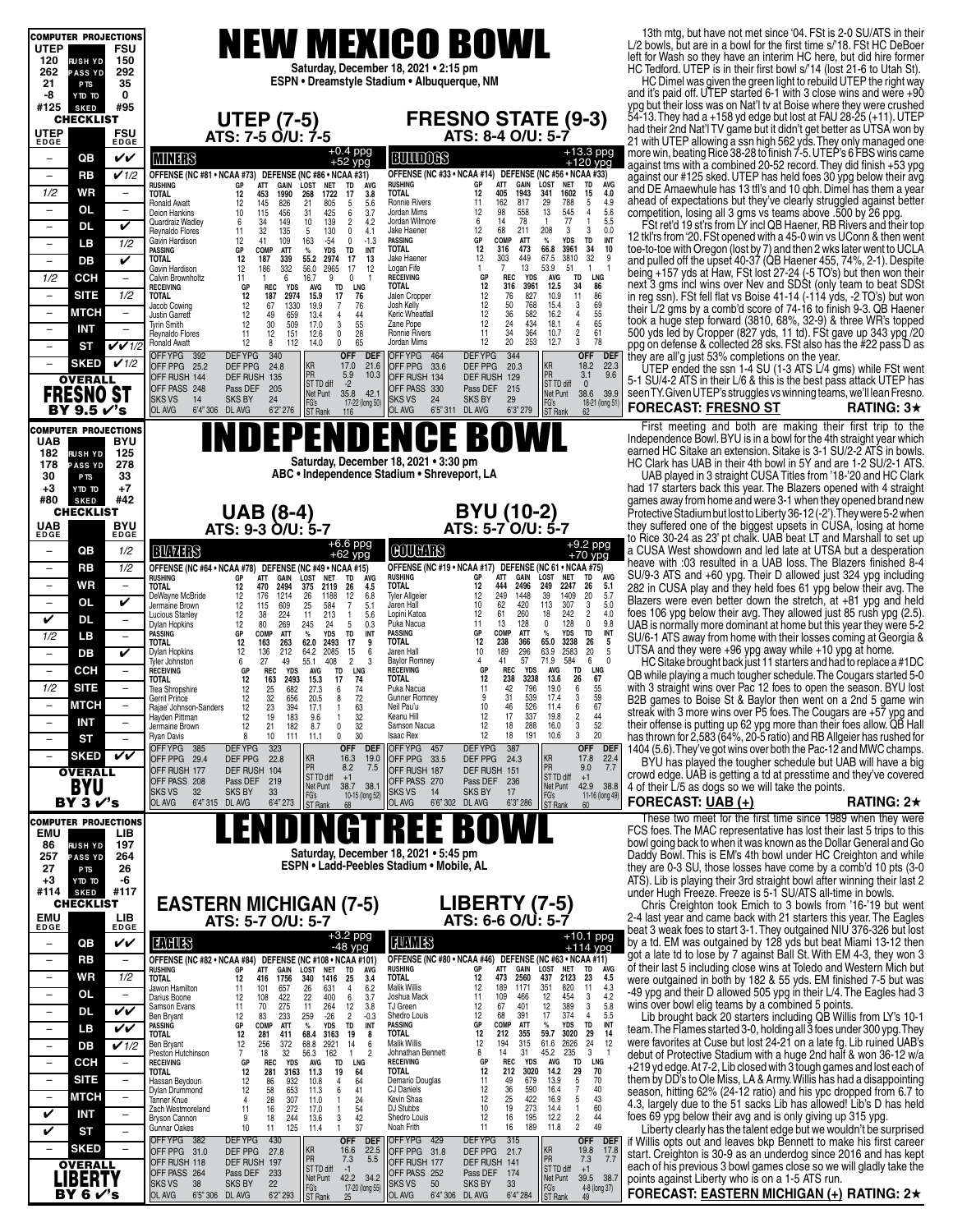|                                   | <b>COMPUTER PROJECTIONS</b>                    |                                                                                                                                                                                                                                                                                                                         | 4th mtg. OSU is 3-0 vs USU (last mtg '98). USU is in a bowl for the                                                                            |
|-----------------------------------|------------------------------------------------|-------------------------------------------------------------------------------------------------------------------------------------------------------------------------------------------------------------------------------------------------------------------------------------------------------------------------|------------------------------------------------------------------------------------------------------------------------------------------------|
| osu<br>196                        | USU<br>120<br><b>RUSH YD</b>                   | JIMMY KIMMEL LA BOWL                                                                                                                                                                                                                                                                                                    | 9th time in 11Y. HC Anderson got to 6 bowls at Ark St (2-4 SU/ATS)<br>while this is OSU's first trip to a bowl since the Hawaii Bowl in '13.   |
| 260                               | <b>PASS YD</b><br>272                          | Saturday, December 18, 2021 . 7:30 pm                                                                                                                                                                                                                                                                                   | OSU brought back 19 st'rs from '20. OSU opened the ssn at                                                                                      |
| 33                                | 30<br>P <sub>TS</sub>                          | ABC . SOFI STADIUM . INGLEWOOD, CA                                                                                                                                                                                                                                                                                      | Purdue & fell 30-21 but then won 4 straight incl upsetting USC (+11)                                                                           |
| 0<br>#45                          | $+1$<br>OT OTY<br>#76<br><b>SKED</b>           |                                                                                                                                                                                                                                                                                                                         | 45-27 on the road. After a loss to Wash St, OSU pulled another                                                                                 |
|                                   | <b>CHECKLIST</b>                               | <b>UTAH STATE (10-3)</b><br><b>OREGON STATE (7-5)</b>                                                                                                                                                                                                                                                                   | upset, this time vs Utah 42-34. OSU then dropped 2 straight road<br>gms (Cal, Colorado) but bounced back to win the next 2 gms. OSU            |
| osu                               | USU                                            | ATS: 7-5 O/U: 6-6<br>ATS: 9-4 O/U: 6-7                                                                                                                                                                                                                                                                                  | dropped the season finale to rival Oregon 38-29. OSU's offense                                                                                 |
| EDGE                              | EDGE                                           | +6.9 ppg                                                                                                                                                                                                                                                                                                                | avg'd 431 ypg/33 ppg led by QB Nolan (2414, 64%, 19-9) and their                                                                               |
| $\overline{\phantom{0}}$          | QB<br>V                                        | +7.9 ppg<br>+61 ypg<br><b>MGHIS</b><br><b>BENTER</b><br>$+42$ ypg                                                                                                                                                                                                                                                       | top rusher was BJ Baylor (1259, 6.0, 6 gms of 100+ yds). OSU ran                                                                               |
| VV                                | <b>RB</b><br>$\overline{\phantom{a}}$          | OFFENSE (NC #36 · NCAA #20) DEFENSE (NC #72 · NCAA #78)<br>OFFENSE (NC #29 . NCAA #43) DEFENSE (NC #47 . NCAA #76)<br>LOST<br><b>NET</b><br>TD<br><b>AVG</b><br>ATT<br><b>GAIN</b><br><b>LOST</b><br><b>NET</b><br><b>RUSHING</b><br>GР<br>ATT<br><b>RUSHING</b><br>GP<br>TD<br><b>AVG</b>                              | for 217 ypg (5.4) and their OL all'd just 10 sks on 317 pass att. The<br>OSU D struggled at times as they all'd 400+ yds 7 times, but all'd    |
| $\overline{\phantom{a}}$          | $V$ $V$ 1/2<br>WR                              | <b>GAIN<br/>2269</b><br>13<br>520<br>12<br><b>TOTAL</b><br>485<br>2609<br>TOTAL<br>375<br>1894<br>3.6<br>12<br>2770<br>161<br>32<br>5.4                                                                                                                                                                                 | under 350 yds 3 times & overall gave up 388 ypg. The run D was                                                                                 |
| VV                                | <b>OL</b><br>$\overline{\phantom{a}}$          | 796<br>Calvin Tyler<br>170<br>$\frac{32}{20}$<br>764<br>6<br>$4.5$<br>$4.4$<br><b>BJ Baylor</b><br>209<br>1276<br>17<br>1259<br>13<br>6.0<br>11<br>12<br>132<br>575<br>78<br>448<br>Elelyon Noa<br>13<br>$\overline{4}$<br>Deshaun Fenwick<br>11<br>460<br>12<br>4<br>5.7                                               | solid (147, 4.3) but OSU collected just 16 sks. OSU comes in with                                                                              |
| $\overline{\phantom{a}}$          | <b>DL</b><br>1/2                               | $\frac{595}{257}$<br>22<br>3.6<br>$\mathbf 0$<br>330<br>John Gentry<br>13<br>66<br>25<br>235<br>12<br>51<br>334<br>4<br>$\mathbf{1}$<br>6.5<br><b>Trey Lowe</b><br>51<br>Andrew Peasley<br>10<br>161<br>$\overline{1}$<br>6.4                                                                                           | the #58 pass D and they have the #42 ranked ST unit.                                                                                           |
| 1/2                               | LВ<br>$\overline{\phantom{a}}$                 | 62<br>355<br>72<br>283<br>12<br>3<br>4.6<br>Chance Nolan<br>33<br>42<br>2.4<br>30<br>137<br>Pailate Makakona<br>10<br>134<br>101<br>$\mathbf 0$<br>136<br>8<br>4.5<br>Jack Colletto<br>11<br>$\mathbf{1}$                                                                                                               | The Aggies bottomed out at 1-5 LY and brought in HC Blake<br>Anderson from Ark St. USU opened with a comeback win at Wash                      |
| 1/2                               | DВ<br>$\overline{\phantom{a}}$                 | 68<br>222<br>156<br>13<br>66<br>$^{\circ}$<br>1.0<br>GP<br>COMP<br>ATT<br><b>YDS</b><br>TD<br>INT<br>Logan Bonner<br>PASSING<br>%<br>COMP<br><b>ATT</b><br>$\%$<br><b>YDS</b><br>TD<br>INT<br><b>TOTAL</b><br>12<br>197<br>317<br>62.2<br>2557<br>19<br>11<br><b>PASSING</b><br>GP                                      | St and then had 2 close wins to go to 3-0. USU dropped their next                                                                              |
|                                   |                                                | 60.4<br>39<br><b>TOTAL</b><br>13<br>285<br>472<br>3975<br>13<br>12<br>183<br>288<br>63.5<br>2414<br>19<br>9<br>Chance Nolan<br>36<br>$\overline{2}$<br>257<br>419<br>61.3<br>3560<br>11                                                                                                                                 | 2 gms at home to Boise & BYU but off their bye USU went on a 5-0                                                                               |
| $\overline{\phantom{0}}$          | <b>CCH</b><br>1/2                              | 24<br>45.8<br>Logan Bonner<br>13<br>2<br>11<br>101<br>0<br>Sam Noyer<br>$\overline{2}$<br>Andrew Peasley<br>10<br>28<br>51<br>54.9<br>415<br>3<br>GP<br><b>REC</b><br><b>YDS</b><br><b>AVG</b><br>TD<br>LNG<br><b>RECEIVING</b>                                                                                         | SŬ/4-1 ATS run to secure first place in their div. USU lost vs WY                                                                              |
| 1/2                               | <b>SITE</b><br>$\qquad \qquad -$               | 19<br>67<br><b>TD</b><br><b>LNG</b><br>TOTAL<br>12<br>197<br>2557<br>13.0<br><b>RECEIVING</b><br>GP<br><b>REC</b><br><b>YDS</b><br><b>AVG</b><br>39<br>$5\phantom{.0}$<br>67<br><b>TOTAL</b><br>13<br>285<br>3975<br>14.0<br>76<br><b>Trevon Bradford</b><br>12<br>40<br>606<br>15.2                                    | 44-17 but with a Boise loss & a win vs NMex in the final week, USU<br>clinched a spot in the MW title gm where they blew out SDSt 46-13.       |
| $\overline{\phantom{m}}$          | МТСН<br>$\qquad \qquad -$                      | 12<br>25<br>346<br>54<br>13<br>96<br>1589<br>16.6<br>9<br>75<br>13.8<br>3<br>Deven Thompkins<br>Tre'Shaun Harrison<br>9<br>267<br>45<br>13<br>52<br>784<br>15.1<br>12<br>14<br>19.1<br><b>Brandon Bowling</b><br>$\overline{1}$                                                                                         | Ark St transfer QB Bonner had a great ssn (3560, 61%, 36-11) while                                                                             |
| $\overline{\phantom{a}}$          | <b>INT</b><br>-                                | 58<br>76<br><b>Champ Flemings</b><br>11<br>35<br>Derek Wright<br>13<br>45<br>756<br>16.8<br>12<br>19<br>260<br>13.7<br>Luke Musgrave<br>$\overline{1}$                                                                                                                                                                  | WR Thompkins was #2 FBS with 1589 rec yds. Over their L/6 gms                                                                                  |
| $\overline{\phantom{0}}$          | <b>ST</b><br>$\overline{\phantom{0}}$          | 45<br>36<br>Justin McĞriff<br>13<br>34<br>410<br>12.1<br>6<br>9<br>16<br>232<br>14.5<br>3<br><b>Tyjon Lindsey</b><br>OFF DEF<br>391<br>OFFYPG 430<br><b>DEFYPG</b><br>388<br>OFFYPG 452<br><b>DEFYPG</b>                                                                                                                | USU was +109 ypg/+17 ppg. In the L/6 gms the USU all'd just 327                                                                                |
| $\sqrt{1/2}$ sked                 |                                                | <b>OFF DEF</b><br>23.0 20.1<br>KR<br>KR<br>20.3<br>OFF PPG 32.8<br>DEF PPG<br>23.6<br>OFF PPG 33.2<br>DEF PPG<br>25.9<br>25.3                                                                                                                                                                                           | ypg. Their run D'also all'd 114 ypg (2.6) the L/6 gms. USU's pass D<br>ranks #73 and their ST unit had a solid season overall (#41).           |
|                                   | <b>OVERALL</b>                                 | PR<br>5.0<br>PR<br>12.3<br>10.3<br>10.8<br>OFF RUSH 217<br>DEF RUSH 147<br>OFF RUSH 146<br>DEF RUSH 163<br>ST TD diff<br>ST TD diff<br>$+1$<br>$+1$                                                                                                                                                                     | USU went 5-2 ATS TY as a dog & beat Wash St while OSU lost                                                                                     |
|                                   | <b>OREGON ST</b>                               | OFF PASS 213<br>Pass DEF<br>241<br>OFF PASS 306<br>Pass DEF<br>228<br>40.5 37.4<br>42.6 34.8<br>Net Punt<br>Net Punt<br><b>SKS VS</b><br>10<br><b>SKS BY</b><br>16<br>SKS VS<br>28<br><b>SKS BY</b><br>28<br>FG's<br>FG's<br>19-28 (long 52)                                                                            | to them. We see a motivated MW champ keeping this game close.                                                                                  |
|                                   | BY 2.5 √'s                                     | 10-15 (long 60)<br>OL AVG<br>6'4" 299 DL AVG<br>6'2" 299<br>OL AVG<br>6'4" 308<br>DL AVG<br>6'2" 253<br><b>ST</b> Rank<br>ST Rank<br>41<br>42                                                                                                                                                                           | <b>FORECAST: UTAH ST (+)</b><br>RATING: $4\star$                                                                                               |
|                                   | <b>COMPUTER PROJECTIONS</b>                    |                                                                                                                                                                                                                                                                                                                         | First mtg against future SBC foes. MU is in a bowl for the 5th                                                                                 |
| MAR                               | ULL                                            | EANS BOWL<br>NEW ORLI                                                                                                                                                                                                                                                                                                   | straight year but they've lost their L/2. This is their first trip to the                                                                      |
| 116<br>202                        | 231<br><b>RUSH YD</b><br>183<br><b>PASS YD</b> | Saturday, December 18, 2021 . 9:15 pm                                                                                                                                                                                                                                                                                   | New Orleans Bowl. LA pulled an outright upset over UTSA in LY's<br>bowl but they are w/o HC Napier with OC Desormeaux taking over.             |
| 16                                | 28<br>P <sub>TS</sub>                          | <b>ESPN • Caesars Superdome • New Orleans, LA</b>                                                                                                                                                                                                                                                                       | LA last ply'd here in '14 and are 4-1 SU/ATS here.                                                                                             |
| -5                                | +13<br>OT OTY                                  |                                                                                                                                                                                                                                                                                                                         | New HC Charles Huff had 15 starters back including QB Grant                                                                                    |
| #116                              | #108<br><b>SKED</b><br><b>CHECKLIST</b>        | <b>LOUISIANA (12-1)</b>                                                                                                                                                                                                                                                                                                 | Wells. They started 2-0 then lost 3 straight by just 11 pts comb'd. They                                                                       |
| MAR                               | ULL                                            | <b>MARSHALL (7-5)</b><br>ATS: 6-7 O/U: 3-10<br>ATS: 6-6 O/U: 7-5                                                                                                                                                                                                                                                        | went on a 4 game win streak including 3 wins by DD's. After a 7 point<br>home loss to UAB where they were held to a ssn low 269 yds, they      |
| <b>EDGE</b>                       | <b>EDGE</b>                                    | $+12.4$ ppg                                                                                                                                                                                                                                                                                                             | beat Charlotte 49-28 (+224 yds) and needed a win over WKU to take                                                                              |
| 1/2                               | QB<br>$\overline{\phantom{m}}$                 | +11.2 ppg<br>+85 ypg<br><b>RACHY GAULTS</b><br>THUNDERINGHERD<br>$+61$ ypg                                                                                                                                                                                                                                              | the CUSA East crown. They led 14-0 early 2Q and QB Wells hit his                                                                               |
| $\qquad \qquad -$                 | <b>RB</b><br>V                                 | OFFENSE (NC #74 · NCAA #10) DEFENSE (NC #81 · NCAA #73)<br>OFFENSE (NC #73 • NCAA #69) DEFENSE (NC #26 • NCAA #29)<br>GAIN<br>ATT<br><b>LOST</b><br>TD<br>ÁVG                                                                                                                                                           | first 10 passes but he was inj'd and WKU took control in the 2H as MU<br>managed just 7 more pts and lost 53-21. The Herd finished +82 ypg and |
| $\checkmark$ 1/2                  | <b>WR</b><br>$\qquad \qquad -$                 | <b>RUSHING</b><br>GР<br><b>NET</b><br>RUSHING<br>ATT<br>GAIN<br>LOST<br><b>NET</b><br>TD<br><b>AVG</b><br>GP<br>514<br>2787<br>292<br>2495<br>TOTAL<br>13<br>31<br>4.9<br>1922<br><b>TOTAL</b><br>12<br>2086<br>164<br>35<br>4.6<br>419                                                                                 | their 38 sacks was #1 in CUSA. RB Ali had just 5 carries last year as                                                                          |
| $\overline{\phantom{m}}$          | <b>OL</b><br>$\overline{\phantom{a}}$          | 153<br>Chris Smith<br>13<br>902<br>47<br>855<br>8<br>5.6<br>1271<br>32<br>1239<br>20<br>5.4<br>Rasheen Ali<br>12<br>230<br>143<br>807<br>23<br>784<br>11<br>5.5<br>65<br>13<br>291<br>Montrell Johnson<br>12<br>296<br>5<br>4.5<br>Sheldon Evans<br>5                                                                   | a walk on but he became one of the top RB's in CUSA, finishing with                                                                            |
| $\overline{\phantom{m}}$          | <b>DL</b><br>1/2                               | 16<br>548<br>6.4<br>10<br>85<br>564<br>6<br>13<br>107<br>8.2<br><b>Emani Bailey</b><br>Knowledge McDaniel<br>107<br>$\overline{4}$<br>$\mathbf{0}$<br>$\mathbf{1}$<br>88<br>431<br>162<br>269<br>$5\phantom{.0}$<br>3.1<br>13<br>Levi Lewis                                                                             | 1,241 (5.4) and 20 td's. The Herd's offense did put up 471 ypg and 65                                                                          |
| $\overline{\phantom{a}}$          | LB.<br>$\overline{\phantom{m}}$                | 23<br>13<br>103<br>0<br>4.5<br>Luke Zban<br>7<br>116<br>TD<br>56<br>68<br><b>PASSING</b><br>GP<br>COMP<br>ATT<br>$\%$<br><b>YDS</b><br>INT<br>12<br>102<br>1.2<br>7<br><b>Grant Wells</b><br>170                                                                                                                        | ypg more than their foes allow on avg but they struggled w/o Wells.<br>LA brought back 20 st'rs led by QB Lewis along with their top 13        |
| 1/2                               | DB<br>$\overline{\phantom{a}}$                 | 373<br>21<br><b>TOTAL</b><br>13<br>226<br>60.6<br>2782<br>4<br>INT<br>PASSING<br>GP<br>COMP<br><b>ATT</b><br>$\%$<br>YDS<br>TD<br>13<br>217<br>360<br>60.3<br>2647<br>19<br>$\overline{4}$<br>Levi Lewis<br>12<br>309<br>465<br>66.5<br>18<br><b>TOTAL</b><br>3728<br>14                                                | tkl'rs. LA opened the ssn with a 20-pt loss at Tex and then barely beat                                                                        |
| $\qquad \qquad -$                 | <b>CCH</b>                                     | $\overline{7}$<br>12<br>66.7<br>98<br>$\mathbf{1}$<br>$\Omega$<br><b>Chandler Fields</b><br>8<br>12<br>280<br>66.8<br>3433<br>16<br>12<br><b>Grant Wells</b><br>419<br>26<br>39<br>$\overline{2}$<br>REC<br>TD<br>LNG<br>249<br><b>RECEIVING</b><br>GP<br><b>YDS</b><br>AVG<br>66.7<br>$\overline{2}$<br>Luke Zban<br>7 | FCS Nicholls. After a 35-pt win vs Ohio they barely beat GSthrn (28-20)                                                                        |
|                                   |                                                | 21<br>55<br>GP<br><b>REC</b><br><b>TOTAL</b><br>13<br>226<br>2782<br>12.0<br><b>YDS</b><br>TD<br><b>RECEIVING</b><br>AVG<br>LNG                                                                                                                                                                                         | and SAIa (20-18). LA then blew out App St 41-13 (+244 yds, +3 TO's)                                                                            |
| $\qquad \qquad -$                 | VVV<br><b>SITE</b>                             | 46<br>12<br>65<br>Peter LeBlanc<br>13<br>37<br>417<br>11.3<br><b>TOTAL</b><br>309<br>3728<br>12.1<br>18<br>$\mathbf{1}$<br>373<br>52<br>$\overline{c}$<br>Michael Jefferson<br>13<br>15<br>24.9<br>$\overline{4}$<br>12<br>69<br>828<br>64<br>12.0<br>Corey Gammage                                                     | After another close win at Ark St, LA blew out TXSt 45-0 then narrowly<br>beat GSt 21-17. To end the ssn LA beat Troy and Liberty by DD's and  |
|                                   | <b>MTCH</b>                                    | 65<br>46<br>55<br>55<br>35<br>12<br>32<br>625<br>Dontae Fleming<br>12<br>23<br>295<br>12.8<br>Nillie Johnson<br>19.5<br>3<br>41<br>56<br>5<br>12<br>3<br>13<br>21<br>295<br>14.1<br>476<br>Kyren Lacy<br><b>Xavier Gaines</b><br>11.6                                                                                   | then squeaked past rival ULM 21-16. In the SBC title game LA sent                                                                              |
| $\overline{a}$                    | <b>INT</b>                                     | 287<br>13.1<br>$\mathbf{1}$<br>12<br>36<br>436<br>3<br>47<br>Neal Johnson<br>13<br>22<br>Shadeed Ahmed<br>12.1<br>50<br>0<br>12<br>7.5<br><b>Errol Rogers</b><br>11<br>24<br>209<br>8.7<br>45<br>337<br>Rasheen Ali<br>-1                                                                                               | HC Napier out a winner 24-16. LA's offense did avg 408 ypg/31 ppg                                                                              |
| $\overline{\phantom{a}}$          | $\checkmark$ 1/2<br>ST                         | <b>DEFYPG</b><br>386<br>OFF YPG 406<br>345<br>OFF YPG 471<br><b>OFF</b><br><b>DEF</b><br><b>DEFYPG</b><br><b>OFF</b><br><b>DEF</b>                                                                                                                                                                                      | and their rush attack put up 194 ypg (4.9). LA's D gave up 412 ypg<br>the F/4 gms but over the L/9 gms that improved to 315 ypg. The LA        |
| $\overline{\phantom{0}}$          | <b>SKED</b><br>$\overline{\phantom{0}}$        | KR<br>17.4<br>22.5<br>19.6<br>ΚR<br>19.3<br>OFF PPG 34.0<br>DEF PPG<br>22.8<br>OFF PPG 30.7<br>DEF PPG<br>18.3<br>PR<br>PR                                                                                                                                                                                              | pass D finished the ssn ranked #31 while their ST's was #44.                                                                                   |
|                                   | <b>OVERALL</b>                                 | 4.6<br>6.3<br>5.0<br>6.5<br>OFF RUSH 192<br>DEF RUSH 146<br>OFF RUSH 160<br>DEF RUSH<br>187<br>ST TD diff<br>$+1$<br>ST TD diff<br>$\mathbf{0}$<br>OFF PASS 311<br>Pass DEF<br>199<br>OFF PASS 214<br>Pass DEF<br>199                                                                                                   | LA has a solid D while Marshall has the edge on offense but                                                                                    |
|                                   | LOUISIANA                                      | 43.5 37.9<br>Net Punt<br>38.6 38.6<br>Net Punt<br><b>SKS VS</b><br><b>SKS BY</b><br>38<br>37<br>17<br>24<br><b>SKS BY</b><br>SKS VS<br>8-13 (long 46)<br>FG's<br>8-14 (long x)                                                                                                                                          | we'd rather wait to see if Wells is ply'g to make a call on the side.                                                                          |
|                                   | BY 3.5 √'s                                     | FG's<br>ST Rank<br>OL AVG<br>6'5" 305 DL AVG<br>6'3" 254<br>OL AVG<br>6'4''291<br>DL AVG<br>6'4" 292<br>ST Rank<br>72<br>44                                                                                                                                                                                             | <b>FORECAST: UNDER 53'</b><br>RATING: $2\star$                                                                                                 |
|                                   | <b>COMPUTER PROJECTIONS</b>                    |                                                                                                                                                                                                                                                                                                                         | First mtg. This is just the 2nd Myrtle Beach Bowl. HC Rahne could                                                                              |
| TUL<br>205                        | ODU<br>110<br><b>RUSH YD</b>                   |                                                                                                                                                                                                                                                                                                                         | be CUSA COY after getting ODU to their 2nd all-time bowl despite<br>not playing last season. Tulsa is in their 4th bowl under Montgomery       |
| 256                               | 222<br><b>PASS YD</b>                          | Monday, December 20, 2021 . 2:30 pm                                                                                                                                                                                                                                                                                     | (1-2 SU/2-1 ATS). LY they lost to Miss St in the Armed Forced Bowl.                                                                            |
| 29                                | 21<br>P <sub>TS</sub>                          | <b>ESPN • Brooks Stadium • Conway, SC</b>                                                                                                                                                                                                                                                                               | The Golden Hurricane were 6-3 LY but a perfect 6-0 in AAC on their                                                                             |
| -8<br>#68                         | -5<br>OT OTY<br>#124<br><b>SKED</b>            |                                                                                                                                                                                                                                                                                                                         | way to the title gm, climbing into the AP poll for the first time S/'08. They<br>dropped the conference championship and bowl gm by a combined |
|                                   | <b>CHECKLIST</b>                               | <b>OLD DOMINION (6-6)</b><br><b>TULSA (6-6)</b><br>ATS: 7-5 O/U: 7-4-1                                                                                                                                                                                                                                                  | 5 pts and seemed able to compete again for a title w/ 18 returning                                                                             |
| <b>TUL</b><br>EDGE                | ODU<br>EDGE                                    | ATS: 8-4 O/U: 5-7                                                                                                                                                                                                                                                                                                       | starters, including 10 on offense. W/ 9 players (4 starters) suspended                                                                         |
|                                   | QB                                             | $-1.3$ ppg<br>$+57$ ypg<br>$+0.9$ ppg<br>COLORING HOLDER<br><b>MONARGHS</b>                                                                                                                                                                                                                                             | for the opener, Tulsa lost to FCS UC Davis. They turned around to lead                                                                         |
| $\qquad \qquad -$                 | $\qquad \qquad -$                              | $+13$ ypg                                                                                                                                                                                                                                                                                                               | at OKSt 17-14 in the 4Q and trailed at Ohio St by just a TD w/ 5 mins<br>left but fell in both gms. The Hurricane were unexpectedly trounced   |
| V                                 | RB<br>$\overline{\phantom{a}}$                 | OFFENSE (NC #97 . NCAA #80) DEFENSE (NC #105 . NCAA #61)<br>OFFENSE (NC #61 • NCAA #35) DEFENSE (NC #52 • NCAA #69)<br><b>GAIN</b><br><b>LOST</b><br><b>RUSHING</b><br>GР<br>ATT<br><b>NET</b><br>TD<br>AVG<br>RUSHING<br>GP<br>ATT<br>GAIN<br>LOST<br><b>NET</b><br>TD<br>AVG                                          | at home as slight favorites vs Houston, dropping to 1-4. Tulsa won 5                                                                           |
| $\overline{\phantom{a}}$          | WR<br>$\overline{\phantom{0}}$                 | <b>TOTAL</b><br>2331<br>2003<br>12<br>475<br>328<br>21<br>4.2<br>2504<br><b>TOTAL</b><br>12<br>484<br>252<br>2252<br>4.7<br>19<br>1054<br><b>Blake Watson</b><br>10<br>201<br>19<br>1035<br>$\overline{7}$<br>5.1<br>959<br>922<br>37<br>Shamari Brooks<br>12<br>6<br>4.8                                               | of their L/7 gms, upsetting SMU on the road to finish 4-0 as AD, on                                                                            |
| VV                                | <b>OL</b><br>$\overline{\phantom{a}}$          | 192<br>76<br>579<br>49<br>561<br>5.4<br>12<br>103<br>610<br>6<br>12<br>597<br><b>Elijah Davis</b><br>7.6<br><b>Anthony Watkins</b><br>18<br>4<br>190<br>6<br>5.6<br>480<br>$5\phantom{.0}$<br>7<br>33<br>184<br>Jon-Luke Peaker<br>1<br>9<br>89<br>506<br>26<br>Deneric Prince<br>5.4                                   | a 3-0 ATS / 4-0 ATS run, and to become bowl eligible. They went 3-0<br>ATS in '21 against tms currently ranked in the top 10 and had Cincy     |
| $\qquad \qquad -$                 | <b>DL</b><br>$\overline{\phantom{m}}$          | 76<br>308<br>138<br>170<br>2.2<br>39<br>DJ Mack<br>6<br>197<br>55<br>10<br>197<br>$\overline{c}$<br>Steven Anderson<br>0<br>5.1                                                                                                                                                                                         | and OKSt on the ropes. This is as good a 6-6 tm as there is in FBS.                                                                            |
| $\mathbf{v}$ 1/2                  | LB                                             | 62<br>88<br>$\mathbf 0$<br>$-6.5$<br>Hayden Wolff<br>13<br>3<br>-85<br>182<br>127<br>9<br>12<br>$\mathbf{1}$<br>Davis Brin<br>0.9<br>$\%$<br>INT<br><b>PASSING</b><br>COMP<br>ATT<br><b>YDS</b><br>TD<br>GР<br>GP<br>PASSING<br>COMP<br>ATT<br>$\%$<br>YDS<br>TD<br>INT                                                 | HC Rahne had one of the toughest jobs in the country this year.                                                                                |
| $\overline{\mathsf{v}\mathsf{v}}$ | DB<br>$\overline{\phantom{m}}$                 | 392<br>57.7<br>15<br>13<br><b>TOTAL</b><br>12<br>226<br>2616<br>222<br>58.9<br>12<br>377<br>2984<br><b>TOTAL</b><br>16<br>16<br>58.9<br>Hayden Wolff<br>9<br>140<br>225<br>62.2<br>1757<br>10<br>6<br>222<br>377<br>2984<br>16<br>Davis Brin<br>16                                                                      | rebuilding ODU. The Monarchs started just 1-6 but showed positive                                                                              |
| 1/2                               | <b>CCH</b><br>$\overline{\phantom{a}}$         | $\frac{12}{GP}$<br>$\overline{7}$<br>5<br><b>REC</b><br>DJ Mack<br>86<br>167<br>51.5<br>859<br>-7<br><b>YDS</b><br>AVG<br>TD<br>LNG<br><b>RECEIVING</b>                                                                                                                                                                 | signs. ODU had a 1 pt loss vs Buffalo after trailing 35-7. They also<br>had 7 pt losses at UTEP & Marshall. After their bye ODU beat LA        |
| $\overline{\phantom{a}}$          | V1/2<br><b>SITE</b>                            | LNG<br>222<br>2984<br>REC<br>AVG<br>TD<br>TOTAL<br>12<br>13.4<br>16<br>88<br><b>RECEIVING</b><br>GP<br><b>YDS</b><br>15<br>12<br>75<br>985<br>5<br>63<br><b>TOTAL</b><br>12<br>226<br>2616<br>11.6<br>63<br>13.1<br>Josh Johnson                                                                                        | Tech on a GW fg in final play of regulation to spark a 5 game winning                                                                          |
| $\overline{\phantom{a}}$          | МТСН<br>$\overline{\phantom{m}}$               | 60<br>12<br>42<br>12<br>992<br>17.7<br>5<br>45<br>614<br>13.6<br>3<br>Ali Jennings<br>56<br>JuanCarlos Santana<br>71<br>43<br>9<br>27<br>88<br>12<br>674<br>9.5<br>5<br>472<br>17.5<br>Zack Kuntz<br>Sam Crawford<br>4                                                                                                  | streak to finish the ssn. ODU's D allowed just 373 ypg, but did give                                                                           |
| V                                 | INT                                            | 26<br>7.6<br>12<br>30<br>389<br>41<br><b>Isiah Paige</b><br>11<br>23<br>174<br>1<br>13.0<br>3<br>Ezra Naylor                                                                                                                                                                                                            | up 480 in their finale to Char. Their offense was sparked by the                                                                               |
|                                   | vvvv<br>ST                                     | 39<br>148<br>$\mathbf 0$<br>61<br>Stone Smartt<br>13<br>139<br>10.7<br>0<br>13.5<br>7<br>Keylon Stokes<br>4<br>11<br>12<br>$\pmb{0}$<br>14<br>12<br>113<br>59<br>11<br>114<br>10.4<br>28.3<br>Javon Harvey<br>Cannon Montgomery<br>4<br>$\mathbf{1}$                                                                    | switch to bkp QB Hayden Wolff (1753, 62%, 9-6). WR Ali Jennings<br>had 252 yds in the finale and TE Zach Kuntz was #2 with 669 (9.6).          |
| <b>VVV SKED</b>                   |                                                | <b>DEFYPG</b><br>380<br><b>DEFYPG</b><br>372<br>OFF YPG 437<br><b>OFF</b><br>OFF YPG 385<br><b>OFF</b><br><b>DEF</b><br>DEF                                                                                                                                                                                             | ODU only had 1 win over a bowl elig foe (Middle Tenn).                                                                                         |
|                                   | <b>OVERALL</b>                                 | KR<br>23.2<br>25.6<br>ΚR<br>21.9<br>DEF PPG<br>27.4<br>16.4<br>OFF PPG 28.5<br>DEF PPG<br>27.6<br>OFF PPG 26.1<br>PR<br>11.6<br>7.1<br>3.5<br>14.3<br>PR<br>OFF RUSH 167<br>OFF RUSH 188<br>DEF RUSH 148<br>DEF RUSH 125                                                                                                | Both tms enter 6-6 but while ODU is just happy to be in a bowl,                                                                                |
|                                   | TULSA                                          | ST TD diff<br>$-3$<br>ST TD diff<br>$-1$<br>OFF PASS 249<br>Pass DEF 232<br>OFF PASS 218<br>Pass DEF 247<br>Net Punt<br>39.1 41.8<br>Net Punt<br>36.8 34.5                                                                                                                                                              | Tulsa has want to close out on a win after suffering 4 close losses.<br>Tulsa has ply'd the tougher schedule and is more motivated.            |
|                                   | BY 5.5 r⁄'s                                    | <b>SKS VS</b><br>23<br><b>SKS BY</b><br>24<br><b>SKS VS</b><br>31<br><b>SKS BY</b><br>24<br>FG's<br>ST Rank<br>FG's<br>19-20 (long 50)<br>19-24 (long 50)<br>OL AVG<br>6'4" 319 DL AVG<br>6'2" 311<br>OL AVG<br>6'6''301<br>DL AVG<br>6'4" 262<br>ST Rank<br>33                                                         | <b>FORECAST: TULSA</b><br>RATING: $3\star$                                                                                                     |
|                                   |                                                |                                                                                                                                                                                                                                                                                                                         |                                                                                                                                                |

#### **FORECAST: UNDER 53' RATING: 2**H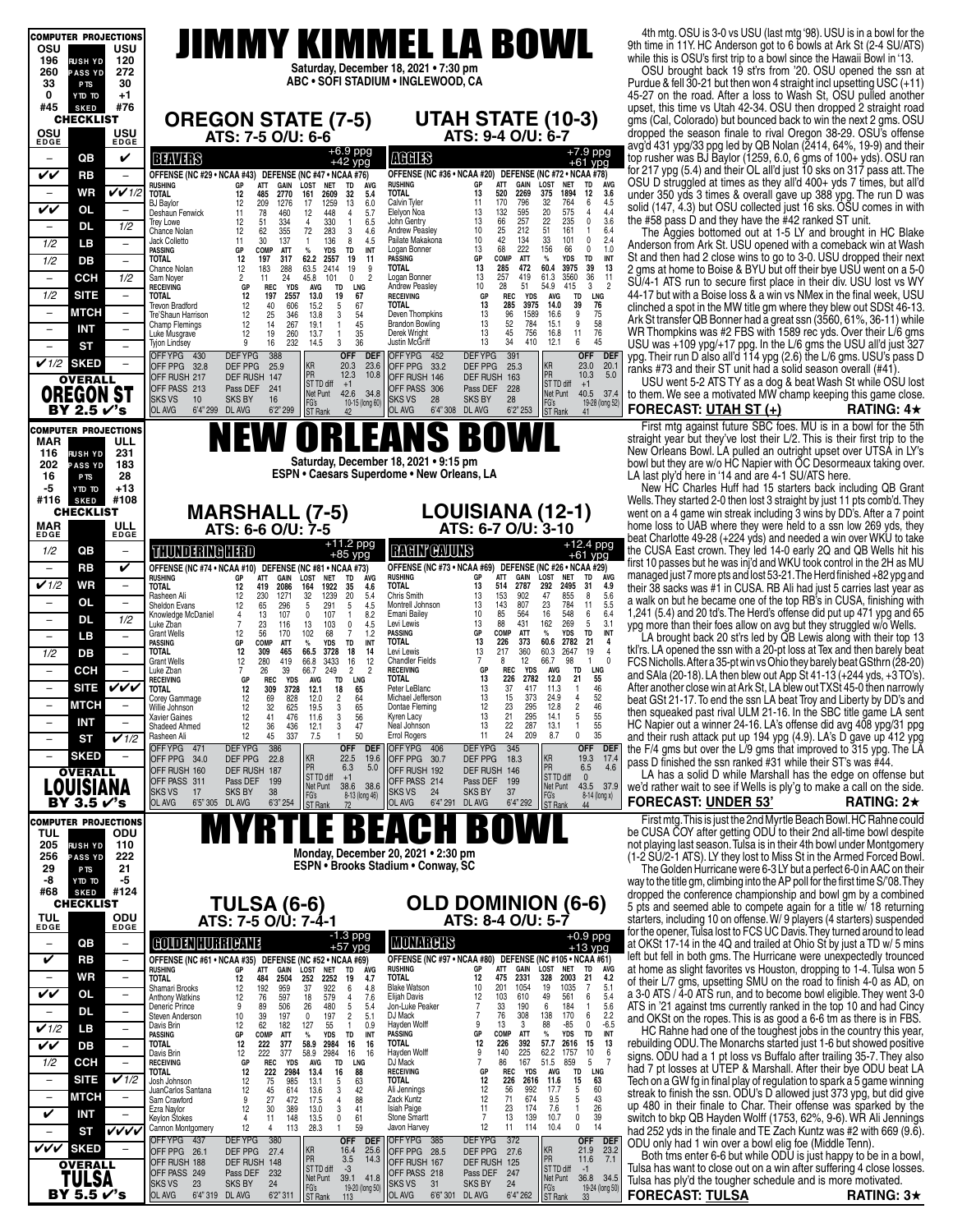| <b>COMPUTER PROJECTIONS</b>                                                                           |                                                                                                                                                                                                                                                                       | First mtg. WY is 2-1 SU/3-0 ATS in bowls under HC Bohl incl a                                                                                                                                             |
|-------------------------------------------------------------------------------------------------------|-----------------------------------------------------------------------------------------------------------------------------------------------------------------------------------------------------------------------------------------------------------------------|-----------------------------------------------------------------------------------------------------------------------------------------------------------------------------------------------------------|
| WYO<br>KSU                                                                                            | <b>POTATO BOWL</b>                                                                                                                                                                                                                                                    | 37-14 win vs CMich in this bowl back in '17 while KSU HC Sean<br>Lewis has them in a bowl for the second time in 3 years and in their                                                                     |
| 252<br>233<br><b>RUSH YD</b><br>188<br>204<br><b>PASS YD</b>                                          | Tuesday, December 21, 2021 . 3:30 pm                                                                                                                                                                                                                                  | last bowl KSU upset Utah St in the Frisco Bowl in '19.                                                                                                                                                    |
| 25<br>35<br>P <sub>TS</sub>                                                                           | ESPN • Albertsons Stadium • Boise, ID                                                                                                                                                                                                                                 | WY returned 21 st'rs this ssn & began the ssn with close wins                                                                                                                                             |
| -3<br>$+13$<br>OT OTY<br>#91<br>#98<br><b>SKED</b>                                                    |                                                                                                                                                                                                                                                                       | vs Montana St & NIU before blowing out Ball St 45-12 but then<br>barely beat UConn 24-22. After their bye, WY would drop their F/4                                                                        |
| <b>CHECKLIST</b>                                                                                      | <b>KENT STATE (7-6)</b><br><b>WYOMING (6-6)</b>                                                                                                                                                                                                                       | MW gms as their offense struggled (295 ypg/10 ppg). WY would                                                                                                                                              |
| WYO<br>KSU<br><b>EDGE</b><br><b>EDGE</b>                                                              | ATS: 6-7 O/U: 5-8<br>ATS: 5-7 O/U: 6-6                                                                                                                                                                                                                                | beat Colo St 31-17 (+120 yds) then lost at Boise but then pounded                                                                                                                                         |
| QB<br>VV<br>$\overline{\phantom{m}}$                                                                  | $-0.7$ ppg<br><b>COLORNIANSHES</b><br><b>COVIEOVS</b><br>$+14$ ypg                                                                                                                                                                                                    | Utah St 44-17. WY fell flat in their finale, losing to Haw 38-14. WY's<br>$-2.5$ ppg<br>offense avg'd 322 ypg the F/7 wks with QB Chambers as the starter<br>$+14$ ypg                                    |
| RB<br>$\overline{\phantom{a}}$<br>$\overline{\phantom{m}}$                                            | OFFENSE (NC #34 . NCAA #8) DEFENSE (NC #121 . NCAA #122)<br>OFFENSE (NC #93 • NCAA #97) DEFENSE (NC #54 • NCAA #37)                                                                                                                                                   | but over the L/5 with QB Williams as the starter WY's offense put                                                                                                                                         |
| VV<br>WR<br>$\overline{\phantom{m}}$                                                                  | ATT<br>LOST<br><b>RUSHING</b><br>GP<br>GAIN<br><b>RUSHING</b><br>GP<br>ATT<br>GAIN<br>LOST<br><b>NET</b><br>TD AVG<br>3530<br>13<br>597<br>367<br>TOTAL<br>12<br>490<br>2573<br>232<br>2341<br>4.8<br>TOTAL.<br>18                                                    | up 415 ypg. WY's rush attack also took off the L/5 gms, avg'g 254<br><b>NET</b><br>TD<br>AVG<br>5.3<br>3163<br>35<br>ypg (5.5) as RB Valladay led with 984 (5.2). WY did have an issue                    |
| OL<br>$\overline{\phantom{m}}$<br>$\overline{\phantom{a}}$                                            | 217<br>64<br>1144<br>190<br>1009<br>25<br>984<br>5<br>5.2<br>Marquez Cooper<br>13<br>Xazavian Valladay<br>12<br>25<br>13<br>837<br>5.9<br>125<br>12<br>124<br>761<br>24<br>737<br>7<br>Xavier Williams<br><b>Titus Swen</b>                                           | 11<br>5.0<br>1080<br>with TO's in MW play (-7 TO's). The WY D all'd just 347 ypg as their<br>812<br>6.5<br>3                                                                                              |
| V<br>DL<br>$\overline{\phantom{a}}$                                                                   | 235<br>13<br>868<br>35<br>5.0<br>147<br>56<br>317<br>282<br>$\mathbf{1}$<br>Dustin Crum<br>Levi Williams<br>8<br>17<br>206<br>10<br>71<br>312<br>103<br>209<br>3<br>2.9<br>Bryan Bradford<br>41<br>Sean Chambers<br>9                                                 | pass D ranks #44 and they allow 169 rush ypg (4.4). The pass rush<br>633<br>11<br>4.3<br>189<br>3<br>4.6<br>only collected 20 sks & 13 of those were in the F/4 gms.                                      |
| $\checkmark$ 1/2<br>LВ<br>$\overline{\phantom{a}}$                                                    | 6<br>6.6<br>$\overline{7}$<br>19<br>141<br>17<br>115<br>$\overline{2}$<br>113<br>$\mathbf{1}$<br>Joachim Bangda<br>Dawaiian McNeely<br>9<br>GP<br>COMP<br><b>YDS</b><br><b>TD</b><br>INT<br><b>PASSING</b><br>COMP<br>ATT<br>$\%$<br>PASSING<br>GP<br><b>ATT</b><br>% | 7.1<br>135<br>$\mathbf{1}$<br>Kent St returned 18 starters including QB Dustin Crum from LY's<br>INT<br>TD<br><b>YDS</b>                                                                                  |
| $\checkmark$ 1/2<br>DB<br>$\overline{\phantom{a}}$                                                    | 13<br>64.5<br>TOTAL<br>243<br>377<br><b>TOTAL</b><br>12<br>153<br>286<br>53.5<br>1988<br>14<br>12<br>13<br>228<br>355<br>64.2<br>9<br>90<br>50.8<br>1125<br>6<br>$\overline{7}$<br>Dustin Crum<br>Sean Chambers<br>177                                                | 3-1 team. The Golden Flashes started 1-3 against a brutal early<br>3088<br>17<br>6<br>2922<br>16<br>6                                                                                                     |
| 1/2<br><b>CCH</b><br>$\overline{\phantom{m}}$                                                         | 9<br>22<br>68.2<br>8<br>Collin Schlee<br>15<br>8<br>63<br>109<br>57.8<br>863<br>5<br>Levi Williams<br><b>REC</b><br><b>TD</b><br>LNG<br><b>RECEIVING</b><br>GP<br><b>REC</b><br><b>YDS</b><br>AVG<br><b>RECEIVING</b><br>GP<br><b>YDS</b><br><b>AVG</b>               | schedule, losing at A&M, lowa & MD (0-3 ATS). They started 2-0 in<br>166<br>$\mathbf{1}$<br>-0<br>MAC play before giving up 648 yds and losing 64-31 at WMich. They<br>LNG<br>TD                          |
| $V$ $V$ 1/2<br><b>SITE</b><br>$\overline{\phantom{a}}$                                                | 3088<br>13<br>243<br>12.8<br><b>TOTAL</b><br>12<br>153<br>1988<br>13.0<br>14<br>74<br>TOTAL.<br>13<br>78<br>1124<br>12<br>39<br>20.3<br>11<br>74<br>Dante Cephas<br>14.4                                                                                              | had close wins over Ohio & NIU before a blowout loss at CMich.<br>17<br>70<br>52<br>8                                                                                                                     |
| <b>MTCH</b><br>$\overline{\phantom{a}}$                                                               | 791<br>Isaiah Neyor<br>13<br>46<br>676<br>32<br>8<br>21<br>298<br>14.2<br>$\mathbf 0$<br>Keshunn Abram<br>14.7<br>Ayden Eberhardt                                                                                                                                     | At 5-5, they crushed rival Akron 38-0 then won the MAC East by<br>3<br>70<br>stopping Miami on a 2 pt conv in OT to win 48-47. In a rematch with                                                          |
| <b>INT</b><br>$\overline{\phantom{a}}$<br>$\overline{\phantom{a}}$                                    | 13<br>47<br>519<br>11.0<br>12<br>23<br>233<br>10.1<br>$\mathbf 0$<br>40<br>Nykeim Johnson<br>Xazavian Valladay<br>306<br>12<br>24<br>12.8<br>10 <sup>10</sup><br>23<br>228<br>9.9<br>$\mathbf{1}$<br>24<br>Ja'Shaun Poke<br>Joshua Cobbs                              | 3<br>45<br>NIU for the MAC Title, they fell behind 17-0 at half and lost by 18.<br>42<br>0                                                                                                                |
| V<br><b>ST</b><br>$\overline{\phantom{m}}$                                                            | 32<br>7<br>9<br>116<br>12.9<br>11<br>19<br>163<br>8.6<br>2<br>Luke Floriea<br><b>Treyton Welch</b><br><b>DEFYPG</b><br>347<br><b>DEFYPG</b><br>OFFYPG 361<br><b>OFF</b><br><b>DEF</b><br>OFFYPG 481<br>467                                                            | 48<br>$\mathbf{1}$<br>Crum had a disappointing 16-6 ratio but Kent St did rush for 243<br><b>OFF</b><br><b>DEF</b><br>ypg (5.3). Kent's D allows the most yards of any bowl team (467)                    |
| <b>SKED</b>                                                                                           | KR<br>25.3<br>KR<br>20.0<br>OFF PPG 23.2<br>DEF PPG<br>OFF PPG 32.6<br>DEF PPG<br>22.5<br>35.1<br>PR<br>PR<br>3.8<br>8.8<br>OFF RUSH 195<br>DEF RUSH 169<br>OFF RUSH 243                                                                                              | 20.1<br>15.2<br>ypg) and they give up 94 ypg more than their foes avg.<br>2.9<br>4.9                                                                                                                      |
| <b>OVERALL</b><br><b>WYOMING</b>                                                                      | DEF RUSH 190<br>ST TD diff<br>ST TD diff<br>$+1$<br>OFF PASS 166<br>178<br>OFF PASS 238<br>Pass DEF<br>Pass DEF<br>277<br>Net Punt<br>39.7 40.9<br>Net Punt                                                                                                           | KSU is just 1-5 ATS as a dog TY while WY did cover 3 of their<br>$\mathbf{0}$<br>34.9 37.8<br>L/4 gms & we see WY's D limiting KSU and picking up the win.                                                |
| BY 4 $V$ 's                                                                                           | <b>SKS VS</b><br>19<br><b>SKS BY</b><br>20<br><b>SKS VS</b><br>36<br><b>SKS BY</b><br>21<br>FG's<br>ST Rank<br>FG's<br>9-13 (long 37)<br>6'5" 314 DL AVG<br>6'1" 288<br>OL AVG<br>6'4" 259<br>OL AVG<br>6'4" 302 DL AVG<br><b>ST Rank</b><br>93                       | 20-25 (long 43)<br><b>FORECAST: WYOMING</b><br>RATING: 1 $\star$<br>119                                                                                                                                   |
| <b>COMPUTER PROJECTIONS</b>                                                                           |                                                                                                                                                                                                                                                                       | First mtg. UTSA HC Traylor has them in a bowl for a 2nd straight                                                                                                                                          |
| <b>SDST</b><br><b>UTSA</b>                                                                            | ISCI<br>0 BOWL                                                                                                                                                                                                                                                        | year (lost to LA 31-24). LY SDSt had their streak of 10 straight bowl                                                                                                                                     |
| 151<br>141<br><b>RUSH YD</b><br>185<br>250<br><b>PASS YD</b>                                          | Tuesday, December 21, 2021 . 7:30 pm                                                                                                                                                                                                                                  | gms (5-5 ATS) snapped. SDSt Hoke is 2-3 SU all-time in bowls.<br>SDSt began the ssn going 4-0 SU/3-1 ATS in non-conf play incl                                                                            |
| 30<br>23<br>P <sub>TS</sub>                                                                           | ESPN . Toyota Stadium . Frisco, TX                                                                                                                                                                                                                                    | wins over Ariz & Utah. After a 24-pt win vs NMex, SDSt's next 2 MW                                                                                                                                        |
| $+7$<br>$+14$<br>OT OTY<br>#78<br>#115<br><b>SKED</b>                                                 |                                                                                                                                                                                                                                                                       | wins were decided by 6 pts. SDSt lost their on reg ssn gm the next<br>wk to Fresno 30-20 (all'd 485 yds). SDSt finished the ssn on a 4 gm                                                                 |
| <b>CHECKLIST</b>                                                                                      | <b>UTSA (12-1)</b><br><b>SAN DIEGO STATE (11-2)</b>                                                                                                                                                                                                                   | win streak, but 3 wins were by 8 pts or less & in the finale vs Boise                                                                                                                                     |
| <b>SDST</b><br><b>UTSA</b><br><b>EDGE</b><br><b>EDGE</b>                                              | ATS: 9-4 O/U: 7-6<br>ATS: 6-6-1 O/U: 6-7                                                                                                                                                                                                                              | they came back from a 16-3 1H deficit. In the MW title gm SDSt<br>was blown out 46-13. SDSt's offense avg'd 313 ypg in MW play &                                                                          |
| $\checkmark$ 1/2<br>QB<br>$\qquad \qquad -$                                                           | $+7.0$ ppg<br><b>ROADRUNNERS</b><br><b>MIB</b><br>$+11$ ypg                                                                                                                                                                                                           | $+14.2$ ppg<br>their run game was strong the F/5 gms (241 ypg/5.2 ypc) they only<br>$+79$ ypg                                                                                                             |
| RB<br>$\qquad \qquad -$<br>$\overline{\phantom{m}}$                                                   | OFFENSE (NC #38 • NCAA #26) DEFENSE (NC #94 • NCAA #48)<br>OFFENSE (NC #108 . NCAA #110) DEFENSE (NC #34 . NCAA #14)<br><b>RUSHING</b><br><b>ATT</b><br>GAIN<br>LOST<br>GP<br><b>RUSHING</b><br>GAIN<br><b>NET</b><br>AVG<br>GP<br>ATT<br>LOST<br>TD                  | avg'd 134 ypg (3.6) the L/8 gms. SDSt allowed 319 ypg and held<br>ÁVG<br>foes to 57 ypg under their ssn avg. SDSt's run D all'd just 77 ypg<br><b>NET</b><br>TD                                           |
| WR<br>VV<br>$\overline{\phantom{a}}$                                                                  | TOTAL<br>13<br>532<br>2745<br>293<br>531<br>2606<br>2292<br>4.3<br>TOTAL<br>314<br>24<br>13<br>Sincere McCormick<br>298<br>1531<br>52<br>220<br>999<br>8<br>4.5<br>13<br>1066<br>67<br>Greg Bell<br>13                                                                | 4.6<br>2452<br>25<br>(2.8) & collected 38 sks led by MW DPOY DE Thomas. SDSt's pass<br>15<br>1479<br>5.0                                                                                                  |
| OL<br>V<br>$\overline{\phantom{a}}$                                                                   | 13<br>105<br>683<br>118<br>66<br>18<br>312<br>4.7<br>Frank Harris<br>12<br>330<br>$\overline{4}$<br>Chance Bell<br>$\overline{7}$<br>49<br>243<br>11<br>13<br>58<br>262<br>$\overline{c}$<br>4.3<br><b>Brenden Brady</b><br>15<br>247<br>Kaegun Williams              | D ranks #15 though they all'd 286 pass ypg the L/5 gms. SDSt also<br>5.4<br>565<br>6<br>4.7<br>232<br>3<br>has the #20 ST unit led by Ray Guy winner P Araiza (51.5 avg).                                 |
| V<br>DL<br>$\overline{\phantom{a}}$                                                                   | 13<br>35<br>34<br>182<br>21<br>13<br>258<br>12<br>246<br>3<br>7.0<br><b>BJ Daniels</b><br>Jordan Byrd<br>47<br>$\%$<br>12<br>260<br>94<br>166<br>$\mathbf 0$<br>3.5<br>PASSING<br>GP<br>COMP<br>ATT                                                                   | 161<br>$\mathbf{1}$<br>4.7<br>UTSA went 7-5 in HC Traylor's first year despite no spring with his<br><b>TD</b><br>INT<br><b>YDS</b>                                                                       |
| V<br>LВ<br>$\overline{\phantom{a}}$                                                                   | Lucas Johnson<br>TOTAL<br>13<br>267<br>408<br>65.4<br>$\%$<br>GP<br>COMP<br>ATT<br><b>YDS</b><br>TD<br>INT<br>PASSING<br>13<br>241<br>362<br>66.6<br>5<br>Frank Harris                                                                                                | new team. They brought back 21 starters including AA RB McCormick.<br>3306<br>29<br>5<br>25<br>2906<br>-5                                                                                                 |
| vvv<br>DB<br>$\overline{\phantom{a}}$                                                                 | 185<br>325<br>2018<br>13<br>TOTAL<br>13<br>56.9<br>18<br>32<br>56.2<br>12<br>187<br>9<br>Josh Adkins<br>6<br>114<br>61.0<br>1091<br>$\overline{4}$<br>Lucas Johnson<br><b>REC</b><br><b>RECEIVING</b><br>GP<br><b>YDS</b><br><b>AVG</b><br>$\overline{1}$             | UTSA opened the ssn with an upset win at Illinois which started their<br>$\overline{2}$<br>192<br>$\mathbf{0}$<br>11 game win streak before they fell at North Texas in a meaningless<br><b>TD</b><br>LNG |
| CCH<br>$\overline{\phantom{a}}$<br>$\overline{\phantom{0}}$<br><b>SITE</b><br>VV<br>$\qquad \qquad -$ | 6<br>62<br>122<br>50.8<br>830<br>3<br>Jordon Brookshire<br>TOTAL<br>13<br>267<br>3306<br>12.4<br>GP<br><b>REC</b><br><b>YDS</b><br><b>TD</b><br>LNG<br>AVG<br><b>RECEIVING</b><br>Zakhari Franklin<br>12<br>73<br>938<br>12.8                                         | game where they rested QB Harris after the 1Q. UTSA beat WKU<br>29<br>75<br>11<br>75                                                                                                                      |
| мтсн                                                                                                  | <b>TOTAL</b><br>13<br>185<br>2018<br>10.9<br>13<br>73<br>$\overline{7}$<br>30<br>13<br>69<br>793<br>Jesse Matthews<br>13<br>47<br>482<br>10.3<br>Joshua Cephus<br>11.5                                                                                                | 52-46 in the reg ssn then in the rematch for the CUSA Title they<br>6<br>47<br>jumped to a 42-13 lead but only won by 8 after a late Hilltoppers rally.                                                   |
| <b>INT</b><br>$\overline{\phantom{m}}$<br>$\overline{\phantom{0}}$                                    | 13<br>46<br>683<br>28<br>De'Corian Clark<br>13<br>387<br>14.8<br>≞iijan Kotne<br>13.8<br>39<br>12<br>29<br>344<br>73<br>13<br>14<br>200<br>14.3<br>2<br>Oscar Cardenas<br>Daniel Bellinger<br>11.9                                                                    | $\begin{array}{c} 48 \\ 28 \end{array}$<br>$\frac{6}{2}$<br>UTSA avg 443 ypg and they are +79 ypg. McCormick put up 1,479                                                                                 |
| SТ<br>$\overline{\phantom{a}}$                                                                        | 22<br>12<br>221<br>$\pmb{0}$<br>13<br>184<br>8.4<br>19<br>36<br>Sincere McCormick<br><b>BJ</b> Busbee<br>11.6<br>23<br>10<br>10<br>117<br>12<br>16<br>184<br>$\mathbf{1}$<br>Tykee Ogle-Kellogg<br>11.7<br>11.5<br><b>Tyrell Shavers</b>                              | including 204 in the CUSA Title game but his ypc did drop a full ypc<br>0<br>21<br>34<br>$\mathbf{1}$<br>from LY. UTSA's D has held foes 10 ypg below their avg and gave up                               |
| VV<br><b>SKED</b>                                                                                     | <b>DEFYPG</b><br><b>DEFYPG</b><br>OFFYPG 331<br>320<br>OFFYPG 443<br>364<br><b>OFF</b><br><b>DEF</b><br>KR<br>22.1<br>27.2<br>OFF PPG 26.5<br>DEF PPG<br>OFF PPG 37.8<br>DEF PPG<br>23.6<br>19.5                                                                      | <b>OFF</b><br>DEF<br>just 363 ypg thanks to a solid run D that holds foes to 111 (3.2) ypg.<br>24.8                                                                                                       |
| <b>OVERALL</b>                                                                                        | KR<br>PR<br>PR<br>8.8<br>11.6<br>OFF RUSH 176<br>DEF RUSH 78<br>OFF RUSH 189<br>DEF RUSH 112<br>ST TD diff<br>ST TD diff<br>$+2$                                                                                                                                      | $\frac{22.7}{5.2}$<br>SDSt has the #2 rush D in the FBS but also the #110 ranked<br>10.8<br>offense while UTSA defense is solid vs the run. Points will likely<br>$+1$                                    |
| ego st<br><b>SAN DI</b>                                                                               | OFF PASS 254<br>OFF PASS 155<br>Pass DEF<br>Pass DEF<br>252<br>242<br>Net Punt<br>43.1<br>37.2<br>Net Punt<br>FG's<br>ST Rank<br><b>SKS VS</b><br><b>SKS BY</b><br><b>SKS BY</b><br>32<br>23<br>38<br>19<br><b>SKS VS</b><br>17-27 (long 53)                          | 42.9<br>39.2<br>be at a premium here & we'll back the under in this game.<br>24-30 (long 51                                                                                                               |
| BY 0.5 r′'s                                                                                           | FG's<br>ST Rank<br>OL AVG<br>6'4" 313 DL AVG<br>6'4" 283<br>OL AVG<br>6'4" 321 DL AVG<br>6'2" 288<br>20                                                                                                                                                               | <b>FORECAST: UNDER 49'</b><br>RATING: $2\star$<br>27                                                                                                                                                      |
| <b>COMPUTER PROJECTIONS</b><br>MIZZ<br>ARMY                                                           | RCES<br>D                                                                                                                                                                                                                                                             | These foes haven't met since 1982 and MO is 3-1 all-time. Army<br>is 3-0 SU/ATS in this bowl and they embarrassed Houston last trip                                                                       |
| 278<br>164<br><b>RUSHYD</b>                                                                           | Wednesday, December 22, 2021 . 8:00 pm                                                                                                                                                                                                                                | here, winning 70-14 (-6) in '18. MO is in their first bowl s/'18 and                                                                                                                                      |
| 77<br>218<br><b>PASS YD</b><br>29<br>24<br>P <sub>TS</sub>                                            | ESPN • Amon G. Carter Stadium • Fort Worth, TX                                                                                                                                                                                                                        | haven't won a bowl s/'14. This is MO's first trip to the Armed Forces<br>Bowl and Drinkwitz is coaching his first bowl game.                                                                              |
| $+7$<br>$+4$<br>OT OTY<br>#123                                                                        |                                                                                                                                                                                                                                                                       | Missouri was 5-5 in HC Drinkwitz' first year despite not having                                                                                                                                           |
| #48<br><b>SKED</b><br><b>CHECKLIST</b>                                                                | <b>ARMY (8-4)</b><br><b>MISSOURI (6-6)</b>                                                                                                                                                                                                                            | a spring with his team. They had 14 starters back including QB<br>Bazelak. The Tigers lost their first 4 games vs Power-5 teams and                                                                       |
| MIZZ<br>ARMY<br><b>EDGE</b><br>EDGE                                                                   | ATS: 6-6 O/U: 5-7<br>ATS: 3-9 O/U: 7-5                                                                                                                                                                                                                                | their run D was among the worst in the country, allowing 283 ypg                                                                                                                                          |
| V<br>QB<br>$\overline{\phantom{a}}$                                                                   | -5.0 ppg<br>-34 ypg<br><b>BUGKKNIGHTS</b><br>TICHES                                                                                                                                                                                                                   | (6.2) and they fired their DL Cch after just 5 games. They drastically<br>$+11.3$ ppg<br>improved over the L/4, allowing 120 rush ypg (3.5). After starting<br>$+61$ ypg                                  |
| VV<br>RB<br>$\overline{\phantom{a}}$                                                                  | OFFENSE (NC #77 · NCAA #82) DEFENSE (NC #83 · NCAA #15)<br>OFFENSE (NC #79 • NCAA #59) DEFENSE (NC #83 • NCAA #111)                                                                                                                                                   | 4-5 they beat SCar & Florida by a comb'd 4 points to reach a bowl                                                                                                                                         |
| V1/2<br><b>WR</b><br>$\overline{\phantom{a}}$                                                         | <b>RUSHING</b><br>ATT<br>GAIN<br>LOST<br>GP<br><b>RUSHING</b><br>GP<br>ATT<br>GAIN<br>LOST<br>NET<br>TD<br><b>AVG</b><br><b>TOTAL</b><br>12<br>703<br>3640<br>203<br>2391<br>5.0<br>TOTAL<br>12<br>427<br>244<br>2147<br>21                                           | before losing their finale. RB Badie leads the SEC with 1,612 (6.0.<br><b>NET</b><br>TD<br><b>AVG</b><br>3437<br>44<br>4.9<br>330 rec). MO finished -33 ypg and failed to cover their first 9 games.      |
| V<br>OL<br>$\overline{\phantom{a}}$                                                                   | 12<br>66<br>608<br>5<br>Tyrell Robinson<br>268<br>1669<br>1604<br>6.0<br><b>Tyler Badie</b><br>12<br>65<br>14<br>58<br>10<br>100<br>644<br>$\overline{c}$<br>8.3<br>Christian Anderson<br>150<br>0<br>150<br>Michael Cox<br>8<br>18                                   | 3<br>$\frac{9.1}{5.9}$<br>606<br>They were 3-7 SU/ATS vs Bowl foes and their 6 losses were by 21<br>586<br>7                                                                                              |
| VV<br>$\overline{\phantom{a}}$<br>DL                                                                  | 50<br>10<br>122<br>528<br>12<br>87<br>Tyhier Tyler<br>24<br>99<br>3.6<br>11<br>$\overline{1}$<br>Elijah Young<br>12<br>115<br>436<br>0<br>33<br>82<br>105<br>$-23$<br>$-0.7$<br>Jakobi Buchanan<br>0<br>Connor Bazelak<br>11                                          | 3.9<br>478<br>$\overline{7}$<br>ppg while their 5 wins over FBS foes were by just 7 ppg.<br>3.8<br>436<br>11<br>Army went 9-3 last year, only losting 24-21 in the Liberty Bowl to                        |
| 1/2<br>LВ<br>$\overline{\phantom{a}}$                                                                 | 352<br>12<br>73<br>5<br>Anthony Adkins<br>GP<br>COMP<br>ATT<br>$\%$<br>YDS<br>TD<br>INT<br>PASSING<br>11<br>15<br>183<br>0<br>12<br>18<br><b>Brandon Walters</b><br><b>TOTAL</b><br>273<br>420<br>65.0<br>2788<br>11                                                  | 347<br>5<br>4.8<br>WV. The Black Knights had 14 starters back and started 4-0 including<br>183<br>12.2<br>$\mathbf{1}$                                                                                    |
| $\overline{V}$ 1/2<br>$\overline{\phantom{a}}$<br>DВ                                                  | 9<br>38<br>164<br>0<br>377<br>Tyson Riley<br>11<br>246<br>65.3<br>2548<br>16<br>11<br>Connor Bazelak<br>$\%$<br>17<br>52.9<br>143<br>PASSING<br>GP<br>COMP<br>ATT<br>3<br>$\mathbf 0$<br>9<br>$\mathbf{1}$<br>Tyler Macon                                             | 164<br>2<br>4.3<br>a 3 pt win over CUSA East Champ WKU. They lost 3 straight but<br><b>YDS</b><br>INT<br>TD<br>2 of those were against P5 foes by 6 pts at Wisc and by 2 td's vs                          |
| CCH<br>$\overline{\phantom{m}}$<br>$\overline{\phantom{0}}$                                           | TOTAL<br>12<br>54<br>101<br>53.5<br>GP<br><b>REC</b><br>YDS<br>AVG<br>TD<br>LNG<br><b>RECEIVING</b><br>10<br>28<br>59<br>47.5<br>TOTAL<br>12<br>273<br>2788<br>10.2<br>18<br>65<br>Christian Anderson                                                                 | 1138<br>10<br>3<br>WF where they put up 56 pts and 595 yds. Army won 5 straight<br>653<br>5<br>$\Omega$                                                                                                   |
| $\checkmark$ 1/2<br><b>SITE</b>                                                                       | 20<br>$\mathbf 0$<br>50<br>5<br>17<br>85.0<br>12<br>35<br>552<br>15.8<br>Jabari Laws<br><b>Tauskie Dove</b><br>12<br>447<br>$\overline{\mathbf{c}}$<br>56<br>36<br>12.4<br><b>RECEIVING</b><br>GP<br><b>REC</b><br><b>YDS</b><br><b>AVG</b><br>Keke Chism             | 285<br>$\overline{4}$<br>$\mathbf{0}$<br>until LW's 17-13 loss against Navy. Army is +71 ypg and their D is<br>LNG<br><b>TD</b><br>holding foes 60 ypg below their avg. The Black Knights are putting     |
| VVV<br>МТСН<br>٠<br>1/2<br>INT<br>$\qquad \qquad -$                                                   | 12<br>330<br>34<br>12<br>54<br>1138<br>21.1<br>54<br>6.1<br>4<br>TOTAL<br>Tyler Badie<br>195<br>$\overline{\mathbf{c}}$<br>65<br>11<br>19<br>419<br>22.1<br>12<br>9<br>21.7<br><b>Isaiah Alston</b><br>JJ Hester                                                      | 10<br>79<br>up 302 (5.0) rush ypg. Army has covered 4 of their L/5 vs Power 5<br>3<br>48                                                                                                                  |
| $VV$ 1/2<br>ST<br>$\overline{\phantom{a}}$                                                            | 27.1<br>195<br>$\mathbf{1}$<br>63<br>12<br>11<br>298<br>12<br>8<br>24.4<br><b>Tyrell Robinson</b><br>D'ionte Smith<br>194<br>60<br>11<br>5<br>114<br>22.8<br>9<br>17<br>11.4<br>$\mathbf{1}$<br><b>Braheam Murphy</b><br>Mookie Cooper                                | 3<br>79<br>foes but they haven't been favored since they lost at WF in '12.<br>3<br>40<br>Prior to this year DC Wilks spent 15 years as a HC or asst in                                                   |
| $\checkmark$ /2 sked                                                                                  | <b>DEFYPG</b><br><b>DEFYPG</b><br>320<br>445<br>OFFYPG 381<br>OFFYPG 411<br><b>OFF</b><br><b>DEF</b><br>KR<br>KR<br>19.3<br>16.4<br>DEF PPG<br>OFF PPG 33.6<br>DEF PPG<br>OFF PPG 29.7<br>34.7<br>22.3                                                                | <b>DEF</b><br><b>OFF</b><br>the NFL so he hasn't had to coach against an option team. Army's<br>14.6<br>21.2                                                                                              |
| <b>OVERALL</b>                                                                                        | PR<br>PR<br>8.0<br>4.6<br>OFF RUSH 179<br>DEF RUSH 229<br>OFF RUSH 286<br>DEF RUSH 114<br>ST TD diff<br>ST TD diff<br>$+1$                                                                                                                                            | pass D has been an issue at times (allowed 458 vs WF). We think<br>11.9<br>6.0<br>Army's ground game will eat up a poor Mizzou run D but the Tigers<br>$-2$                                               |
| MISSOURI                                                                                              | OFF PASS 232<br>Pass DEF<br>OFF PASS 95<br>Pass DEF 206<br>216<br>Net Punt<br>37.9 36.6<br>Net Punt<br><b>SKS VS</b><br><b>SKS BY</b><br>29<br><b>SKS VS</b><br>$\overline{7}$<br><b>SKS BY</b><br>27<br>15<br>20-22 (long 56)                                        | 40.6 35.2<br>will move the ball through the air so look for a high scoring game.<br>8-10 (long 33)                                                                                                        |
| BY 2.5 r′'s                                                                                           | FG's<br>ST Rank<br>FG's<br>ST Rank<br>OL AVG<br>6'4" 304 DL AVG<br>6'4" 282<br>OL AVG<br>6'3" 285 DL AVG<br>6'4" 280                                                                                                                                                  | <b>FORECAST: OVER 59'</b><br>RATING: $3\star$<br>98                                                                                                                                                       |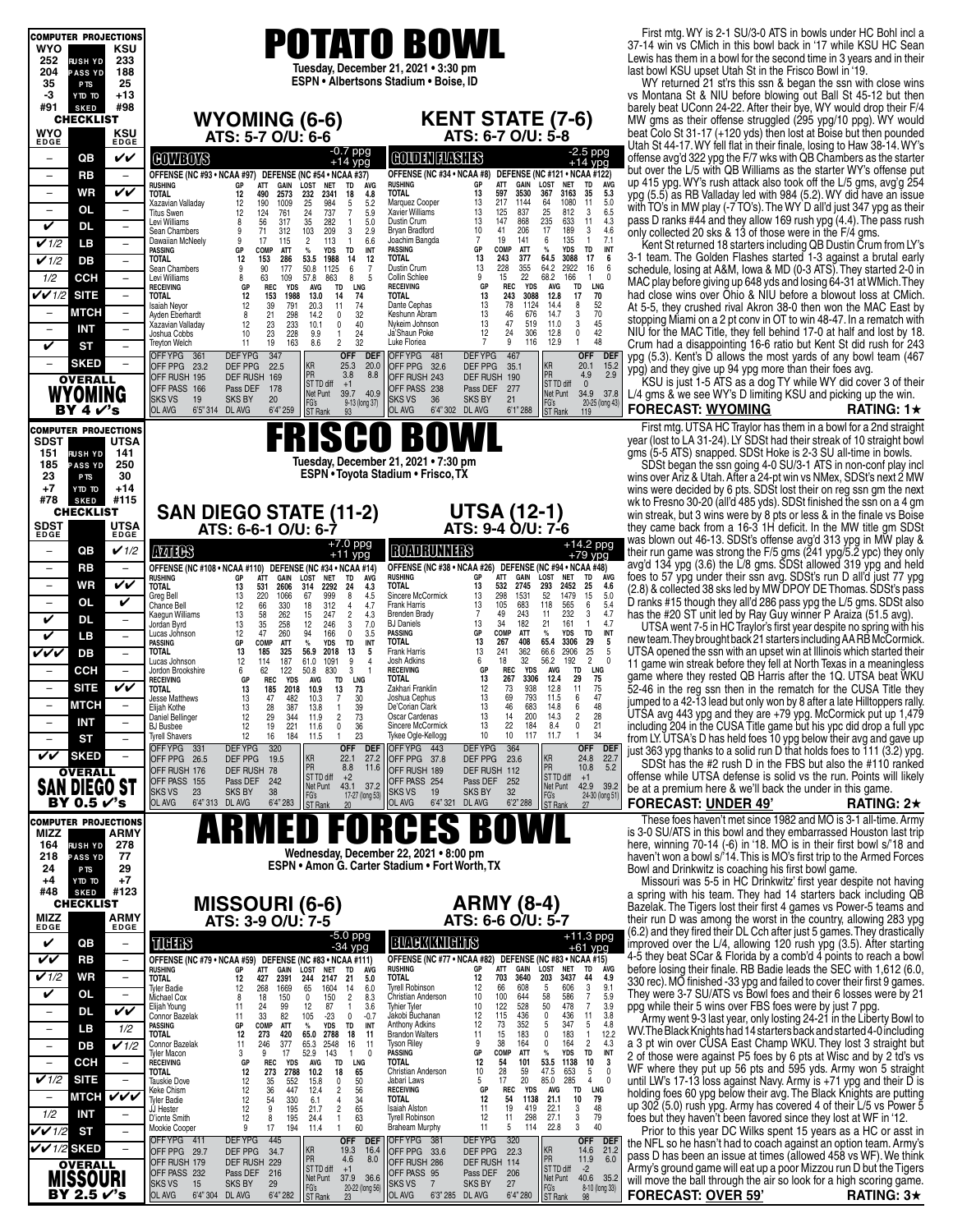| <b>MIDDLE TENNESSEE</b><br>(SU: 6-6 ATS: 6-5-1) SportsExe Turf<br>DATE OPP WIL LINE SCORE O/U<br>DATE                                               | <b>TOLEDO</b><br>FieldTurf<br>(SU: 7-5 ATS: 7-5)<br><b>DATE</b><br>OPP<br>W/L LINE SCORE O/U                                                                   | <b>COASTAL CAROLINA NORTHERN ILLINOIS</b><br>Artificial<br>(SU: 10-2 ATS: 6-6)<br>OPP<br>W/L LINE SCORE O/U<br>DATE                                                 | (SU: 9-4 ATS: 8-5)<br>FieldTurf<br>DATE<br>OPP<br>W/L LINE SCORE O/U                                                                                          | <b>APPALACHIAN STATE</b><br>FieldTurf<br>(SU: 10-3 ATS: 8-5)<br><b>DATE</b><br>OPP<br>W/L LINE SCORE O/U                                                 | WKU<br>(SU: 8-5 ATS: 10-2-1)<br>FieldTurf<br>W/L LINE SCORE O/U<br><b>DATE</b><br>OPP<br>9/2<br>UT Martin (Th) W -22 59-21 57                     |
|-----------------------------------------------------------------------------------------------------------------------------------------------------|----------------------------------------------------------------------------------------------------------------------------------------------------------------|---------------------------------------------------------------------------------------------------------------------------------------------------------------------|---------------------------------------------------------------------------------------------------------------------------------------------------------------|----------------------------------------------------------------------------------------------------------------------------------------------------------|---------------------------------------------------------------------------------------------------------------------------------------------------|
| 9/4<br>Monmouth W -8' 50-15 55<br>9/11 at Virginia Tech L +20 14-35 54'<br>L +12'13-27 59'<br>9/18 at UTSA<br>9/24 at Charlotte (Fri) T +3 39-42 56 | 9/4<br>Norfolk St<br>L -39' 49-10 56<br>9/11 at Notre Dame W +17 29-32 55'<br>9/18<br>Colorado St L -14' 6-22 58<br>W -5 22-12 56<br>9/25 at Ball St           | The Citadel (Th) W -35 52-14 55'<br>9/2<br>Kansas (Fri) W -26' 49-22 52<br>9/10<br>9/18<br>$L - 14$ 28-25 57<br>at Buffalo<br>W -36 53-3 66<br>9/25<br><b>UMass</b> | 9/4 at Georgia Tech W +19 22-21 57<br>9/11 Wyoming<br>$L + 6'$ 43-50 44'<br>9/18 at Michigan<br>$L +27'10-6354$<br>9/25<br>Maine<br>W -21 41-14 62            | † E Carolina(Th) W -10 33-19 56<br>9/2<br>at Miami, FI W +8 23-25 54<br>9/11<br>9/18<br>Elon<br>$L - 3544 - 1051$<br>9/23<br>Marshall (Th) L -7 31-30 54 | W +6' 35-38 52<br>9/11 at Army<br>9/18<br>Open<br>9/25<br>W +9' 31-33 63'<br>Indiana                                                              |
| W +10'34-28 65'<br>10/2<br>Marshall<br>$L + 19'13 - 4158'$<br>10/9 at Liberty<br>10/16<br>Open                                                      | 10/2 at UMass<br>W -27 45-7 56<br>N Illinois<br>$L - 12' 20 - 2252$<br>10/9<br>10/16 at C Mich OT<br>$L -523-2653$                                             | W -33' 59-6 57'<br>10/2<br><b>ULM</b><br>at Arkansas St(Th) W -20 52-20 73 10/9 at Toledo<br>10/7<br>10/16<br>Open                                                  | 10/2<br>E Michigan<br>W PK 27-20 61<br>W +12'22-20 52<br>10/16 Bowling Green L -9 34-26 45                                                                    | 10/2 at Georgia St W -10 45-16 54'<br>10/12 at Louisiana (Tue) L -5 13-41 57<br>10/16<br>Open                                                            | 10/2 at Michigan St L +10' 31-48 66<br>10/9<br>UTSA<br>$L - 3'$ 46-5271<br>W -13' 43-20 66'<br>10/16 at ODU<br>T -15 34-19 77<br>10/23 at FIU     |
| W -14' 44-13 55<br>10/22 at UConn (Fri)<br>10/30<br>Southern Miss W -13 35-10 47<br>11/6 at WKU<br>$L + 17'21 - 4866'$                              | W Michigan W +1' 34-15 54<br>10/23<br>10/30<br>Open<br>11/2<br>E Michigan(Tue) $L -9$ 49-52 54                                                                 | 10/20 at App St (Wed) L -4' 27-30 59'<br>10/28<br>$L - 17$ 35-28 50<br>Troy (Th)<br>W -16 28-8 57<br>11/6 at Ga South                                               | 10/23 at C Michigan<br>W +5' 39-38 56'<br>10/30 Open<br>11/3 at Kent St (Wed) L +3' 47-52 70                                                                  | C Carolina(Wed) W +4' 30-27 59'<br>10/20<br>W -27 59-28 57<br>10/30<br>ULM<br>11/6 at Arkansas St W -21 48-14 68                                         | W -17' 45-13 73<br>10/30<br>Charlotte<br>Mid Tennessee W -17' 48-21 66'<br>11/6<br>W -19 42-21 61<br>11/13 at Rice<br>W -10 52-17 64<br>11/20 FAU |
| W -10' 50-10 55<br>11/13<br>FIU<br>11/20<br>Old Dominion L -3' 17-24 49'<br>11/27 at FAU<br>W +3' 27-17 49'                                         | 11/10 at BGSU (Wed) W -10' 49-17 50<br>W -7 35-23 58<br>11/16 at Ohio $Tue$<br>11/27 Akron<br>W -28' 49-14 57'                                                 | 11/13<br>11/20<br>Texas St<br>10/26 at S Alabama(Fri) OT L -15 27-21 55 11/23 W Mich (Tue) L +3' 21-42 60'                                                          | Georgia St L -13 40-42 53 11/10 Ball St (Wed) W +2' 30-29 61'<br>L -24' 35-21 60 11/17 at Buffalo (Wed) OT W -1' 33-27 59'<br>W +4 41-23 75<br>12/4 † Kent St | 11/13 S Alabama W -22 31-7 52<br>11/20 at Troy<br>W -9' 45-7 51<br>11/27 Ga Southern L -24' 27-3 55<br>L -2' 16-24 52<br>12/4 at Louisiana               | W +1' 53-21 73'<br>11/27 at Marshall<br>12/3 at UTSA (Fri)<br>$L - 3'$ 41-49 73                                                                   |
| <b>FRESNO STATE</b><br>FieldTurf<br>(SU: 9-3 ATS: 8-4)                                                                                              | <b>UTEP</b><br>(SU: 7-5 ATS: 7-5)<br>Matrix 46                                                                                                                 | <b>BYU</b><br>(SU: 10-2 ATS: 5-7)<br>Grass                                                                                                                          | <b>UAB</b><br>(SU: 8-4 ATS: 9-3)<br>FieldTurf                                                                                                                 | <b>LIBERTY</b><br>FieldTurf<br>(SU: 7-5 ATS: 6-6)                                                                                                        | <b>EASTERN MICHIGAN</b><br>(SU: 7-5 ATS: 5-7) Gray FieldTurf                                                                                      |
| <b>DATE</b><br>OPP<br>W/L LINE SCORE O/U<br>W -27' 45-0 63<br><b>UConn</b><br>8/28<br>9/4 at Oregon<br>W +20'24-31 64                               | W/L LINE SCORE O/U<br>DATE<br>OPP<br>8/28 at New Mexico St W -10 30-3 59<br>Bethune-Cookman L -20' 38-28 52'<br>9/4                                            | W/L LINE SCORE O/U<br>DATE<br>OPP<br>9/4<br>$L - 12' 24 - 1654$<br>† Arizona<br>W +7 26-17 49'<br>9/11<br>Utah                                                      | DATE<br>OPP<br>W/L LINE SCORE O/U<br>9/1 + Jacksonville St (Wed) W -16' 31-0 51'<br>9/11 at Georgia<br>$L + 24$ 7-56 44                                       | DATE<br>W/L LINE SCORE O/U<br>OPP<br>W -35 48-7 65<br>9/4<br>Campbell<br>9/11 at Troy<br>W -4' 21-13 62                                                  | OPP<br>W/L LINE SCORE O/U<br>DATE<br>9/3<br>Saint Francis (Fri) L -32' 35-15 54'<br>9/11 at Wisconsin<br>$L + 267 - 3452$                         |
| W -31'63-10 58<br>9/11<br>Cal Poly<br>9/18 at UCLA<br>W +11 40-37 63'<br>UNLV<br>9/25<br>$L - 3038 - 3059$                                          | 9/10 at Boise St (Fri) L +26 13-54 56<br>Open<br>9/18<br>New Mexico W +2 20-13 54<br>9/25                                                                      | 9/18<br>Arizona St W +3' 27-17 50'<br><b>USF</b><br>9/25<br>$L - 23' 35 - 2753'$<br>at Utah St (Fri) W -9' 34-20 63'<br>10/1                                        | 9/18 at North Texas W -12' 40-6 57<br>9/25 at Tulane<br>W +3' 28-21 54'<br>10/2<br>Liberty<br>$L - 2'$ 12-36 49                                               | Old Dominion W -27 45-17 53<br>9/24 at Syracuse (Fri) L -6' 21-24 54<br>10/2 at UAB<br>W +2' 36-12 49                                                    | 9/18 at UMass<br>$L - 2242 - 2856$<br>W -7 59-21 62<br>9/25<br>Texas St<br>10/2 at N Illinois<br>L PK 20-27 61                                    |
| $L - 10' 24 - 2764$<br>10/2 at Hawaii<br>Open<br>10/9<br>W -3' 17-0 53'<br>10/16 at Wyoming<br>$L - 3' 34 - 3264$<br>10/23                          | 10/2<br>ODU<br>W -5' 28-21 48'<br>10/9 at So Miss<br>W -2 26-13 45<br>Louisiana Tech W +6' 19-3 55'<br>10/16<br>10/23<br>Open                                  | 10/9<br><b>Boise St</b><br>$L -6$ 17-26 58<br>$L + 524-3851'$<br>10/16 at Baylor<br>10/23 at Wash St<br>$L$ -4 21-19 56<br>10/30<br>Virginia<br>W -2' 66-49 66      | FAU<br>10/9<br>W -4 31-14 49<br>10/16 at So Miss<br>W -16' 34-0 43'<br>10/23<br>$L - 23' 24 - 3044'$<br>Rice<br>10/30<br>Open                                 | W -19' 41-13 58'<br>10/9<br>Midd Tenn<br>10/16 at ULM<br>$L - 3328 - 3157$<br>10/23 at North Texas L -21' 35-26 60'                                      | 10/9<br>Miami, Oh W +2 13-12 58'<br>10/16 Ball St<br>$L + 1$ 31-38 55<br>10/23 at BGSU<br>W -3' 55-24 49'                                         |
| Nevada<br>10/30 at San Diego St W -1 30-20 44<br>Boise St<br>L -5 14-40 61<br>11/6<br>New Mexico W -24' 34-7 51<br>11/13                            | 10/30 at FAU<br>W +11 25-28 48<br>$L + 11'23 - 4453$<br>UTSA<br>11/6<br>11/13 at North Texas L -1 17-20 55                                                     | Idaho St<br>W -36'59-14 55<br>11/6<br>11/13<br>Open<br>11/20 at Ga Southern L -20 34-17 57'                                                                         | 11/6<br>Louisiana Tech W -13' 52-38 49<br>11/13 at Marshall<br>W +5 21-14 55<br>11/20 at UTSA<br>W +4' 31-34 53'                                              | W -35' 62-17 56'<br>10/30 UMass<br>11/6 at Ole Miss<br>$L + 8'$ 14-27 67<br>11/13<br>Open                                                                | 10/30<br>Open<br>11/2 at Toledo (Tue) W +9 52-49 54<br>$L -626-3460$<br>11/9<br>Ohio (Tue)                                                        |
| 11/20<br>Open<br>11/25 at San Jose St(Th) W -7 40-9 52                                                                                              | 11/20 Rice<br>W -9' 38-28 47<br>$L + 13'25 - 4250$<br>11/27 at UAB (Fri)                                                                                       | 11/27 at USC<br>$L - 7$ 35-31 64'                                                                                                                                   | 11/27 UTEP (Fri)<br>W -13' 42-25 50                                                                                                                           | L -4' 14-42 53'<br>11/20<br>Louisiana<br>11/27<br>$L - 3'$ 16-31 52<br>Army                                                                              | 11/16 W Mich (Tue) W +5' 22-21 66<br>11/26 at C Mich (Fri)<br>$L + 8' 10 - 3163'$                                                                 |
| <b>UTAH STATE</b><br>SU: 10-3 ATS: 9-4) GameDay Grass<br>DATE OPP WIL LINE SCORE OIU<br>DATE                                                        | <b>OREGON STATE</b><br>FieldTurf<br>(SU: 7-5 ATS: 7-5)<br>W/L LINE SCORE O/U<br>DATE<br>OPP                                                                    | <b>MARSHALL</b><br>(SU: 7-5 ATS: 7-5)<br>FieldTurf<br>DATE<br>W/L LINE SCORE O/U<br>OPP                                                                             | <b>LOUISIANA</b><br>(SU: 12-1 ATS: 6-7)<br>ProGrass<br>DATE<br>OPP                                                                                            | <b>TULSA</b><br>(SU: 6-6 ATS: 7-5)<br>Revolution Cool Play                                                                                               | <b>OLD DOMINION</b><br>(SU: 6-6 ATS: 8-4) GameDay Grass                                                                                           |
| 9/4 at Washington St W +17'26-23 66'<br>N Dakota(Fri) W -6' 48-24 53'<br>9/10                                                                       | $L + 721-3068$<br>9/4 at Purdue<br>9/11<br>Hawaii<br>W -11 45-27 65                                                                                            | 9/4<br>W -3 49-7 47<br>at Navy<br>9/11<br>L -42' 44-10 50'<br><b>NC Central</b>                                                                                     | W/L LINE SCORE O/U<br>9/4 at Texas<br>$L + 8'$ 18-38 58                                                                                                       | W/L LINE SCORE O/U<br>DATE<br>OPP<br>9/2<br>UC Davis (Th)<br>L-23' 17-19 54'                                                                             | DATE<br>OPP<br>W/L LINE SCORE O/U<br>9/3<br>at Wake Forest(Fri) L +31'10-42 61'                                                                   |
|                                                                                                                                                     |                                                                                                                                                                |                                                                                                                                                                     | 9/11<br>Nicholls<br>$L - 26$ 27-24 64                                                                                                                         | at Oklahoma St W+12' 23-28 51<br>9/11                                                                                                                    | W -20 47-7 55<br>9/11<br>Hampton                                                                                                                  |
| 9/18 at Air Force<br>W +9 49-45 54<br><b>Boise St</b><br>$L +9'$ 3-27 69<br>9/25<br>$L +9' 20-3463'$<br>10/1<br>BYU (Fri)                           | 9/18<br>Idaho<br>W -28 42-0 63<br>9/25 at USC<br>W +11 45-27 62                                                                                                | $L - 1038 - 4258$<br>9/18<br>E Carolina<br>9/23 at App St (Th)<br>W +7 30-31 54                                                                                     | Ohio (Th)<br>9/16<br>W -20 49-14 56<br>9/25 at Ga Southern L -14' 28-20 54                                                                                    | 9/18<br>at Ohio St<br>W+24' 20-41 60'<br>Arkansas St L -14' 41-34 64'<br>9/25                                                                            | 9/18 at Liberty<br>L +27 17-45 53<br>9/25<br>Buffalo<br>W +13 34-35 50                                                                            |
| 10/9<br>Open<br>10/16 at UNLV<br>$L - 728-2464$                                                                                                     | 10/2<br>Washington W -2 27-24 57<br>10/9 at Washington St L -4 24-31 59<br>10/16<br>Open                                                                       | 10/2 at Midd Tennessee L -10' 28-34 65'<br>10/9<br>ODU OT<br>L -21 20-13 62'<br>10/15 at North Texas (Fri) W -11 49-21 67                                           | 10/2 at S Alabama L -12' 20-18 53<br>$10/12$ App St (Tue)<br>W +5 41-13 57<br>10/16 Open                                                                      | $L - 3'$ 10-45 54<br>10/1<br>Houston (Fri)<br>W -3' 35-29 60'<br>10/9<br>Memphis<br>10/16 at USF<br>$L - 8$ 32-31 55                                     | 10/2 at UTEP<br>$L + 5' 21 - 2848'$<br>10/9 at Marshall OT W +21 13-20 62'<br>wku<br>10/16<br>$L + 13'20 - 4366'$                                 |
| Colorado StrFri) W +2' 26-24 58'<br>10/22<br>10/30<br>Hawaii<br>W -5' 51-31 65<br>11/6 at New Mexico St W -18' 35-13 72                             | 10/23 Utah<br>W +3 42-34 57<br>10/30 at California<br>L $-1'$ 25-39 55<br>11/6 at Colorado 20T L -11' 34-37 55                                                 | 10/23<br>Open<br>10/30<br>FIU<br>W -21' 38-0 64<br>11/6 at FAU<br>W -1' 28-13 57                                                                                    | 10/21 at Arkansas St(Th) L -18 28-27 70<br>10/30 Texas St<br>W -21 45-0 57<br>11/4<br>Georgia St <sub>(Th)</sub> L -13 21-17 53                               | 10/23<br>Open<br>10/29<br>Navy (Fri)<br>L-11 17-20 46'<br>11/6 at Cincinnati<br>W+22' 20-28 56                                                           | 10/23<br>Open<br>W +4' 23-20 52'<br>10/30<br>La Tech<br>W -3 47-24 50'<br>11/6 at FIU                                                             |
| 11/13 at San Jose St W +4' 48-17 57<br>11/20 Wyoming<br>L -5' 17-44 52'<br>11/26 at New Mexico(Fri) W -16' 35-10 48                                 | 11/13<br>Stanford<br>W -12' 35-14 56<br>W +3 24-10 59<br>11/20<br>Arizona St<br>$L + 729-3860'$<br>11/27 at Oregon                                             | 11/13<br>UAB<br>$L - 5$ 14-21 55<br>W -14' 49-28 62<br>11/20 at Charlotte<br>wku<br>$L - 1' 21 - 5373'$<br>11/27                                                    | W -6' 35-21 48<br>11/13 at Troy<br>11/20 at Liberty<br>W +4' 42-14 53'<br>11/27 ULM<br>$L - 21'21 - 1655$                                                     | W -3 20-13 55<br>11/13 at Tulane OT<br>11/20 Temple<br>W-22 44-10 51<br>11/26 at SMU<br>$W + 6'$ 34-31 63                                                | 11/13 FAU<br>W +6' 30-16 48'<br>11/20 at Midd Tennessee W +3' 24-17 49'<br>11/27 Charlotte<br>W -9' 56-34 55'                                     |
| 12/4 at San Diego St W -6 46-13 49<br><b>KENT STATE</b>                                                                                             | <b>WYOMING</b>                                                                                                                                                 | <b>UTSA</b>                                                                                                                                                         | W +2' 24-16 52<br>12/4 App St<br><b>SAN DIEGO STATE</b>                                                                                                       | <b>MISSOURI</b><br>FieldTurf                                                                                                                             | <b>ARMY WEST POINT</b><br>(SU: 8-3 ATS: 6-5)<br>FieldTurl                                                                                         |
| FieldTurf<br>(SU: 6-6 ATS: 5-7)<br>W/L LINE SCORE O/U<br>DATE<br>OPP<br>L +29'10-41 67'<br>9/4 at Texas A&M<br>9/11<br>VMI<br>W -17' 60-10 71'      | (SU: 6-6 ATS: 5-7)<br>Desso Challenge Pro 60<br>W/L LINE SCORE O/U<br>DATE<br>OPP<br>9/4<br>Montana St L -19 19-16 45<br>W -6' 50-43 44'<br>9/11 at N Illinois | (SU: 12-1 ATS: 9-4) Dome (FieldTurf)<br>W/L LINE SCORE O/U<br>DATE<br>OPP<br>W +4' 37-30 50'<br>9/4 at Illinois<br>9/11<br>W -37' 54-0 65<br>Lamar                  | (SU: 11-2 ATS: 6-6-1)<br>Grass<br>OPP<br>W/L LINE SCORE O/U<br>DATE<br>9/4<br>New Mexico St L -31' 28-10 50'<br>9/11 at Arizona<br>$W + 1'$ 38-14 46          | (SU: 6-6 ATS: 3-9)<br>W/L LINE SCORE O/U<br>DATE<br>OPP<br>9/4<br>C Michigan L -14 34-24 59<br>$L + 5' 28 - 3556'$<br>9/11 at Kentucky                   | <b>DATE</b><br>OPP<br>W/L LINE SCORE O/U<br>9/4 at Georgia St W +2' 43-10 54<br>9/11<br>wku<br>$L - 6'$ 38-35 52                                  |
| $L + 22'$ 7-30 55'<br>9/18 at lowa<br>$L + 1416-3770$<br>9/25 at Maryland<br>10/2<br>Bowling Green L -16' 27-20 56                                  | 9/18<br>Ball St<br>W -7 45-12 52<br>9/25 at UConn<br>$L - 31' 24 - 2253'$<br>10/2<br>Open                                                                      | Midd Tennessee W -12' 27-13 59'<br>9/18<br>W +3 31-28 66<br>9/25 at Memphis<br>10/2<br>UNLV<br>$L - 2124 - 1755$                                                    | 9/18<br>Utah 30T<br>W +8 33-31 43<br>W -22' 48-21 40'<br>9/25<br>Towson<br>10/2<br>Open                                                                       | SE Miss St<br>9/18<br>$L - 34' 59 - 2859$<br>9/25 at Boston College OT L -1' 34-41 58<br>10/2<br>$L -2' 24-6266$<br>Tennessee                            | -34' 52-21 47'<br>9/18<br><b>UConn</b><br>L.<br>W -8 23-10 48<br>9/25<br>Miami, Oh<br>10/2 at Ball St<br>$L - 1016 - 2847$                        |
| 10/9<br>Buffalo<br>W -6 48-38 65<br>10/16 at W Michigan L +6' 31-64 68'                                                                             | 10/9 at Air Force<br>L $+5'$ 14-24 46<br>10/16 Fresno St<br>L +3' 0-17 53'                                                                                     | 10/9 at WKU<br>W +3' 52-46 71'<br>10/16 Rice<br>W -17' 45-0 53                                                                                                      | 10/9<br>New Mexico W -19' 31-7 42'<br>10/15 at SJ St OT (Fri)<br>$L -9'$ 19-13 41                                                                             | 10/9<br>North Texas L -19 48-35 69<br>10/16 Texas A&M L +11 14-35 59'<br>10/23 Open                                                                      | 10/9<br>Open<br>10/16 at Wisconsin W +14 14-20 38<br>10/23 Wake Forest L +3 56-70 53                                                              |
| W -5' 34-27 67<br>10/23 at Ohio<br>10/30 Open<br>11/3 N Illinois (Wed) W -3' 52-47 70                                                               | 10/23 New Mexico L -20 3-14 40'<br>10/30 at San Jose St L +3 21-27 40'<br>11/6 Colorado St W +3' 31-17 41                                                      | 10/23 at Louisiana Tech W -6' 45-16 59'<br>10/30 Open<br>11/6 at UTEP<br>W -11' 44-23 53                                                                            | W +3 20-14 39<br>10/23 at Air Force<br>$L + 120 - 3044'$<br>10/30 Fresno St<br>-7 17-10 45<br>11/6 at Hawaii                                                  | L -16' 37-28 62'<br>10/30 at Vanderbilt<br>W +39' 6-43 59'<br>11/6 at Georgia                                                                            | 10/30 Open<br>11/6 + Air Force OT W +2' 21-14 37'<br>W -51'63-1058'<br>11/13 Bucknell                                                             |
| 11/10 at C Mich (Wed) L +2' 30-54 75<br>W -13' 38-0 73<br>11/20 at Akron<br>11/27 Miami, Oh OT W +1' 48-47 65'                                      | 11/12 at Boise St (Fri) W +14 13-23 48'<br>W +5' 44-17 52'<br>11/20 at Utah St<br>$L - 10' 14 - 3848'$<br>11/27 Hawaii                                         | 11/13 So Miss<br>L -32' 27-17 54'<br>11/20 UAB<br>$L - 4' 34 - 3153'$<br>11/27 at North Texas L -10 23-45 59'                                                       | $L -323-2145$<br>11/13 Nevada<br>$L - 10' 28 - 20 41$<br>11/20 at UNLV<br>Boise St (Fri) W +3 27-16 44<br>11/26                                               | 11/13 S Carolina W PK 31-28 55<br>11/20 Florida OT W +8' 24-23 69<br>11/26 at Arkansas (Fri) L +14'17-34 62'                                             | 11/20 UMass<br>$L - 3633 - 1756$<br>11/27 at Liberty<br>W +3' 31-16 52'<br>12/4 Open                                                              |
| 12/4 + N Illinois<br>$L -4$ 23-4175                                                                                                                 |                                                                                                                                                                | W +3' 49-41 73<br>12/3 WKU (Fri)                                                                                                                                    | 12/4 Utah St<br>$L - 6$ 13-46 49                                                                                                                              |                                                                                                                                                          | $12/11 +$ Navy<br>$L - 7$ 13-17 35                                                                                                                |
|                                                                                                                                                     | NFL 5 $\bigstar$ game of the yi                                                                                                                                |                                                                                                                                                                     |                                                                                                                                                               | PLAYOFF EXEC                                                                                                                                             |                                                                                                                                                   |
|                                                                                                                                                     | BIG PLAYS ARE 13-5 (72%) THE LAST 2 YEARS!!<br><b>Package Includes:</b> The NFL $5\star$ GOY, the Thurs-                                                       |                                                                                                                                                                     |                                                                                                                                                               | <b>NFL PLAYOFF EXEC 18-9-1 (67%) LAST 5 YEARS</b><br><b>Package Includes: EVERY Playoff Side &amp; EVERY</b>                                             |                                                                                                                                                   |

**Non Subs: \$100 '21Subs: \$79 '22Sub: \$69** Includes: EVERY Playoff Side & EVERY Playoff Total. Will include the NFL PLAYOFF GAME **OF THE YEAR** as well as the Super Bowl Props.

**Non Subs: \$349 '21Subs: \$249 '22Sub: \$199**



**2021 Subs: \$549 2022 Subs: \$499**

**Reg Price: \$599 This Week: \$499 2021 Subs: \$399 2022 Subs: \$349**

<u>FULL EXEC CLUB THRU NFL REG SSN</u>

WEEK 16 NFL EXEC CLUB Package Includes: NFL Selections Thursday thru Monday Including the NFL 5<sup>+</sup> Game of the Year **Non Subs: \$125 '21Subs: \$99 '22Sub: \$89**

Package Includes: 4 Full Weeks of the NFL Regular Season Exec. All NFL ★ Rated Selections, All NFL Marquee Selections and all NFL Top Opinion Selections.

TE PHONES ARE 33-13 (72%)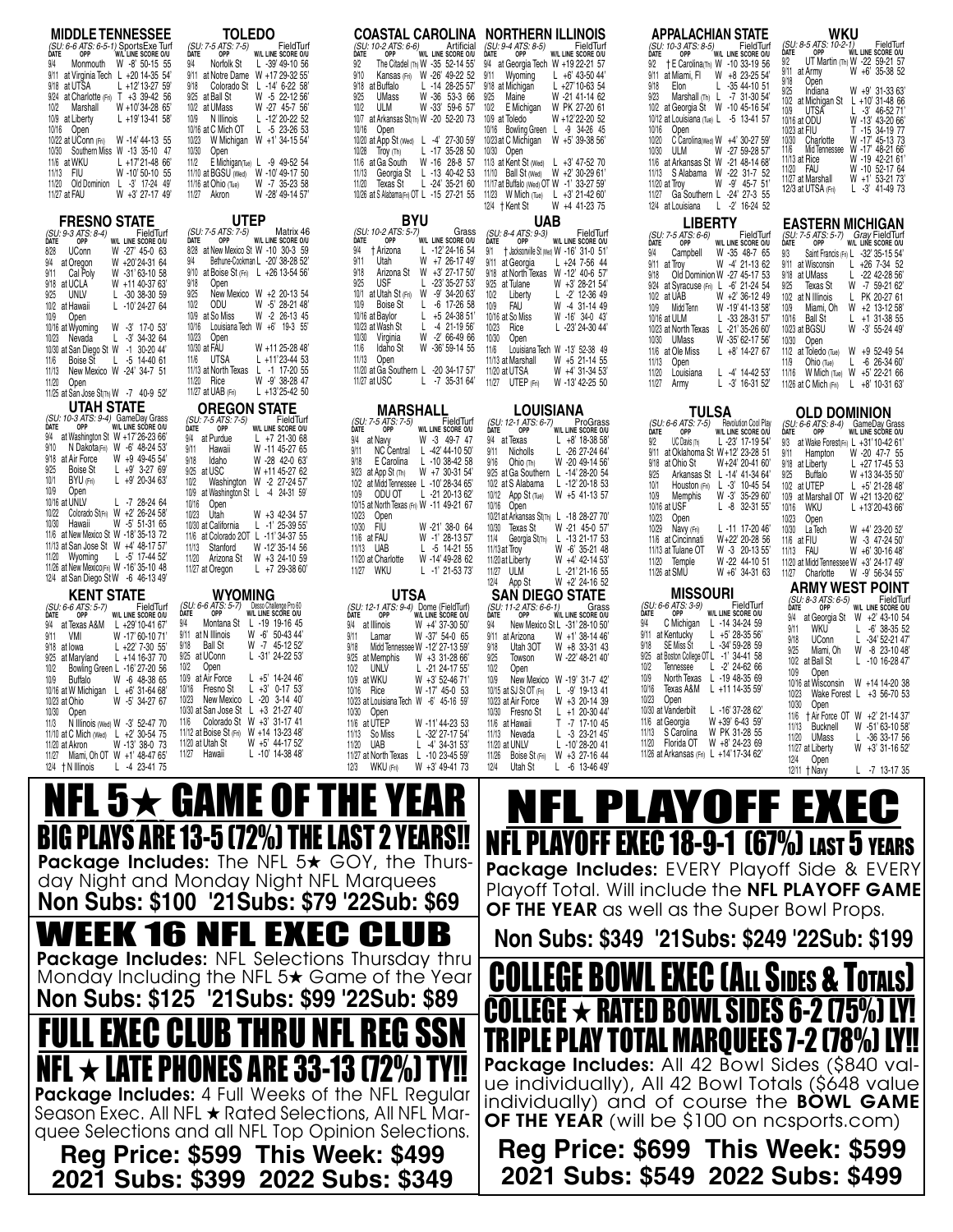|                                                                                                                                                                                                                                                                                                                                                                                                                                                                                                                                                                                                                                                                                                                                                                                                                                                                                                                  | NFL 5 $\star$ game of the year<br><b>BIG PLAYS ARE 13-5 (72%) THE LAST 2 YEARS!!</b><br>Package Includes: The NFL 5* GOY, the Thurs-<br>day Night and Monday Night NFL Marquees<br><b>Non Subs: \$100 '21Subs: \$79 '22Sub: \$69</b>                                                                                                                                                                                                                                                                                                                                                                                                                                                                                                                                                                                                                                                                                                               |                                                                                                                                                                                                                                                                                                                                                                                                                                                                                                                                                                                                                                                                                                                                                                                                                                                                                                                                                                 | ARIZONA (SU: 10-2 ATS: 9-3) G<br><b>LINE</b><br><b>SCORE</b><br><b>OPPONENT</b><br>at Tennessee<br>55051488705445<br>Minnesota<br>⋚⋛⋛<br>Jącksonville<br>at LA Rams<br>37-20<br>ಕಾತ್ತುತ್ತಾತ್ತವರು‡<br>San Fran<br>at Cleveland<br>$17-10$<br>37-14<br>$31 - 5$<br>$21 - 24$<br>$31 - 17$<br>Houston<br>Green Bay (Th) L<br>Con Fran<br>at San Frań<br>Carolina<br>$\frac{10.34}{23.13}$<br>Ŵ<br>Seattle<br>BYE WEEK<br>$-7'$<br>33-22 42'<br>W<br>at Chicago<br>LA Rams (M)<br>at Detroit<br>Indianapolis (Sat)<br>at Dallas                                                                                                                                                                                                                                                                                                                                                               | <b>ATLANTA</b> (SU: 6-7 ATS: 6-7) A<br><b>OPPONENT</b><br>SCORÉ<br>line<br>Philadelphia<br>Tampa Bay<br>NY Giants<br>9/12<br>9/19<br>9/26<br>10/3<br>10/17<br>10/24<br>10/31<br>11/7<br>48'<br>51'<br>48<br>48'<br>48<br>Ŵ<br>at<br>17-14<br>30-34<br>27-20<br>Washington<br>NY Jets (UK) W<br>BYE WEEK<br>$^{+1}_{-3}$<br>at Miami<br>4774355476501<br>$-3 + 6$<br>Carolina<br>New Orleans W<br>at<br>11/14<br>Dallas<br>at<br>$^{+7}_{-2}$<br>New England (Th)<br>Ŵ<br>$\frac{11/28}{12/5}$<br>$\frac{12/12}{12/19}$<br>$\frac{12/26}{12/26}$<br>at<br>Jacksonville<br>Tampa Bay<br>$+11$<br>$+3$<br>17-30<br>29-21<br>₩<br>Carólina<br>San Francisco<br>Detroit<br>at<br>Buffalo<br>at                                                                                                                                                                                                                                                                |
|------------------------------------------------------------------------------------------------------------------------------------------------------------------------------------------------------------------------------------------------------------------------------------------------------------------------------------------------------------------------------------------------------------------------------------------------------------------------------------------------------------------------------------------------------------------------------------------------------------------------------------------------------------------------------------------------------------------------------------------------------------------------------------------------------------------------------------------------------------------------------------------------------------------|----------------------------------------------------------------------------------------------------------------------------------------------------------------------------------------------------------------------------------------------------------------------------------------------------------------------------------------------------------------------------------------------------------------------------------------------------------------------------------------------------------------------------------------------------------------------------------------------------------------------------------------------------------------------------------------------------------------------------------------------------------------------------------------------------------------------------------------------------------------------------------------------------------------------------------------------------|-----------------------------------------------------------------------------------------------------------------------------------------------------------------------------------------------------------------------------------------------------------------------------------------------------------------------------------------------------------------------------------------------------------------------------------------------------------------------------------------------------------------------------------------------------------------------------------------------------------------------------------------------------------------------------------------------------------------------------------------------------------------------------------------------------------------------------------------------------------------------------------------------------------------------------------------------------------------|-------------------------------------------------------------------------------------------------------------------------------------------------------------------------------------------------------------------------------------------------------------------------------------------------------------------------------------------------------------------------------------------------------------------------------------------------------------------------------------------------------------------------------------------------------------------------------------------------------------------------------------------------------------------------------------------------------------------------------------------------------------------------------------------------------------------------------------------------------------------------------------------|----------------------------------------------------------------------------------------------------------------------------------------------------------------------------------------------------------------------------------------------------------------------------------------------------------------------------------------------------------------------------------------------------------------------------------------------------------------------------------------------------------------------------------------------------------------------------------------------------------------------------------------------------------------------------------------------------------------------------------------------------------------------------------------------------------------------------------------------------------------------------------------------------------------------------------------------------------|
| <b>BALTIMORE</b> (SU: 8-5 ATS: 5-8) A<br>line<br>SCORE<br>TOTAL<br>OPPONENT<br>at Las Vegas (M) OT<br>$\frac{27}{35}$<br>$\frac{33}{36}$<br>$\frac{35}{19}$<br>50<br>54<br>50<br>46<br>51<br>51<br>5<br>Ŵ<br>$\frac{9}{26}$<br>$\frac{10}{3}$<br>at Detroit<br>at Denver<br>$23 - 7$<br>31-25<br>$-7$<br>$-3$<br>$-6$<br>Indianapolis (M) OT L<br>LA Chargers W<br>10/17<br>$\frac{34-6}{17-41}$<br>10/24<br>10/31<br>11/7<br>Cincinnati<br>BYE WEEK<br>Minnesota OT<br>34-31<br>10-22<br>50'<br>46'<br>44'<br>43'<br>$-6$<br>$-7$<br>11/11<br>at Miami (Th)<br>$16-13$<br>16-10<br>19-20<br>22-24<br>$rac{1}{3}$<br>11/21<br>11/28<br>12/5<br>12/12<br>at<br>Chicago<br>Ŵ<br>Clevelănd<br>Pittsburgh<br>₩<br>Cleveland<br>at<br>12/19 Green Bay<br>12/26 at Cincinnati<br>1/2 LA Rams<br>1/9 Pittsburgh<br>Green Bay<br>Pittsburgh                                                                              | <b>BUFFALO</b> (SU: 7-6 ATS: 7-6) A<br>LINE<br>SCORE<br>OPPONENT<br>W/L<br><b>TOTAL</b><br>DATE<br>9/12<br>9/19<br>9/26<br>10/3<br>10/18<br>10/24<br>10/31<br>Pittsburgh<br>$-5.3$<br>$-7.7$<br>$-6.3$<br>48<br>47'<br>at Miami<br>45'<br>47<br>56'<br>53<br>Washington<br>Washington<br>at Kansas City<br>at Tennessee (M) L<br>BYEWEEK<br>Miami<br>$\frac{40}{38}$ -20<br>38-20<br>31-34<br>26-11<br>6-9<br>45-17<br>15-41<br>31-6<br>10-14<br>27-33<br>48<br>48<br>49<br>45<br>41<br>52<br>$-14$<br>$-13$<br>$-7$<br>$-6$<br>$-3$<br>$+3$<br>at Jacksonville<br>at NY Jets<br>Ŵ<br>$\frac{11}{121}$<br>$\frac{11}{25}$<br>$\frac{12}{6}$<br>$\frac{12}{12}$<br>$\frac{12}{12}$<br>$\frac{12}{26}$<br>indianapolis L<br>at New Orleans (Th) W<br>New England (M) L<br>at Tampa Bay OT L<br>Carolina<br>at New England<br>Atlanta<br>NY Jets                                                                                                      | CAROLINA (SU: 5-8 ATS: 5-8) G<br><b>SCORE</b><br><b>DATE</b><br>9/12<br><b>OPPONENT</b><br>W∕I<br>W<br>line<br><b>TOTAL</b><br>$19 - 14$<br>$rac{1}{2}$<br>$\frac{45}{44}$<br>NY Jets<br>9/19<br>New Orleans W<br>at Houston (Th) W<br>$\frac{43}{51}$<br>$\frac{46}{43}$<br>$\frac{43}{47}$<br>$\frac{9}{23}$<br>$\frac{10}{3}$<br>$\frac{10}{10}$<br>$\frac{10}{17}$<br>Dallas<br><mark>≠</mark> ؞ٺڂ؞ڂڞڿڂڝڂ<br>28-36<br>18-21<br>at<br>Philadelphia<br>Minnesota OT<br>28-34<br>$\frac{10/24}{10/31}$<br>$\frac{11}{7}$<br>at NY Giants<br>at Atlanta<br>19-13<br>41<br>New England 1<br>$6 - 24$<br>Ŵ<br>$\frac{42}{43}$<br>11/14<br>at Arizona<br>34-10<br>21-27<br>10-33<br>Washington<br>$\frac{11}{21}$<br>$\frac{11}{21}$<br>$\frac{12}{5}$<br>$\frac{12}{12}$<br>at<br>Miami<br><b>BYE WEEK</b><br>$21 - 29$<br>-3<br>41<br>Atlanta<br>$\frac{12/15}{12/26}$<br>$\frac{1/2}{1/9}$<br>at <u>B</u> uffalo<br>Tampa Bay<br>at New Orleans<br>at Tampa Bay | Seattle<br><b>CHICAGO</b> (SU: 4-9 ATS: 5-8) G<br>OPPONENT WIL LINE SCORE TO<br>SCORE TOTAL<br>at LA Rams<br>14-34<br>$+8$ <sub>-1</sub> '<br>$\frac{9}{19}$<br>$\frac{9}{26}$<br>$\frac{10}{3}$<br>$\frac{10}{10}$<br>Ŵ<br>$20 - 17$<br>Cincinnati<br>45445447<br>at Cleveland<br>$+3.55$<br>$+3.5$<br>$+1.47$<br>$+7$<br>$6 - 26$<br>24-14<br>Ŵ<br>at Las Vegas<br>$20-9$<br>$14-24$<br>$\frac{10/17}{10/24}$<br>$\frac{10/31}{11/8}$<br>at Green Bay<br>at Tampa Bay<br>at Tampa Bay<br>at Pittsburgh (M) W<br>BYE WEEK<br>$\frac{3.38}{22.33}$<br>22-33<br>27-29<br>$\frac{40}{39}$<br>11/14<br>W<br>$+5$<br>$+3$<br>$+7'$<br>$+11'$<br>13-16<br>16-14<br>22-33<br>30-45<br>$\frac{11}{2}$<br>$\frac{11}{2}$<br>$\frac{25}{2}$<br>Baltimore<br>at Detroit (Th)<br>$\frac{42}{42}$<br>43<br>Arizona<br>at Green Bay<br>Minnesota (M)<br>at Seattle<br>MY Giants<br>1/9<br>at Minnesota | $\frac{1}{2}$<br>New Orleans<br><b>CINCINNATI</b> (SU: 7-6 ATS: 6-6-1) A<br>OPPONENT<br>LINE<br>SCORE<br>TOTA<br>47<br>44<br>43<br>45<br>50<br>47<br>43<br>47<br>Minnesota OT<br>$\frac{9/19}{9/26}$<br>Chicago<br>17-20<br>Pittsburgh W<br>Jacksonville (Th) L<br>Green Bay OT<br>24-10<br>at<br>$+3$<br>$+6$<br>10/10<br>10/17<br>10/24<br>10/31<br>11/7<br>at Detroit<br>Baltimore<br>at<br>41-17<br>$-10'$<br>-2<br>at NY Jets<br>leveland<br>11/14<br>BYE WEEK<br>W<br>$\frac{11}{21}$<br>$\frac{11}{25}$<br>$\frac{12}{12}$<br>$\frac{12}{12}$<br>$\frac{12}{12}$<br>50'<br>44<br>49'<br>49<br>at<br>Las Vegas<br>ttsburgh<br>$-3$<br>+1<br>22-41<br>23-26<br>LA Chargers<br>San Fran OT<br>L<br>at Denver<br>$\frac{12}{2}$<br>$\frac{1}{2}$<br>$\frac{1}{2}$<br>$\frac{1}{9}$<br>Baltimore<br>Kansas City<br>at Cleveland                                                                                                                        |
| CLEVELAND (SU: 7-6 ATS: 5-8) G<br><b>OPPONENT</b><br>₩.<br>W<br>line<br>SCORE<br>TOTAL<br>at Kansas City<br>$+5/13$<br>$-7/7$<br>Houston<br>Ŵ<br>W<br>Chicago<br>26-6<br>14-7<br>at Minnesota<br>at LA Chargers<br>$\frac{+2}{3}$<br>42-47<br>14-37<br>Arizona<br>Ŵ<br>$17 - 14$<br>Denver (Th)<br>10-15<br>Pittsburgh<br>Ŵ<br>$41 - 16$<br>$+2$<br>$+2$<br>$+3$<br>$+3$<br>Cincinnati<br>11/14<br>at New England L<br>$7 - 45$<br>13-10<br>10-16<br>11/21<br>Detroit<br>Baltimore<br>- at<br><b>BYE WEEK</b><br>43'<br>24-22<br>-3<br>Baltimore<br>$\frac{12}{12}$<br>$\frac{12}{25}$ at Green Bay (Sat)<br>$\frac{1}{3}$ at Pittsburgh (M)<br>$\frac{1}{3}$ cincinnati                                                                                                                                                                                                                                         | <b>DALLAS</b> (SU: 9-4 ATS: 10-3)<br>at Tampa Bay (Th) W<br>at Tampa Bay (Th) W<br>at Tampa Bay (Th) W<br>at Tampa Bay (Th) W<br>at Tampa Bay (Th) W<br>at Discoversion W<br>Caroline W<br>3 36-28<br>3 at Bay EWEEK<br>A By EWEEK<br>Bay The Strategy<br><br><b>TOTAL</b><br>DATE<br>9/9<br>9/19<br>9/27<br>10/3<br>515551<br>5517<br>552<br>50<br>$\frac{+2}{9}$<br>20-16<br>16-30<br>52955550748<br>Denver<br>တွဲတက်တ<br>$43-3$<br>9-19<br>11/14<br>11/21<br>11/25<br>12/12<br>12/19<br>12/26<br>12/26<br>Atlanta<br>Allahia<br>Ita Kansas City<br>Las Vegas (Th) OT<br>at New Orleans (Th)<br>at Washington<br>at NY Giants<br>Washington<br>Arizona<br>33-36<br>27-17<br>27-20<br>Ŵ<br>W<br>Arizona<br>at Philadelphia                                                                                                                                                                                                                        | <b>DENVER</b> (SU: 7-6 ATS: 7-6) G<br><b>OPPONENT</b><br>at MY Giants WI. LINE SCORE TO<br>at Jacksonville W -6 22-13<br>ALC: MY Jets W -10 26-0<br>TOTAL<br>$-3 - 6 - 10$<br>$41$<br>$44$<br>$44$<br>$39$<br>$44$<br>$41$<br>23-13<br>26-0<br>7-23<br>19-27<br>9/26<br>10/3<br>10/17<br>10/17<br>10/31<br>11/7<br>NY Jets<br>Baltimore<br>at Pittsburgh<br>-2<br>24-34<br>Las Vegas<br>Cleveland (Th)<br>14-17<br>↓<br>W<br>$+\frac{1}{9}$<br>$17 - 10$<br>44'<br>49'<br>44'<br>Washington<br>30-16<br>13-30<br>at<br>Dallas<br>11/14<br>11/21<br>11/28<br>12/12<br>12/12<br>12/2<br>1/2<br>1/9<br>Philadelphia<br>BYE WEEK<br>LA Chargers<br>W<br>$+2^{+}_{+10}$<br>-11<br>28-13<br>9-22<br>38-10<br>$\frac{46}{42}$<br>at Kansas City<br>₩<br>Detroit<br>Cincinnati<br>at Las Vegas<br>at LA Chargers<br>Kansas City                                                                                                                                         | <b>DETROIT</b> (SU: 1-11-1 ATS: 8-5) A<br>LINE<br>TOTAL<br><b>OPPONENT</b><br>SCORE<br>San Fran<br>at Green Bay (M) L<br>Baltimore V<br>at Chicago<br>$\frac{9}{20}$<br>$\frac{9}{26}$<br>$\frac{10}{3}$<br>$\frac{10}{10}$<br>$+11'$<br>$+7'$<br>50'<br>49'<br>47<br>50'<br>48<br>$14 - 24$<br>$+3$<br>$+3$<br>$+3$<br>$+3$<br>$+3$<br>Ŵ<br>at Minnesota<br>Cincinnati<br>$17 - 19$<br>$11-34$<br>19-28<br>6-44<br>10/17<br>10/24<br>10/31<br>₩<br>at LA Rams<br>Philadelphia<br>BYE WEEK<br>at Pilayugh OT<br>af Pittsburgh OT W<br>at Cleveland W<br>Chicago (Th) W<br>Minnesota W<br>at Denver<br>$+6$<br>$+13$<br>$+3$<br>$+7$<br>$+11$<br>16-16<br>10-13<br>14-16<br>29-27<br>10-38<br>11/14<br>$4342$<br>$47$<br>$42$<br>$\frac{11}{25}$<br>$\frac{11}{25}$<br>$\frac{12}{5}$<br>Arizona<br>at Atlanta<br>12/26<br>at Seattle<br>Green Bay                                         | <b>GREEN BAY</b> (SU: 10-3 ATS: 10-2-1) G<br>DATE<br>9/120<br>9/26<br>9/10/17<br>10/17<br>10/28<br>11/14<br>11/14<br><b>OPPONENT</b><br>LINE<br>SCORE<br>New Orleans<br>Detroit (M)<br>548045044750485477<br>₩,<br>at<br>San Fran<br>Pittsburgh<br>at Sairrian<br>at Cincinnati OT<br>at Chicago<br>washington<br>at Arizona (Th)<br>io-code<br>Total<br>W<br>≪<br>10<br>at<br>Kansas City<br>Seattle<br>11/28<br>12/5<br>12/12<br>12/25<br>12/25<br>at<br>Minnesota<br>+2'<br>LA Rams<br>bye week<br>45-30<br>W<br>$-11'$<br>Chicago<br>at Baltimore<br>Cleveland (Sat)<br>Minnesota<br>at Detroit                                                                                                                                                                                                                                                                                                                                                      |
| <b>HOUSTON</b> (SU: 2-11 ATS: 4-8-1) A<br><b>SCORE</b><br>37-21<br>TOTAL<br>$+3$<br>+13'<br>Jacksonville<br>45484373447745<br>-31<br>Cleveland<br>Carolina (Th)<br>at Buffalo<br>$+8$<br>+17<br>$9 - 24$<br>0-40<br>New England W<br>$22 - 25$<br>$+8$<br>+10'<br>at Indianapolis<br>$\frac{3}{5}$ -31<br>5-31<br>22-38<br>9-17<br>$+19$<br>$+16$<br>$+5$<br>at<br>Arizona<br>A Rams<br>Miamı<br>at<br><b>BYE WEEK</b><br>W<br>$+10$<br>$+2$<br>$+10$<br>$+8$<br>22-13<br>14-21<br>0-31<br>13-33<br>44'<br>45'<br>45'<br>41<br>at Tennessee<br>11/21<br>NY Jets<br>Indianapolis<br>Seattle<br>12/19<br>at Jacksonville<br>12/26<br>1/2<br>1/9<br>LA Chargers<br>at San Francisco<br>Tennessee                                                                                                                                                                                                                    | <b>INDIANAPOLIS</b> <i>(SU: 7-6 ATS: 8-5) A</i><br>ATE OPPONENT WIL LINE SCORE TOTAL<br>TÓTAL<br>OPPONENT<br>Seattle<br>Date<br>Ŵ<br>48444444514575345<br>LA Rams<br>$\frac{9}{26}$<br>$\frac{10}{3}$<br>$\frac{10}{1}$<br>$\frac{10}{17}$<br>at Tennessee<br>at Miami<br>at Baltimore (M) OT W<br>at San Fran W<br>at San Fran OT W<br>$27 - 17$<br>25-31<br>$\frac{10/24}{10/31}$<br>11/4<br>at San Fran<br>Tennessee OT<br>NY Jets (Th)<br>18<br>$45-30$<br>$23-17$<br>$41-15$<br>$31-38$<br>11/14<br>Jacksonville′<br>Ŵ<br>at Buffalo<br>Tampa Bay<br>at Houston<br>BYE WEEK<br>$+72$<br>$+32$<br>-10<br>Ŵ<br>$31 - 0$<br>New England<br>at Arizona (Sat)<br>Las Vegas<br>at Jacksonville                                                                                                                                                                                                                                                      | <b>JACKSONVILLE</b> (SU: 2-11 ATS: 4-9) G<br>ATE OPPONENT WILLINE SCORE TOTAL<br>$\frac{1}{3}$<br>$+6$<br>$+7$<br>$+7$<br>$+7$<br>SCORE TÓTAL<br>21-37 45'<br><b>DATE</b><br>9/12<br>45'45'<br>546'48'<br>47'<br>at Houston<br>Denver<br>$\frac{9}{26}$<br>$\frac{9}{30}$<br>$\frac{10}{10}$<br>$\frac{10}{10}$<br>Arizona<br>at Cincinnati (Th) W<br>Tennessee<br>† Miami (UK) W<br>$21 - 24$<br>$+4$ <sup>1</sup><br>+1 <sup>'</sup><br>$\frac{79}{23}$ - $\frac{57}{20}$<br>BYE WEEK<br>Seattle<br>Buffalo<br>$\frac{10724}{10731}$<br>$+14$<br>$+14$<br>$+6$<br>$+13$<br>$+8$<br>7-31<br>9-6<br>17-23<br>10-30<br>14-21<br>7-37<br>0-20<br>at<br>487454648444<br>Ŵ<br>Indianapolis<br>11/14<br>at<br>11/28<br>11/28<br>12/19<br>12/19<br>12/26<br>1/9<br>Şan Fran<br>Atlanta<br>LA Rams<br>at<br>Tennessee<br>at<br>Houston<br>at<br>NY Jets<br>at New England<br>Indianapolis                                                                              | KANSAS CITY (SU: 9-4 ATS: 6-7) G<br><b>OPPONENT</b><br>Cleveland<br>at Baltimore<br>LA Chargers<br>at Philadelphia<br>LINE<br><b>SCORE</b><br>TOTAL<br>544444444444444455<br>$\frac{9}{19}$<br>$\frac{9}{26}$<br>$\frac{10}{3}$<br>$\frac{10}{19}$<br>Ŵ<br>Buffalo<br>20-38<br>at Washington<br>at<br>Tennessee<br>NY Giants (M)<br>$-10$ <sup>2</sup><br>$-2$ <sup>2</sup><br>$-2$ <sup>2</sup><br>$20 - 17$<br>$13 - 7$<br>Green Bay<br>Ŵ<br>W<br>at Las Vegas<br>41-14<br>19-9<br>Dallas<br>BYE WEEK<br>$^{22-9}_{48-9}$<br>$\frac{46}{48}$<br><i>Cenver</i><br>Las Vegas W<br>at LA Chargers (Th)<br>at Cincinns!<br>$-10$<br>at Cincinnati<br>$\frac{1}{2}$                                                                                                                                                                                                                          | LAS VEGAS (SU: 6-7 ATS: 5-8) G<br><b>OPPONENT</b><br>LINE<br>SCORE TOTAL<br>DATE<br>WE<br>Baltimore (M) OT W<br>† Pittsburgh W<br>Miami OT L<br>LA Charron of L<br>$9/13$<br>$9/19$<br>$9/26$<br>$10/4$<br>$10/17$<br>$10/24$<br>$10/24$<br>33-27<br>50<br>44<br>44<br>44<br>48<br>$^{+4}_{+6}$<br>at<br>31-28<br>at LA Chargers (M) L<br>$+3$<br>$-2$<br>$-2$<br>Chicago<br>$9 - 20$<br>Ŵ<br>34-24<br>33-22<br>Denver<br>at<br>W<br>Philadelphia<br>10/31<br><b>BYE WEEK</b><br>$\frac{11}{7}$<br>$\frac{11}{12}$<br>$\frac{11}{21}$<br>$-3$<br>$+2$<br>$+1$<br>4655001488<br>at<br>NY Giants<br>Kansas City<br>14-41<br>13-32<br>Cincinnati<br>$\frac{11}{25}$<br>$\frac{12}{5}$<br>$\frac{12}{12}$<br>$\frac{12}{19}$<br>Dallas (Th) OT W<br>$\frac{36}{15}$ -33<br>$+8$<br>$+1$<br>at<br>Washington<br>$9 - 48$<br>$+10$<br>at<br>Kansas City<br>at<br>Cleveland<br>$\frac{12}{2}$<br>$\frac{2}{1/9}$<br>Denver<br>at<br>Indianapolis<br>LA Chargers |
| LA CHARGERS (SU. 8-5 ATS: 7-6) A<br>H1-3-3-2-3-2-3<br>IUIA<br>W<br>$20-16$<br>$17-20$<br>$30-24$<br>$28-14$<br>at Washington<br>45554174751<br>Dallas<br>9/26<br>at Kansas City<br>Las Vegas (M) W<br>Cleveland W<br>47-42<br>6-34<br>10/17<br>at Baltimore<br>BYE WEEK<br>$\frac{10/24}{10/31}$<br>11/7<br>$-4$<br>$-3$<br>$-6$<br>$-2$<br>24-27<br>27-24<br>20-27<br>41-37<br>41-28<br>41-22<br>37-21<br>50<br>49<br>53<br>47<br>49<br>43<br>New England<br>at Philadelphia<br>Ŵ<br>11/14<br>Minnesota<br>ittsburgh<br>11/21<br>11/28<br>12/5<br>12/12<br>at<br>Denver<br>Ŵ<br>$\frac{1}{9}$<br>Cincinnati<br>at<br>NY Giants<br>$\frac{12}{12/26}$<br>Kansas City (Th)<br>at Houston<br>$\frac{172}{1/9}$<br>Denyer<br>at Las Vegas                                                                                                                                                                           | <b>LA RAMS</b> (SU: 8-4 ATS: 5-6-1) A<br>Chicago<br>Indianapolis<br>34-14<br>27-24<br>34-24<br>34-24<br>36-17<br>38-19<br>38-22<br>38-22<br>16-28<br>10-31<br>9/12<br>9/19<br>9/26<br>10/3<br>10/24<br>10/24<br>W<br>$-8$<br>PK<br>46485544955449507<br>at<br>₩<br>Tampa Bay<br>Arizona<br>$-27.7$<br>$-16.7$<br>$-7.3$<br>Ŵ<br>Seattle (Th)<br>NY Giants<br>at<br>at<br>Detroit<br>$\frac{10}{2}$ 1<br>11/7<br>Houston<br>at<br>Tennessee<br>San Fran (M)<br>BYE WEEK<br>11/15<br>11/21<br>11/28<br>12/13<br>12/19<br>12/26<br>1/2<br>1/2<br>at<br>$-2^{7}$<br>$-13$<br>28-36<br>37-7<br>at<br>$\frac{47}{48}$<br>Green Bay<br>Jacksonville<br>Ŵ<br>at<br>Arizona (M)<br>Seattle<br>Minnesota<br>at<br>at Baltimore<br>San Francisco                                                                                                                                                                                                              | MIAMI (SU: 6-7 ATS: 7-6) G<br>at New England W<br>Buffalo<br>at Lea Vession<br>9/12<br>$17 - 16$<br>0-35<br>$\frac{43}{47}$<br>$+\frac{1}{2}$ $-1$<br>9/19<br>9/26<br>10/10<br>10/17<br>10/24<br>10/31<br>11/7<br>at Las Vegas OT W<br>Indianapolis<br>at Tampa Bay<br>28-31<br>17-27<br>$\begin{array}{c} 17 - 45 \\ 20 - 23 \\ 28 - 30 \\ 11 - 26 \\ 17 - 9 \\ \end{array}$<br>Jacksonville (UK) L<br>-1<br>Ť.<br>Atlanta<br>$+1$<br>Buffalo<br>$+14$<br>$+5$<br>$+3$<br>$+3$<br>$+6$<br>at<br>Ŵ<br>Houston<br>$\frac{11}{11/21}$<br>$\frac{11}{28}$<br>Baltimore (Th) W<br>NY Jets<br>Carolina W<br>NY Giants<br>22-10<br>24-17<br>33-10<br>20-9<br>NY Jets<br>at<br>$^{41}_{40}$<br>$\begin{array}{c} 12/5 \\ 12/12 \\ 12/19 \\ 12/27 \\ 1/2 \\ 1/2 \\ 1/9 \end{array}$<br><b>BYE WEEK</b><br>NY Jets<br>New Orleans (M)<br>at<br>at<br>Tennessee<br>New England                                                                                            | <b>MINNESOTA</b> (SU: 6-7 ATS: 7-6) A<br>TE OPPONENT WILLINE SCORE TOTA<br>DATE OPPONENT<br>9/12 at Cincinnati OT<br>SCORE TOTAL<br>$\frac{9}{12}$<br>$\frac{9}{19}$<br>$\frac{9}{26}$<br>$\frac{10}{3}$<br>47'<br>50'<br>54'<br>51'<br>45'<br>$3,3,3,4$<br>$-10,2,3,4$<br>24-27<br>33-34<br>30-17<br>₩<br>at<br>Arizona<br>Seattle<br>Cleveland<br>10/10<br>10/17<br>$\frac{19-17}{34-28}$<br>Detroit<br>Ŵ<br>Carolina OT<br>BYE WEEK<br>Dallas<br>at<br>10/24<br>10/31<br>11/7/14<br>11/225<br>12/20<br>12/20<br>12/20<br>1/21<br>1/2<br>$25 - 5 - 5 = 5$<br>16-20<br>31-34<br>27-20<br>27-34<br>36-34<br>27-29<br>36-28<br>5265374743<br>i≫<br>M<br><b>Baltimore OT</b><br>at<br>LA Chargers<br>Green Bay<br>at<br>San Fran<br>Detroit<br>Detroit<br>Pittsburgh (Th) W<br>Chicago (M)<br>LA Rams<br>aț<br>at<br>at<br>at Green Bay<br>Chicago                                          | NEW ENGLAND (SU: 9-4 ATS: 9-4) A<br>DAII<br>OPPONENT<br>W/L<br>LINE<br>$9/12$<br>$9/19$<br>$9/26$<br>$10/3$<br>$10/10$<br>$10/17$<br>$16 - 17$<br>Miami<br>at NY Jets<br>$-3$<br>Ŵ<br>$\frac{25-6}{13-28}$<br>13-28<br>17-19<br>New Orleans<br>Ŵ<br>Tampa Bay<br>$\frac{25}{29}$ - $\frac{22}{35}$<br>$\frac{54}{27}$ -24<br>27-24<br>Houston<br>Dallas OT<br>at<br>≋≋≋≋<br>10/24<br>10/31<br>11/7<br>11/14<br>Y Jets<br>LA Chargers<br>Carolina<br>Cleveland<br>at<br>$24-6$<br>$45-7$<br>$25-0$<br>$36-13$<br>$14-10$<br>at<br>$\frac{11}{12}$<br>$\frac{11}{26}$<br>$\frac{12}{12}$<br>$\frac{12}{12}$<br>$\frac{12}{26}$<br>at Atlanta (Th)<br>Tennessee<br>Buffalo (M)<br>BYE WEEK<br>Ŵ<br>at<br>at Indianapolis<br>Buffalo <sup>-</sup><br>$\frac{172}{1/9}$<br>Jacksonville<br>at Miami                                                                                                                                                           |
| WEW ORLEANS (SU: 6-7 ATS: 6-7) A<br>ATE OPPONENT WILLINE SCORE TOTAL<br>9/12 T Green Bay W +2' 38-3 50,<br>SCORE TOTAL<br>DATE<br>9/12<br>Green Bay<br>Carolina<br>$+3.5$<br>50<br>443<br>43<br>43<br>$\frac{9}{10}$<br>$\frac{9}{20}$<br>$\frac{10}{3}$<br>7-26<br>28-13<br>21-27<br>33-22<br>at New England W<br>NY Giants OT<br>Ŵ<br>10/10<br>at Washington<br>BYE WEEK<br>10/17<br>13-10<br>36-27<br>25-27<br>21-23<br>29-40<br>at Seattle (M)<br>$+4.5$<br>$+6.3$<br>$+6.5$<br>10/25<br>10/ <u>3</u> 1<br>Ŵ<br>49<br>43<br>42<br>42<br>42<br>Tampa Bay<br>11/7<br>Atlanta<br>Ŵ<br>11/14<br>lennessee<br>$\frac{11}{25}$<br>$\frac{11}{25}$<br>$\frac{12}{2}$<br>Philadelphia<br>Buffalo (Th)<br>at<br>$\frac{6}{17}$ -27<br>17-27<br>30-9<br>Dallas (Th)<br>$^{+6}_{-5}$<br>Ŵ<br>12/12<br>12/19<br>12/27<br>at NY Jets<br>at<br>Tampa Bay<br>Miami (M)<br>1/2<br>Carolina<br>$1/\overline{9}$<br>at Atlanta | <b>NY GIANTS</b> (SU: 4-9 ATS: 6-7) A<br>E OPPONENT WILL LINE SCORE TOTAL<br>12 Denver L +3 13-27 41<br>16 at Wash (Th) W +3 29-30 41<br><b>OPPONENT</b><br>Denver<br>at Wash (Th)<br>DATE<br>9/12<br>9/16<br>9/26<br>10/3<br>10/17<br>10/24<br>11/1<br>$+3$<br>$+3$<br>$+2$<br>$+7$<br>4845294526<br>14-17<br>Atlanta<br>New Orleans OT W<br>at<br>$\frac{27-21}{20-44}$<br>11-38<br>at<br>$+7$<br>$+7$<br>$+3$<br>$+3$<br>$+3$<br>Dallas<br>LA Rams<br>Ŵ<br>Carolina<br>at Kansas City (M) W<br>Las Vegas<br>PYE WEEK<br>$25 - 3$<br>17-20<br>23-16<br>11/1<br>$\frac{11}{7}$<br>$\frac{11}{14}$<br>11/22<br>11/28<br>12/5<br>12/12<br>12/19<br>12/26<br>Tampa Bay (M) L<br>Philadelphia W<br>10-30<br>13-7<br>9-20<br>21-37<br>at<br>$+11$<br>$+3$<br>$+6$<br>$+9$<br>50<br>45<br>40<br>43<br>at Miami<br>at LA Chargers L<br>Dallas<br>at Philadelphia<br>$\frac{1}{2}$<br>$\frac{1}{2}$<br>at Chicago<br>Washington                           | <b>NY JETS</b> (SU: 3-10 ATS: 3-10) A<br>E OPPONENT WIL LINE SCORE TOTAL<br>22 at Carolina L<br>19 New England L<br>$+6$ 6-25 43<br>8 at Denver T L, $+10$ 0-26 41<br>DATE<br>9/12<br>9/26<br>9/26<br>10/10<br>10/17<br>10/24<br>10/31<br>11/4<br>$43$<br>$43$<br>$44$<br>$44$<br>$45$<br>Ŵ<br>Tennessee OT<br>Atlanta (UK)<br>BYE WEEK<br>27-24<br>20-27<br>$^{+6}_{+3}$<br>L<br>13-54<br>34-31<br>30-45<br>30-45<br>17-24<br>17-24<br>21-14<br>33<br>9-30<br>424344444444442<br>$+7$<br>at<br>New England<br>Cincinnati<br>Ŵ<br>$+10'$<br>at<br>Indy (Th)<br>Buffalo<br>ももちょう<br>$\frac{11}{11/21}$<br>Miami<br>Ŵ<br>$\frac{11}{2}$<br>$\frac{12}{5}$<br>$\frac{12}{12}$<br>$\frac{12}{12}$<br>$\frac{12}{12}$<br>at<br>Houston<br>Philadelphia<br>New Orleans<br>L.<br>at<br>Miami<br>$\frac{12}{2}$<br>$\frac{1}{2}$<br>$\frac{1}{2}$<br>$\frac{1}{9}$<br>Jacksonville<br>Tampa Bay<br>at Buffalo                                                           | <b>PHILADELPHIA</b> (SU: 6-7 ATS: 7-6) G<br>MATE OPPONENT WILLINE SCORE 1074.<br>9/12 at Alianta Willine 332-6 48<br>9/19 at Dan Francisco 1: 43 11-17 49<br>9/19 at Dallas Oly 1: 42 39-42<br>19/3 Agansas Oly 1: 42 39-42<br>19/3 Agansas Oly<br>9/12<br>9/19<br>9/27<br>10/3<br>10/14<br>10/24<br>10/31<br>11/7<br>11/14<br>$\frac{21-18}{22-28}$<br>$+3$<br>$+7$<br>$+2$<br>$-3$<br>at Carolina<br>Tampa Bay (Th) W<br>Las Vegas<br>Petroit W<br>at<br>at<br>$44-6$<br>LA Chargers<br>$+1$<br>24-27<br>30-13<br>40-29<br>7-13<br>33-18<br>↓<br>W<br>at Denver<br>New Orleans<br>at NY Giants<br>at NY Jets<br>BYE WEEK<br>Washington<br>N' Giants<br>At Monington<br>$\frac{1}{2}$<br>11/21<br>11/28<br>12/5<br>12/12<br>12/19<br>12/26<br>₩<br>$\frac{1}{2}$<br>at Washington                                                                                                        | WITTSBURGH <i>(SU: 6-6-1 ATS: 5-8) G</i><br>JATE OPPONENT WILLINE SCORE TOTAL<br>9/12 at Buffalo W +6' 2 <u>3-16</u> - <u>48</u><br>DATE 9/2020/07/10/12/2020<br>9/2020/07/10/2020<br>10/11/07/2020/2020<br>11/2020<br>12/2020<br>12/2020<br>SCORE TOTAL<br>23-16 48<br>$+6$<br>$-6$<br>$-2$<br>48454533<br>17-26<br>Las Vegas<br>10-24<br>Cincinñati<br>$^{17-27}_{27-19}_{23-20}$<br>Green Bay<br>Denver<br>at<br>$+6$<br>$+2$<br>$-5$<br>Ŵ<br>Seattle<br>BYE WEEK<br>Cleveland<br>Ľ.<br>W<br>$^{+4}_{-7}$<br>15-10<br>29-27<br>439<br>407<br>44<br>44<br>43<br>at<br>Chicago (M)<br>Detroit OT<br>$+44.50 + 0.00$<br>$\frac{16}{37}$ -16<br>37-41<br>10-41<br>Ŵ<br>LA Chargers<br>Cincinnati<br>Baltimore<br>at<br>at<br>Ŵ<br>20-19<br>28-36<br>Minnesota (Th) L<br>at<br>Tennessee<br>at Kansas City<br>Cleveland (M)<br>at Baltimore                                                                                                                |
| <b>13 AN FRANCISCO</b> (SU: 7-6 ATS: 6-7) G<br>ME OPPONENT WILL LINE SCORE TOTAL<br>9/19 at Philadelphia W -3 17-31 49<br>9/19 at Philadelphia W -3 17-11 49<br>9/26 Green Bay L -3 28-30 50<br>10/3 Seattle -3 26-28 52<br>10/19 at Adventure<br>SCORE TOTAL<br>Date<br>$\frac{9}{12}$<br>$\frac{9}{19}$<br>9/26<br>10/10<br>10/17<br><b>BYE WEEK</b><br>10/24<br>18-30<br>33-22<br>17-31<br>Indianapolis<br>44مايارتار فاردن با<br>4345505459<br>Ŵ<br>10/31<br>at Chicago<br>11/7<br>Arizona<br>LA Rams (M) W<br>Jacksonville W<br>Minnesota W<br>31-10<br>11/15<br>11/21<br>30-10<br>34-26<br>23-30<br>26-23<br>at<br>11/28<br>12/5<br>12/12<br>12/19<br>Seattle<br>at Cincinnati OT W<br>Atlanta<br>at Tennessee (Th)<br>12/23<br>$\frac{1}{2}$<br>Houston<br>LA Rams<br>at<br>t neutral site                                                                                                                | <b>SEATTLE</b> (SU: 5-8 ATS: 7-6) A<br>ے<br>مارەمارىتى ئىشىنى ئىشىنى ئى<br>$28-16$ 10TAL<br>28-16 48'<br>30-33 54<br><b>OPPONENT</b><br>W/L<br>M<br>L<br>DATE<br>$\frac{9}{12}$<br>$\frac{9}{19}$<br>at Indianapolis<br>Tennessee OT<br>48<br>54<br>55<br>55<br>43<br>44<br>44<br>9/26<br>10/3<br>10/7<br>10/17<br>10/25<br>10/31<br>at Minnesota<br>-30<br>at Willies<br>at San Francisco W<br>LA Rams (Th) L<br>at Pittsburgh OT W<br>New Orleans M) W<br>BYE WEEK<br>STOR B3V<br>28-21<br>17-26<br>20-23<br>10-13<br>31-7<br>11/7<br>0-17<br>13-23<br>15-17<br>30-23<br>33-13<br>$\frac{1}{2}$<br>11/14<br>at Green Bay<br>50,<br>45<br>45<br>41<br>$\frac{11}{21}$<br>$\frac{11}{21}$<br>$\frac{2}{5}$<br>$\frac{12}{12}$<br>$\frac{2}{12}$<br>$\frac{12}{12}$<br>Arizona<br>Washington (M) L<br>San Fran W<br>Houston W<br>at<br>San Fran<br>Houston<br>LA Rams<br>at<br>at<br>12/26<br>Chicago<br>Detroit<br>$\frac{172}{1/9}$<br>at Arizona | <b>TAMPA BAY</b> (SU: 10-3 ATS: 7-6) G<br>ATE OPPONENT WILL UNE SCORE TOTAL<br>$33.75$<br>$30.129$<br>$44.225$<br>$44.34$<br>$45.5$<br>$51$<br>$49.9$<br>$52.7$<br>$44.8$<br>$52.2$<br>$52.7$<br>$40.2$<br>$40.2$<br>$40.2$<br>DATE<br>9/9<br>9/19<br>9/26<br>10/10<br>10/14<br>10/24<br>10/31<br>11/7<br>Dallas (Th)<br>$-3.13$ K $-1.7$ $-12.4$<br>w<br>Atlanta<br>LA Rams<br>a<br>New England<br>$79 - 17$<br>$45 - 17$<br>$28 - 22$<br>$38 - 3$<br>$27 - 36$<br>at<br>at Philadelphia (Th)<br>₩<br>Chicago<br>49<br>New Orleans<br>at<br>L,<br>BÝË WEEK<br>11/14<br>11/22<br>12/5<br>12/12<br>12/26<br>1/2<br>1/9<br>1/9<br><b>Washington</b><br>$-10$<br>$-11$<br>$-3$<br>$-11$<br>$-3$<br>19-29<br>30-10<br>38-31<br>30-17<br>33-27<br>50'<br>50<br>53<br>52'<br>at<br>₩<br>W<br>NY Giants (M)<br>at Indianapolis<br>Atlanta<br>at<br>Buffalo OT<br>W<br>New Orleans<br>Carolina<br>at<br>NY Jets<br>at<br>Carolina                                       | <b>TENNESSEE</b> (SU: 9-4 ATS: 8-5) G<br>SCORE TOTAL<br>Date<br>9/12<br>Arizona<br>i<br>W<br>もちららもももののように<br>9/19<br>9/26<br>10/3<br>10/18<br>10/24<br>10/31<br>11/7<br>at Seattle OT<br>33-30<br>25-16<br>24-27<br>37-19<br>Indianapolis<br>at NY Jets OT<br>₩<br>₩<br>L IVY JES OT L<br>Butfalo (M)<br>Butfalo (M)<br>Kansas City W<br>Indianapolis OT W<br>LA Rams<br>New Orleans L<br>Houston<br>at<br>34-31<br>$\begin{array}{r} 27 - 3 \\ 34 - 31 \\ 28 - 16 \\ 23 - 21 \end{array}$<br>at<br>11/14<br>13-22<br>13-36<br>11/21<br>at New England L<br>BYE WEEK<br>Jacksonville W<br>11/28<br>12/5<br>12/12<br>12/19<br>-8'<br>$20 - 0$<br>44<br>Pittsburgh<br>at<br>12/23<br>1/2<br>San Francisco (Th)<br>Miami<br>1/9<br>at Houston                                                                                                                                                | WASHINGTON (SU: 6-7 ATS: 5-8) G<br>OPPONENT<br>Ŵ/L<br>line<br>475.9-20<br>SCORE TOTAL<br>16-20<br>30-29<br>21-43<br>21-43<br>22-33<br>43<br>31<br>331<br>54<br>31<br>10-24<br>47<br>10-17<br><b>DATE</b><br>9/12<br>LA Chargers<br>$-3'$<br>9/16<br>9/26<br>10/3<br>10/17<br>10/24<br>10/31<br>11/7<br>NY Giants (Th)<br>Buffalo<br>$\frac{17}{1}$<br>at<br>at Atlanta<br>$+2$ <sup>2</sup><br>$+7$<br>New Orleans<br>Kansas City<br>$+8$ <sub>+3</sub><br>at<br>Green Bay<br>Denver<br>at<br><b>BYE WEEK</b><br>29-19<br>27-21<br>17-15<br>17-15<br>20-27<br>50'<br>43<br>48<br>48<br>48<br>11/14<br>11/21<br>12/5<br>12/12<br>12/26<br>1/2<br>1/9<br>1/9<br>Tampa Bay<br>8<br>≫3<br>$+10$<br>$+10$<br>$+1$<br>$+1$<br>at<br>Carolina.<br>Seattle (M)<br>at<br>Las Vegas<br>$+6'$<br>Dallas<br>Philadelphia<br>at<br>.<br>Philadelphia<br>at<br>at NY Giants                                                                                            |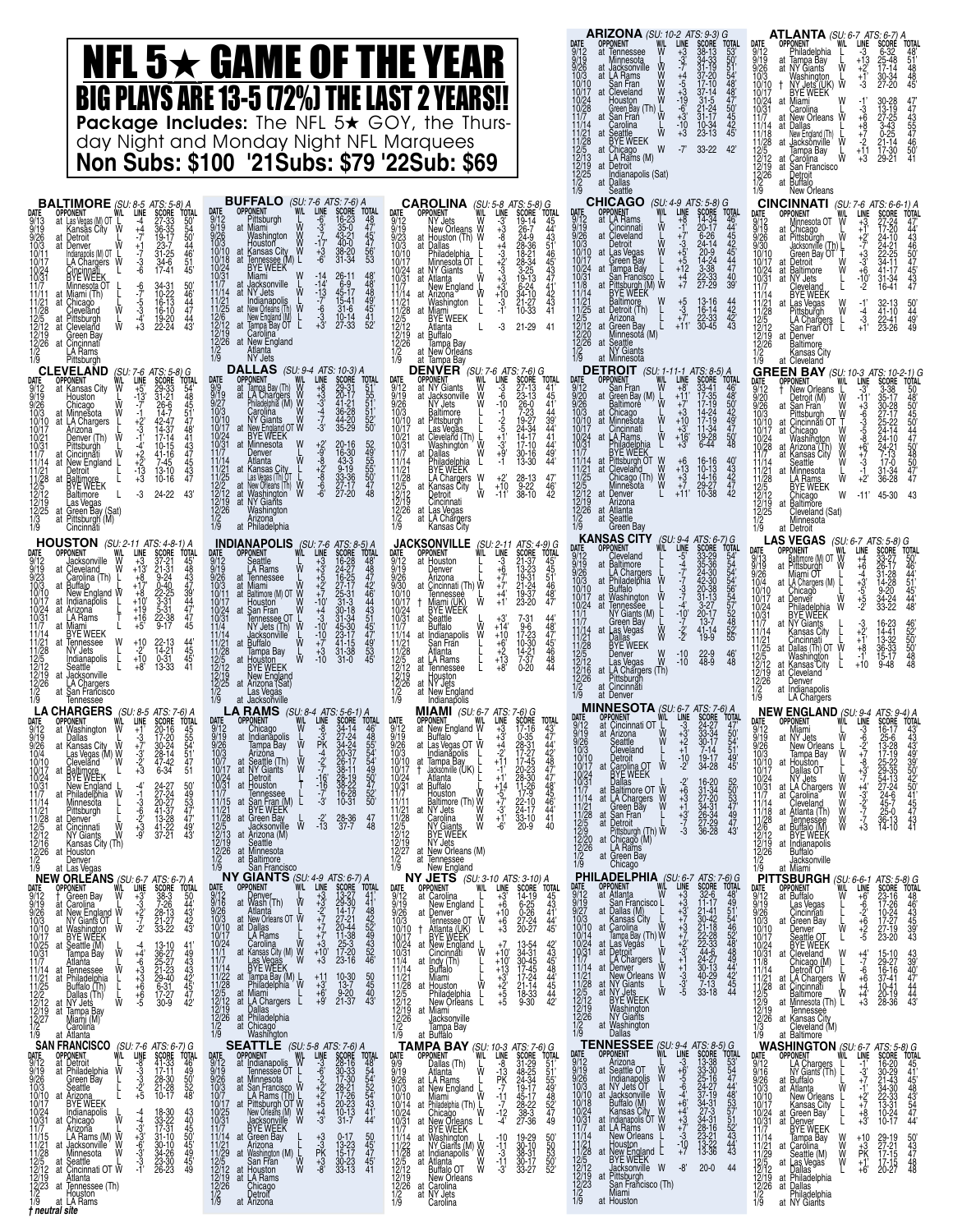

#### **KEY SELECTIONS**

**4★ BUFFALO over Carolina** - Following a rough MNF meeting against the Patriots 2 weeks ago inside of their windy home venue, the Bills return home sitting on a 2-game losing skid after the Bucs picked up a 33-27 OT victory LW in Tampa (BUF trailed 24-3 at HT). The Panthers meanwhile saw ATL come into Charlotte and collect a 29-21 victory with CAR coughing up the ball on 3 occasions. Offense was at a premium in the last meeting between these two as the Panthers finished with 19-10 FD and 255-176 yard edges in the 9-3 victory. While the scoreboard could be lit up more this time around, CAR's 2-8 ATS run coming in along with BUF's solid 9-2 ATS mark against the<br>NFC has us leaning with the home squad in this one.<br>**FORECAST: BUFFALO by 20** NFC has us leaning with the home squad in this one. **3★ PITTSBURGH over Tennessee -** The Steelers head into Nashville with some extra rest following a Thur night battle in MIN where they nearly overcame a 29-0 deficit in the 3Q in the eventual 8 pt loss (PIT throwing into the EZ on the final play, QB Roethlisberger 308 pass yds & 3 TD's). The Titans meanwhile picked up a 20-0 home win against DIV foe JAX as they allowed just 9 FD's and 192 yds. The Steelers have picked up 3 consecutive wins (2-1 ATS) over the Titans including a 27-24 victory LY in Nashville where they nearly blew a 20 point 2H lead. With PIT on a perfect 6-0 ATS run as a HD and TEN failing to cover 3 of their L/4 matchups overall, the home team gets the call in this one. **FORECAST: PITTSBURGH by 6**

#### **OTHER SELECTIONS**

2★ New England over INDIANAPOLIS - Saturday - The Patriots return to action after their bye week as the NFL's hottest team following 7 consecutive wins (SU & ATS) that includes a successful trip on MNF against the Bills 2 weeks ago (NE attempted just 3 passes in the 14-10 victory due to heavy winds). The Colts meanwhile also return from their week off (12-3-1 ATS off a bye) sitting within striking distance of the Titans for the top spot in the AFC South. The Patriots have picked up 8 consecutive wins over the Colts including a 38-24 victory in '18 where QB Tom Brady threw for 341 yards and 3 TD's. While IND is also on a solid 7-3 ATS run coming in, we're expecting the Patriots to get the job done here as they've covered 5 of their past 6 AG's (6-0 ATS incl 2 outright wins as a dog!). **FORECAST: New England by 6**

#### **OTHER PLAYS**

**Kansas City at LA CHARGERS** - **Thursday** - Huge matchup in the AFC West as the 1st place Chiefs head to LA to take on a Chargers squad that sits just a game back. Both teams picked up solid victories a week ago with the Chiefs blasting the Raiders 48-9 thanks in part to a 5-0 TO edge and the Chargers picking up a 37-21 home win over the Giants where Justin Herbert threw<br>for 275 yds and 3 TD's. We used a 3★ LP and 2★ Newsletter selection on the Chargers way back in Wk 3 with the visitor (+7') picking up a surprising 30-24 upset victory. Prior to that win, the Chargers had dropped 12 of the prior 14 regular ssn meetings. While KC has only covered 4 of the past 10 inside of the DIV coming in, the Chargers have struggled as a DIV HD with just a 2-9 ATS mark. **We'll have one of our Marquee selections available after Noon EST on gameday. CLEVELAND by 1 over Las Vegas** - **Saturday** - After holding on to a 2 pt win LW at home against the Ravens (CLE led 24-6 at HT, BAL 389-290 yd edge), the Browns are back at home to take on a Raiders squad that suffered a decisive 39 pt loss LW in Arrowhead (LV 5-0 TO disadvantage). The Browns have now dropped 3 straight to the Raiders including a 16-6 defeat at home LY where wintry weather plagued both teams throughout (LV 24-14 FD & 309-223 yd edges). While there is always a chance that "Mother Nature" could once again play a role in this matchup, CLE's 3-9 ATS mark in HG's along with the Raiders covering 10 of their L/16 as an AD has us leaning with the visitor. **PHILADELPHIA by 6 over Washington - The Eagles return from their week off (2-7 ATS after** a bye) to take on a WAS squad that had some chances late at home against the Cowboys in a 27-20 loss (WAS 12-0 run in 4Q, DAL 323-224 yd edge). After dropping 6 straight from '17-'19 and being outscored by 13 ppg, WAS picked up a pair of wins against the Eagles LY including a 20-14 at PHI in the season finale (248-216 yd edge). While the Eagles have failed to cover 7 of their past 8 inside of the NFC East, they come in much more healthier compared to a WAS squad that could be without both their starting QB (Heinicke left LW in 4Q with inj) and top WR (McLaurin concussion protocol).

**MIAMI by 13 over Ny Jets** - The Dolphins return from their bye week having won 5 consecutive contests (SU & ATS) to find themselves back in the playoff hunt in the AFC. The Jets on the other hand dropped a 21 pt home matchup LW against the Saints with 21-13 FD and 344-256 yd deficits (Top Play 3.5  $\star$  Winner on NO!). In their Wk 11 trip up North to take on the Jets as a 3' pt favorite, the Dolphins held on for a 24-17 victory. With MIA collecting victories in 7 of the past 8 against the Jets (7-0-1 ATS) while also going 9-2-2 ATS as a HF, the Jets (5-18 ATS vs DIV foes) could be in for a long day in South Beach!

Dallas by 14 over NY GIANTS - Following a 16 pt road loss out West against the Chargers where Daniel Jones missed a 2nd straight contest with injury (QB Glennon 17-36-191-2-1), the Giants return home for the only time in a 5-week span to take on a Cowboys squad that held on late for a 7 pt win over WAS (DAL 19-14 FD & 323-224 yd edges). In their trip to the "Lone Star State" back in early October, the Giants would drop their 8th contest in 9 tries against the Cowboys (2-7 ATS) with DAL finishing with a 515-367 yd edge in a 44-20 (-7) victory. Despite the Giants having a solid 7-2 ATS mark overall against NFC East foes coming in, we expect the Cowboys to get the job done here as they have covered 6 of their past 7 AG's overall while also going 18-8 ATS against DIV opponents.

**Green Bay by 10 over BALTIMORE** - The Packers picked up a 15 pt win over the Bears on SNF (trailed 27-21 at HT, Rodgers 341 yds & 4 TD's) a week ago following their bye. The Ravens meanwhile fell just short of their comeback attempt against the Browns ( $3\star$  LP Winner on BAL) despite losing Lamar Jackson to an ankle injury in the 1H (CS here). In their most recent battle in '17, the Ravens (-2) picked up a 23-0 victory (+4 TO's) as the Packers were without the injured Aaron Rodgers (GB 265-219 yd edge). While BAL does get the homefield edge this time around, they have covered just 2 of their past 7 matchups overall. With GB 10-4-1 ATS against AFC foes coming in along with going 11-3-1 ATS overall, we have no issue riding with the visitor.

**JACKSONVILLE by 1 over Houston** - Following their 3rd consecutive loss LW at home against the Seahawks where we picked up a  $4\star$  Newsletter Winner on SEA (453-380 yd edge), the Texans head East to take on DIV rival JAX who didn't fare much better in Nashville against the Titans with Trevor Lawrence throwing 4 int's in the 20-0 defeat. In the Jags Wk 1 trip to HOU where they were listed as 3 pt away chalk, the Texans would benefit from 3 Trevor Lawrence int's en route to a 37-21 victory (HOU 449-395 yd edge). In fact, that ssn-opening win by the Texans was their 7th straight in the series (5-2 ATS) where they've posted a solid 13 pt avg MOV. While we'll go ahead and call for JAX to finally end their losing skid this time around, we're taking the points with the visitor as JAX has failed to cover 5 of their past 7 as a HF.

**Arizona by 16 over DETROIT** - The Cardinals head into Ford Field on short rest following a crucial MNF meeting against the Rams in the desert. The Lions meanwhile return home after a trip to DEN that saw them held to just 10 pts in a 4 TD defeat. The Lions are actually on a 3-0-1 SU (3-1

| '21 NFL LATE PHONE RECORDS   | <b>NFL OVER/UNDERS</b>                                                                                    |
|------------------------------|-----------------------------------------------------------------------------------------------------------|
| NFL REGULAR SEASON           | Our Over/Under Section is in its 33rd<br>season. Each week we list the Top 3<br>plays as of Sunday Night. |
| <b>LATE PHONES #1 IN THE</b> | 13★ LV/CLE  UNDER                                                                                         |
| NATION AT 33-13 (72%)!       | <b>]2★ HOU/JAXUNDER</b>                                                                                   |
| NFL MAROUEES 21-5 (81%) L9W  | $ 1\star$ SEA/LAROVER                                                                                     |
|                              |                                                                                                           |

ATS) run against the Cardinals including a 26-23 win in the desert a year ago (GW 39-yd FG as time expired). While DET has also covered 4 of their past 5 coming in, we expect the Cardinals to put the hammer down early and often in this one as they've gone 7-0 ATS in recent AG's while covering 8 of their L/10 overall as of presstime.

**SAN FRANCISCO by 3 over Atlanta** - The 49ers return home following a trip to CIN where they picked up a 26-23 OT win (SF led 17-6 at HT). The Falcons on the other hand are away from home for a 2nd straight week after a 29-21 win over CAR. In their last meeting back in '19, the Falcons (+11) picked up a surprising 29-22 upset over the 49ers (GW 2-yd TD pass w/:02 left). In fact, the 49ers have failed to cover 11 of their past 12 overall when listed as home chalk. With the Falcons covering 6 of their past 8 as an AD coming in, we're cutting off our lean at just a FG for the hometown 49ers.

**DENVER by 3 over Cincinnati** - The Bengals have seen their playoff hopes take quite a significant hit over the past 2 weeks with home losses to the Chargers and 49ers (OT loss, 2-0 TO deficit). DEN meanwhile is also sitting at 7-6 on the year following a 28 pt home win against DET where Melvin Gordon ran for 111 yds and 2 TD's. The Broncos have grabbed victories in 7 of their L/9 meetings with the Bengals including a 24-10 road win in '18 (-4') where they finished with a 361-311 yard edge. While CIN has gone a solid 4-1 ATS in recent AG's, we like DEN to get the job done here as they've allowed 16 pts or fewer in 4 of their past 6 matchups (17.5 ppg all'd on year, #2 in NFL). **LA RAMS by 3 over Seattle** - The Rams return home on short rest following a key DIV matchup in the desert against ARZ on MNF. The Seahawks meanwhile picked up their 2nd straight victory LW in HOU ( $4\star$  Newsletter Win on SEA!) with Rashaad Penny running for 137 yds and 2 TD's. In their earlier matchup TY on Thur night in the Pacific NW, the Rams (-2') would overcome a 7-3 HT deficit in the eventual 26-17 victory (LAR 476-354 yd edge). That victory by the Rams was their 7th in 9 tries against SEA. Despite that recent SU success, the Rams have covered only 5 of those matchups. With LA also having failed to cover 5 of their past 6 overall as of presstime along with SEA's 7-1 ATS mark as a DIV AD, we're cutting off our lean at just a FG for the home tm in this one. **New Orleans at TAMPA BAY - SNF -** Following a 21 pt road victory LW in MetLife against the<br>Jets where a handful of key offensive starters returned from injury (Top Play 3.5★ Winner on NO, QB Hill 175 pass, 73 rush, 2 TD's), the Saints head into Tampa looking for their 7th consecutive regular season win and cover against the Bucs. The Bucs nearly blew a 24-3 HT lead LW against the Bills in the eventual 33-27 OT victory (Brady 363 pass yds, 3 ttl TD's). In TB's earlier trip to the Superdome back in Wk 8, we used the underdog Saints as our  $4\star$  October GOM and cashed easily with a 36-27 win (Bucs 421-361 yd edge, -3 TO's). While the Bucs have gone a solid 8-1 ATS in recent home contests, keep in mind that the underdog Saints have gone an impressive 19-9 ATS in road matchups and a solid 10-5 ATS against the NFC South. **Call the office on Sunday after 11am EST for tonight's Marquee Winner!**

**Minnesota at CHICAGO - MNF** - The Vikings head into Soldier Field with some extra rest following a Thur night home meeting with the Steelers where they nearly blew a 29-0 lead in the 3Q of an eventual 36-28 victory (RB Cook 205 rush yds & 2 TD's). The Bears on the other hand are technically on short rest after a SNF trip to Lambeau where they blew a 27-21 HT lead in the eventual 15 pt defeat (GB 27-16 FD & 439-347 yd edges, CHI -3 TO's). The Bears have knocked off the Vikings in 5 of their L/6 meetings (4-2 ATS) including a 33-27 road win at the end of LY. While MIN is a solid 12-6 ATS as an AF coming in, they have failed to cover 13 of their L/20 overall dating back to LY's trip to the "Windy City". Remember on Monday Nights you can get a \$back+ guarantee! Call 347-677-1700 on game day for more details!

| 202                                        |                 | E             |               |                       |                |                      |                | ÷      |                        |                |         | O                    |                            |                           |
|--------------------------------------------|-----------------|---------------|---------------|-----------------------|----------------|----------------------|----------------|--------|------------------------|----------------|---------|----------------------|----------------------------|---------------------------|
|                                            |                 |               |               |                       |                |                      |                |        | <b>OFFENSE</b>         |                |         | <b>DEFENSE</b>       | SACK%                      |                           |
|                                            | <b>NC</b><br>NL | Line<br>$-3'$ | SU<br>$9 - 4$ | <b>ATS</b><br>$6 - 7$ | O/U<br>$6 - 7$ | TO's<br>$\mathbf{0}$ | Ttl<br>4       | Sc     | Ypp                    | Ttl            | Sc      | Ypp                  | Off                        | Def                       |
| Kansas City Chiefs<br>Los Angeles Chargers |                 | 50'           | $8-5$         | $7 - 5 - 1$           | $6 - 7$        | $+3$                 | 7              | 8<br>8 | 14.4 (15)<br>14.3 (12) | 24<br>16       | 6<br>26 | 17.5(4)<br>13.5 (28) | $4.6\%$ (5)<br>$5.4\%$ (8) | 5.2% (27)<br>$6.9\%$ (12) |
| Las Vegas Raiders                          |                 | 43            | $6 - 7$       | $5 - 8$               | $7 - 6$        | $-4$                 | 9              | 18     | 17.1(27)               | 20             | 31      | 12.9(31)             | $6.3\%$ (18)               | $6.3\%$ (20)              |
| <b>Cleveland Browns</b>                    | $-1$            | $-6'$         | $7 - 6$       | $5 - 8$               | $7-6$          | $+2$                 | 16             | 19     | 16.3 (22)              | 5              | 14      | 14.4(21)             | $8.7\%$ (26)               | $8.2\%$ (5)               |
| <b>New England Patriots</b>                | $-6$            | 44            | $9 - 4$       | $9 - 4$               | $6 - 7$        | $+10$                | 18             | 10     | 12.9(1)                | 3              | 1       | 20.1(1)              | $6.1\%$ (16)               | $7.4\%$ (9)               |
| <b>Indianapolis Colts</b>                  |                 | $-2$          | $7-6$         | $8 - 5$               | $8-5$          | $+12$                | 11             | 4      | 12.9(2)                | 14             | 9       | 15.7(10)             | $5.2\%$ (7)                | $6.5\%$ (17)              |
| Washington                                 |                 | 43            | $6 - 7$       | $5 - 8$               | $5 - 8$        | $-7$                 | 20             | 23     | 16.4 (23)              | 19             | 23      | 14.2 (22)            | 6.9% (20)                  | $5.9\%$ (23)              |
| Philadelphia Eagles                        | -6              | -4            | $6 - 7$       | $7 - 6$               | $7-6$          | $\mathbf{0}$         | 15             | 12     | 13.7(8)                | 10             | 16      | 15.0 (17)            | $5.8\%$ (12)               | 4.7% (30)                 |
| Carolina Panthers                          |                 | 44'           | $5 - 8$       | $5 - 8$               | $6 - 7$        | $-8$                 | 27             | 24     | 15.7 (18)              | 2              | 8       | 13.5 (27)            | 7.2% (23)                  | $8.4\%$ (4)               |
| <b>Buffalo Bills</b>                       | $-20 - 11$      |               | $7-6$         | $7 - 6$               | $6 - 7$        | $+8$                 | 8              | 6      | 13.7(7)                | 1              | 3       | 16.4(6)              | $4.4\%$ (4)                | 5.5% (26)                 |
| NY Jets                                    |                 | 43            | $3 - 10$      | $3 - 10$              | $7-6$          | $-16$                | 22             | 29     | 18.5 (29)              | 31             | 32      | 12.9 (32)            | 7.1% (22)                  | $7.1\%$ (11)              |
| Miami Dolphins                             | $-13 - 8'$      |               | $6 - 7$       | $7 - 6$               | $5-8$          | $\mathbf{0}$         | 29             | 25     | 15.9 (20)              | 22             | 13      | 16.2(8)              | $6.2\%$ (17)               | $6.0\%$ (22)              |
| <b>Dallas Cowboys</b>                      |                 | $-14 - 10'$   | $9 - 4$       | $10-3$                | $6 - 7$        | $+9$                 | $\overline{2}$ | 2      | 14.0(11)               | 23             | 12      | 16.4(7)              | $5.0\%$ (6)                | $6.6\%$ (14)              |
| <b>NY Giants</b>                           |                 | 45            | $4 - 9$       | $6 - 7$               | $4 - 8 - 1$    | $+2$                 | 25             | 27     | 17.5 (28)              | 26             | 21      | 15.5 (12)            | 5.9% (15)                  | 5.2% (28)                 |
| Green Bay Packers                          | $-10$           | $-2$          | $10-3$        | $10-2-1$              | $5-8$          | $+12$                | 13             | 14     | 14.3 (13)              | 6              | 7       | 15.5(14)             | 5.8% (11)                  | $6.6\%$ (15)              |
| <b>Baltimore Ravens</b>                    |                 | 46            | $8 - 5$       | $5 - 8$               | $6 - 7$        | -9                   | 5              | 16     | 16.6 (24)              | 18             | 10      | 16.1(9)              | 10.1% (30)                 | 5.6% (25)                 |
| <b>Tennessee Titans</b>                    |                 | $-2$          | $9 - 4$       | $8 - 5$               | $7 - 6$        | $-2$                 | 17             | 15     | 13.9(10)               | 13             | 15      | 15.3(15)             | 8.7% (28)                  | $6.5\%$ (18)              |
| <b>Pittsburgh Steelers</b>                 | -6              | 41'           | $6 - 6 - 1$   | $5 - 8$               | $5 - 7 - 1$    | $-2$                 | 21             | 21     | 15.7 (19)              | 27             | 22      | 15.0 (19)            | $5.9\%$ (14)               | $8.6\%$ (3)               |
| <b>Houston Texans</b>                      |                 | 40'           | $2 - 11$      | $4 - 8 - 1$           | $5 - 8$        | $+1$                 | 32             | 32     | 19.4 (31)              | 30             | 30      | 14.0 (24)            | 8.7% (27)                  | $6.2\%$ (21)              |
| Jacksonville Jaquars                       | $-1$            | -3            | $2 - 11$      | $4 - 9$               | $2 - 11$       | $-19$                | 30             | 31     | 21.9 (32)              | 21             | 27      | 13.7 (26)            | $5.5\%$ (9)                | $5.6\%$ (24)              |
| Arizona Cardinals                          | $-16$           | $-14$         | $10 - 2$      | $9 - 3$               | $6 - 6$        | $+12$                | 10             | 3      | 12.9(3)                | 4              | 4       | 17.1(5)              | 7.3% (24)                  | $7.8\%$ $(7)$             |
| <b>Detroit Lions</b>                       |                 | 47            | $-11-1$       | $8 - 5$               | $5-8$          | $-4$                 | 26             | 30     | 19.0 (30)              | 28             | 29      | 13.9(25)             | $7.1\%$ (21)               | 4.9% (29)                 |
| Atlanta Falcons                            |                 | 45            | $6 - 7$       | $6 - 7$               | $6 - 7$        | $-5$                 | 24             | 26     | 16.8 (25)              | 25             | 28      | 13.4 (29)            | 5.6% (10)                  | $3.4\%$ (32)              |
| San Francisco 49ers                        | $-3$            | -8'           | $7 - 6$       | $6 - 7$               | $7 - 5 - 1$    | $-2$                 | 12             | 13     | 14.4 (14)              | 8              | 20      | 14.1(23)             | $6.8\%$ (19)               | $7.9\%$ (6)               |
| Cincinnati Bengals                         |                 | 43            | $7-6$         | $6 - 6 - 1$           | $6 - 6 - 1$    | $-4$                 | 14             | 7      | 13.2(5)                | 17             | 18      | 15.5(11)             | $9.6\%$ (29)               | $7.5\%$ (8)               |
| Denver Broncos                             | -3              | $-1'$         | $7-6$         | $7 - 6$               | $3 - 10$       | $+1$                 | 19             | 20     | 16.3(21)               | $\overline{7}$ | 2       | 18.5(3)              | 7.6% (25)                  | $6.6\%$ (13)              |
| Seattle Seahawks                           |                 | 47            | $5-8$         | $7 - 6$               | $3 - 9 - 1$    | $+3$                 | 28             | 21     | 14.8 (17)              | 32             | 5       | 19.6(2)              | 10.2% (31)                 | $4.1\%$ (31)              |
| Los Angeles Rams                           | -3              | $-7$          | $8 - 4$       | $5 - 6 - 1$           | $6 - 5 - 1$    | $+3$                 | 6              | 5      | 13.8(9)                | 11             | 17      | 15.1(16)             | $4.1\%$ (3)                | $7.4\%$ (9)               |
| <b>New Orleans Saints</b>                  |                 | 47            | $6 - 7$       | $6 - 7$               | $6 - 7$        | $+1$                 | 23             | 16     | 13.7(6)                | 12             | 11      | 15.5(13)             | 5.9% (13)                  | $6.3\%$ (19)              |
| Tampa Bay Buccaneers NL                    |                 | $-11'$        | $10-3$        | $7 - 6$               | $7 - 6$        | $+9$                 | 1              | 1      | 13.0(4)                | 15             | 19      | 15.0(18)             | $3.0\%$ (1)                | $6.6\%$ (15)              |
| Minnesota Vikings                          | NL              | $-4$          | $6 - 7$       | $7 - 6$               | $8 - 5$        | $+5$                 | 3              | 11     | 14.8 (16)              | 29             | 25      | 14.9 (20)            | $3.7\%$ (2)                | $8.9\%$ (1)               |
| Chicago Bears                              |                 | 43'           | $4 - 9$       | $5 - 8$               | $5 - 8$        | $-11$                | 31             | 28     | 17.0 (26)              | 9              |         |                      | 24 13.2 (30) 10.9% (32)    | $8.9\%$ (2)               |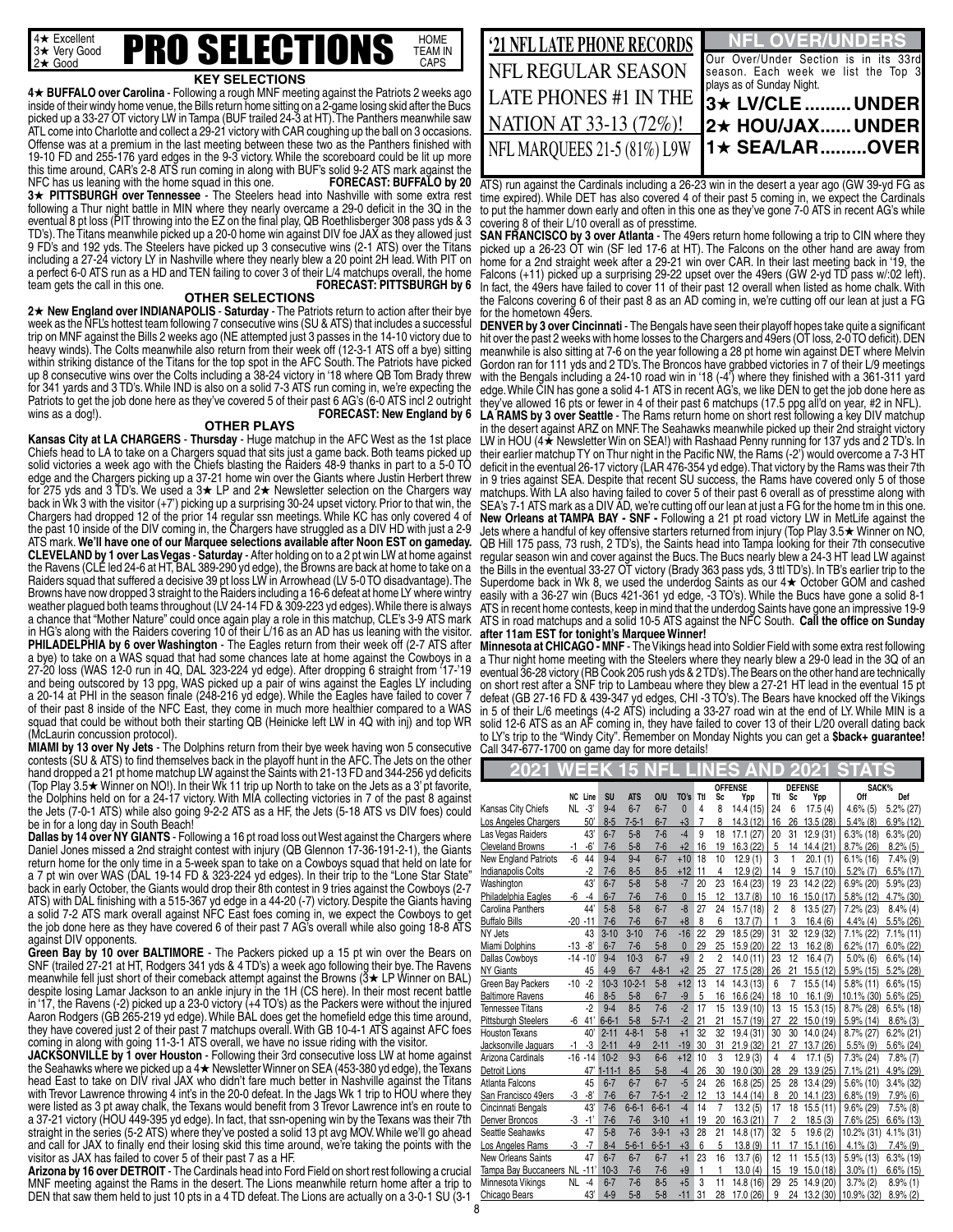| <b>2021 NFL POWER RATINGS</b>                                                                                                                                                                                                                                                                                                                                                                                                                                                                                                                                                                                                                                                                                                                                                                                                                                                                                                                                                                                                                                                                                                                                                                                                                                                                                                                                                                                                                 |                                                                                                                                                                                                                                                                                                                                                                                                                                                                                                                                                                                                                                                                                                                                                            |                                                                                                                                                                                                                                                                                                                                                                                                                                                                                                                                                                                                                                                                                                                                                                                                                                                                                                                                                                                                                                                                                                                                                                | <b>PRO STATISTICS</b>                                                                                                                                                                                                                                                                                                                                                                                                                                                                                                                                                                                                                                                                                                                                                                                                                                                                                                                                                                                                                                                                                                                                                                                                                                  |                                                                                                                                                                                                                                                                                                                                                                                                                                                                                                                                                                                                                                                                                                                                                                                                                                                                                                                                                                                                                                                                                                                                                                                                                              |
|-----------------------------------------------------------------------------------------------------------------------------------------------------------------------------------------------------------------------------------------------------------------------------------------------------------------------------------------------------------------------------------------------------------------------------------------------------------------------------------------------------------------------------------------------------------------------------------------------------------------------------------------------------------------------------------------------------------------------------------------------------------------------------------------------------------------------------------------------------------------------------------------------------------------------------------------------------------------------------------------------------------------------------------------------------------------------------------------------------------------------------------------------------------------------------------------------------------------------------------------------------------------------------------------------------------------------------------------------------------------------------------------------------------------------------------------------|------------------------------------------------------------------------------------------------------------------------------------------------------------------------------------------------------------------------------------------------------------------------------------------------------------------------------------------------------------------------------------------------------------------------------------------------------------------------------------------------------------------------------------------------------------------------------------------------------------------------------------------------------------------------------------------------------------------------------------------------------------|----------------------------------------------------------------------------------------------------------------------------------------------------------------------------------------------------------------------------------------------------------------------------------------------------------------------------------------------------------------------------------------------------------------------------------------------------------------------------------------------------------------------------------------------------------------------------------------------------------------------------------------------------------------------------------------------------------------------------------------------------------------------------------------------------------------------------------------------------------------------------------------------------------------------------------------------------------------------------------------------------------------------------------------------------------------------------------------------------------------------------------------------------------------|--------------------------------------------------------------------------------------------------------------------------------------------------------------------------------------------------------------------------------------------------------------------------------------------------------------------------------------------------------------------------------------------------------------------------------------------------------------------------------------------------------------------------------------------------------------------------------------------------------------------------------------------------------------------------------------------------------------------------------------------------------------------------------------------------------------------------------------------------------------------------------------------------------------------------------------------------------------------------------------------------------------------------------------------------------------------------------------------------------------------------------------------------------------------------------------------------------------------------------------------------------|------------------------------------------------------------------------------------------------------------------------------------------------------------------------------------------------------------------------------------------------------------------------------------------------------------------------------------------------------------------------------------------------------------------------------------------------------------------------------------------------------------------------------------------------------------------------------------------------------------------------------------------------------------------------------------------------------------------------------------------------------------------------------------------------------------------------------------------------------------------------------------------------------------------------------------------------------------------------------------------------------------------------------------------------------------------------------------------------------------------------------------------------------------------------------------------------------------------------------|
| <b>TEAM</b><br>2021<br><b>TEAM</b><br><b>TAMPA BAY</b><br>105.3<br><b>17. PITTSBURGH</b><br>1.<br>2.<br>ARIZONA<br>104.8<br><b>18. PHILADELPHIA</b><br>3.<br><b>GREEN BAY</b><br>104.5<br><b>19. SEATTLE</b><br><b>20. MINNESOTA</b><br><b>KANSAS CITY</b><br>103.4<br>4.<br>5.<br><b>LA RAMS</b><br>102.8<br><b>21. DENVER</b><br><b>22. LAS VEGAS</b><br><b>NEW ENGLAND</b><br>102.6<br>6.<br>7.<br><b>INDIANAPOLIS</b><br>102.1<br>23. MIAMI<br>8.<br><b>BUFFALO</b><br><b>24. WASHINGTON</b><br>101.8<br><b>TENNESSEE</b><br>25. ATLANTA<br>9.<br>101.2<br>26. CAROLINA<br><b>10. DALLAS</b><br>101.2<br><b>11. BALTIMORE</b><br>27. CHICAGO<br>101.0<br><b>28. NY GIANTS</b><br><b>12. LA CHARGERS</b><br>100.0<br><b>13. SAN FRANCISCO</b><br>99.7<br><b>29. JACKSONVILLE</b><br><b>14. CINCINNATI</b><br><b>30. NY JETS</b><br>99.5<br><b>15. CLEVELAND</b><br>99.5<br><b>31. DETROIT</b><br><b>16. NEW ORLEANS</b><br>99.3 32. HOUSTON<br><b>POWER RATING PLAY OF THE WEEK: NONE</b><br><b>PRO ANGLES</b><br>HOU is 3-7 in DIV AG's<br>ARZ is on an 8-2 run<br>IND is 12-3-1 after a bye<br>ARZ is 7-0 in AG's<br>IND is on a 7-3 run<br>ATL is 6-2 as an AD<br>JAX is on a 4-12-1 run<br>BAL is 5-1 as a HD<br>JAX is 2-5 as a HF<br>BAL is 2-6 vs NFC foes<br>KC is on a 4-0 run<br>BUF is 9-2 vs NFC foes<br>LV is on a 3-8 run<br>BUF is on a 15-6 run<br>LAC is 2-9 as a DIV HD<br>CAR is on a 2-8 run<br>LAR is on an 1-4-1 run | 2021<br>99.2<br>99.2<br>99.0<br><b>AFC</b><br>99.0<br><b>NEW ENGLAND</b><br>98.5<br><b>BUFFALO</b><br>98.2<br>MIAMI<br>97.8<br>NY JETS<br>97.4<br><b>BALTIMORE</b><br>96.6<br><b>CLEVELAND</b><br>96.5<br>CINCINNATI<br>95.9<br>PITTSBURGH<br>94.7<br>TENNESSEE<br>87.4<br><b>INDIANAPOLIS</b><br>87.0<br><b>HOUSTON</b><br>86.9<br><b>JACKSONVILLE</b><br>85.2<br><b>KANSAS CITY</b><br>LA CHARGERS<br>DENVER<br>LAS VEGAS<br>PHI is 1-7 vs DIV foes<br><b>NFC</b><br>PIT is 6-0 as a HD<br>SF is on a 4-1 run<br>DALLAS<br>SF is 1-11 as a HF<br><b>WASHINGTON</b><br>SEA is 7-1 as a DIV AD<br>PHILADELPHIA<br>TB is 8-1 in HG's<br>NY GIANTS<br>TB is on a 4-0 run<br><b>GREEN BAY</b><br>TEN is 2-8-1 as a NDIV AF<br>MINNESOTA<br>WAS is 7-3 in AG's | 2021<br>NFL<br>PPG<br>SU<br>SU<br>YPG<br><b>ATS</b><br>$3 - 1$<br>36.6<br>$9-4$<br>$9 - 4$<br>11.5<br>$7-6$<br>3-1<br>93.7<br>$7-6$<br>10.3<br>$2 - 2$<br>$6 - 7$<br>$-2.6$<br>$-48.6$<br>7-6<br>$-13.2$<br>$0 - 4$<br>$-71.3$<br>$3 - 10$<br>$3 - 10$<br>36.5<br>$1 - 3$<br>$5 - 8$<br>8-5<br>1.5<br>$2 - 2$<br>27.9<br>$5-8$<br>$7-6$<br>$-0.8$<br>$3 - 1$<br>$6 - 6 - 1$<br>4.7<br>8.9<br>7-6<br>$2 - 2$<br>$-3.8$<br>$6 - 6 - 1$<br>$-42.3$<br>$5-8$<br>$9 - 4$<br>$4 - 1$<br>2.6<br>5.5<br>$8 - 5$<br>$3-2$<br>$8-5$<br>$7-6$<br>6.8<br>26.3<br>$2 - 2$<br>$-120.5$<br>$2 - 11$<br>$-13.8$<br>4-8-1<br>$-12.3$<br>$-54.2$<br>$2 - 11$<br>$0-4$<br>4-9<br>$3-1$<br>6.4<br>27.9<br>$6 - 7$<br>$9-4$<br>$8 - 5$<br>1.2<br>2-1<br>37.2<br>$7 - 5 - 1$<br>3.6<br>20.3<br>$7-6$<br>$7-6$<br>$1-2$<br>$6 - 7$<br>$1-3$<br>$-5.9$<br>16.0<br>$5-8$<br>SU<br>PPG<br>SU<br>YPG<br>ATS<br>$3-0$<br>7.2<br>48.0<br>$10-3$<br>9-4<br>$-4.5$<br>$5-8$<br>$6 - 7$<br>$1 - 1$<br>$-16.5$<br>$0 - 2$<br>3.5<br>19.8<br>$7-6$<br>6-7<br>$1-2$<br>$4-9$<br>-6.0<br>$-57.7$<br>$6 - 7$<br>$10-3$<br>$3-1$<br>4.3<br>37.8<br>10-2-1<br>0.8<br>$6 - 7$<br>$2 - 1$<br>9.1<br>7-6 | <b>TEAM RANKINGS</b><br>o/u<br>OFF<br>YPC<br>OFF<br>PCT<br>VS<br>OFF<br>$6 - 7$<br>18<br>10<br>4.2<br>18<br>70.8<br>7<br>$6 - 7$<br>8<br>15<br>4.8<br>8<br>65.9<br>4<br>29<br>$5-8$<br>31<br>3.3<br>16<br>67.1<br>20<br>22<br>30<br>$7-6$<br>3.9<br>15<br>60.3<br>26<br>32<br>$6 - 7$<br>5<br>65.1<br>3<br>12<br>4.6<br>16<br>25<br>62.8<br>25<br>$7-6$<br>4<br>5.0<br>30<br>$6 - 6 - 1$<br>14<br>19<br>4.0<br>10<br>68.7<br>21<br>28<br>5-7-1<br>3.7<br>13<br>64.6<br>18<br>$7-6$<br>23<br>27<br>4.3<br>65.7<br>$8-5$<br>11<br>2<br>5.1<br>21<br>63.1<br>4<br>32<br>$5-8$<br>32<br>3.3<br>31<br>63.7<br>27<br>30<br>23<br>28<br>62.5<br>$2 - 11$<br>4.6<br>10<br>$6 - 7$<br>4<br>16<br>4.5<br>6<br>65.7<br>$\overline{7}$<br>21<br>$6 - 7$<br>5<br>69.6<br>4.4<br>14<br>19<br>23<br>$3 - 10$<br>11<br>4.6<br>19<br>66.9<br>9<br>29<br>$7-6$<br>3.8<br>3<br>68.3<br>20<br>o/u<br>OFF<br>OFF<br>PCT<br>OFF<br>YPC<br><b>VS</b><br>$\overline{2}$<br>$6 - 7$<br>6<br>4.6<br>67.7<br>10<br>4<br>20<br>$5-8$<br>13<br>4.2<br>22<br>65.8<br>18<br>$7-6$<br>15<br>5.0<br>30<br>61.5<br>4<br>1<br>25<br>$4 - 8 - 1$<br>26<br>4.0<br>20<br>61.6<br>17<br>$5-8$<br>13<br>20<br>4.1<br>9<br>66.5<br>12<br>3<br>$\overline{c}$<br>$8-5$<br>11<br>7<br>66.7<br>4.4 | DEF<br>YPC<br><b>DFF</b><br>DEF<br>PCT<br>EDG<br><b>BY</b><br>3<br>3<br>19<br>58.6<br>8<br>$+10$<br>4.4<br>2<br>$\mathbf{1}$<br>12<br>4.1<br>58.8<br>28<br>$+8$<br>28<br>22<br>8<br>13<br>4.3<br>61.0<br>$\mathbf{0}$<br>31<br>29<br>27<br>4.5<br>70.6<br>15<br>$-16$<br>3.9<br>31<br>23<br>60.4<br>18<br>5<br>11<br>7<br>65.0<br>$+2$<br>4.1<br>4<br>17<br>$\overline{2}$<br>$\overline{4}$<br>29<br>67.1<br>$-4$<br>4.1<br>$\overline{c}$<br>30<br>27<br>5.0<br>14<br>64.3<br>$\overline{2}$<br>4.0<br>22<br>62.9<br>8<br>16<br>14<br>4.5<br>12<br>65.2<br>17<br>$+12$<br>30<br>32<br>23<br>4.7<br>15<br>65.9<br>$\mathbf{0}$<br>21<br>21<br>4.0<br>17<br>70.6<br>26<br>24<br>14<br>26<br>26<br>4.6<br>66.5<br>16<br>31<br>5<br>4.7<br>63.1<br>-17<br>$+3$<br>$7^{\circ}$<br>10 <sup>°</sup><br>10<br>58.4<br>4.4<br>-17<br>$\mathbf{0}$<br><b>20</b><br>26<br>4.3<br>13<br>68.0<br>17<br><b>DFF</b><br>DEF<br>YPC<br>DEF<br>EDG<br>23<br>23<br>15<br>$+9$<br>4.5<br>60.1<br>-13<br>19<br>5<br>4.0<br>30<br>67.4<br>22<br>$-7$<br>10 <sup>1</sup><br>12<br>29<br>$\mathbf{0}$<br>4.0<br>70.4<br>11<br>25<br>25<br>26<br>4.4<br>20<br>70.0<br>9<br>4.5<br>9<br>62.3<br>15<br>$+12$<br>29<br>27<br>25<br>4.7<br>63.0<br>$+5$ |
| CAR is 6-1 as a NDIV AD<br>MIA is 4-0-1 after a bye<br>CHI is 2-9 vs DIV foes<br>MIA is 9-2-2 as a HF<br>CIN is 4-1 in AG's<br>MIN is 12-6 as an AF<br>CLE is on a 2-7 run<br>NE is on a 7-0 run<br>CLE is 3-9 in HG's<br>NE is 5-1 in AG's<br>DAL is on a 14-4 run<br>NO is 19-9 in AG's<br>DAL is 18-8 vs DIV foes<br>NO is 10-5 vs DIV foes<br>DAL is 6-1 in AG's<br>NYG is 7-2 vs DIV foes<br>DET is 2-6 as a NDIV HD<br>NYG is 7-16 as a HD<br>GB is on a 12-2-1 run<br>NYJ is on a 3-11 run<br>GB is 10-4-1 vs AFC foes<br>NYJ is 5-18 vs DIV foes<br>HOU is on a 1-6-1 run<br><b>PASSING</b><br><b>RUSHING</b><br>line score fd<br>Att-Comp-Yds I/F<br>TEAM<br>Att-Yds<br><b>NFL Week THIRTEEN November 29th</b><br>0/1<br>14 11 46-222<br>$2 - 3 - 19$<br>New England 41<br>15-30-131 0/1<br>Buffalo<br>-3<br>25-99<br>10<br>16<br>NFL Week FOURTEEN December 9th & December 12th<br>1/0<br>22<br>24-106<br>28-40-269<br>Pittsburgh<br>43'<br>28<br>-22<br>36-242 14-31-216 2/0<br>Minnesota<br>-3<br>36                                                                                                                                                                                                                                                                                                                                                                                                                              | CHICAGO<br><b>(4) Angle Plays</b><br>DETROIT<br><b>TAMPA BAY</b><br>63-50 55%!!!<br>ATLANTA<br>NEW ORLEANS<br>L14Y<br>CAROLINA<br>Arizona<br>$(4)$ MIAMI<br>LA RAMS<br><b>SAN FRANCISCO</b><br>(3) ARIZONA<br>SEATTLE<br>(3) DALLAS<br>WEEK 16 NFL 5 $\bm{\star}$ game of the year selection<br><b>BIG PLAYS ARE 13-5 (72%) THE LAST 2 YEARS!!</b><br>Get the Thursday night NFL Marquee, NFL 5* Game of the Year Selection & the Monday Night NFL Marquee<br>69 (2022+ subs)/ <sup>\$</sup> 79 (2021 subs)/ <sup>\$</sup> 100 (non)                                                                                                                                                                                                                       | $2 - 2$<br>$5 - 8$<br>$-7.8$<br>$-33.7$<br>4-9<br>$-10.8$<br>$-68.1$<br>$8-5$<br>$1 - 11 - 1$<br>$1 - 4$<br>$10-3$<br>$2 - 1$<br>8.7<br>67.1<br>$7-6$<br>$2 - 3$<br>-8.3<br>$-48.2$<br>$6 - 7$<br>6-7<br>1.5<br>$-20.2$<br>$6 - 7$<br>$6 - 7$<br>$1-2$<br>2-1<br>17.6<br>$5 - 8$<br>5-8<br>-1.9<br>$4-0$<br>9.9<br>50.0<br>$9-3$<br>$10 - 2$<br>5.5<br>48.2<br>$8-4$<br>$1-2$<br>$5 - 6 - 1$<br>2.2<br>38.9<br>$7-6$<br>$1 - 4$<br>$6 - 7$<br>$2 - 2$<br>$5-8$<br>0.8<br>$-84.7$<br>7-6                                                                                                                                                                                                                                                                                                                                                                                                                                                                                                                                                                                                                                                                        | $5-8$<br>31<br>32 60.2<br>31<br>7<br>4.5<br>$5-8$<br>26<br>27<br>23<br>17<br>4.6<br>66.1<br>$7-6$<br>25<br>4.3<br>$\mathbf{1}$<br>68.4<br>$\mathbf{1}$<br>24<br>$6 - 7$<br>27<br>3.7<br>17<br>12<br>66.6<br>23<br>$6 - 7$<br>58.0<br>14<br>4.1<br>29<br>7<br>27<br>18<br>26<br>58.6<br>22<br>$6 - 7$<br>4.0<br>$6-6$<br>10 <sup>10</sup><br>8<br>4.0<br>11<br>73.3<br>14<br>$6\phantom{1}$<br>66.2<br>$6 - 5 - 1$<br>24<br>4.1<br>2<br>2<br>12 <sup>°</sup><br>9<br>64.9<br>$7-5-1$<br>4.3 14<br>14<br>28 22 4.6 24 67.0 29<br>$3 - 9 - 1$                                                                                                                                                                                                                                                                                                                                                                                                                                                                                                                                                                                                                                                                                                             | 24<br>8<br>9<br>4.3<br>68.2<br>$-11$<br>4<br>28<br>28<br>4.3<br>18<br>66.0<br>31<br>3<br>24<br>15<br>4.4<br>68.0<br>4<br>25<br>23<br>4.2 21<br>68.6<br>32<br>-5<br>6<br>12<br>3.7<br>19<br>62.5<br>17<br>$\mathbf{0}$<br>$\overline{2}$<br>20<br>66.3<br>8<br>4.1<br>-1<br>18<br>$+12$<br>64.3<br>8<br>4.7<br>7<br>3.8<br>16<br>71.6<br>8<br>$+3$<br>11<br>8<br>17<br>$-2$<br>6<br>69.0<br>7<br>4.4<br>32 22 3.8 32 67.2 29 +3                                                                                                                                                                                                                                                                                                                                                                                                                                                                                                                                                                                                                                                                                                                                                                                               |
| 19<br>12-44<br>33-45-246<br>Las Vegas<br>48<br>9<br>-10 48 21 30-132 20-24-240 0/0<br>Kansas City<br>New Orleans<br>30 21 44-203 15-21-141 0/0<br>9 13 17-78 19-42-178 0/0<br>NY Jets<br>42'<br>27-41-255 0/0<br>San Francisco -1'<br>26<br>21<br>23-100<br>23 22 26-86 25-34-311 0/2<br>Cincinnati (OT) 49<br>24-40-184 4/0<br>Jacksonville<br>8-8<br>-44<br>0<br>- 9<br>20 22 34-102 20-31-161 0/0<br>Tennessee<br>-8'<br>21 23-118 31-42-271 0/2<br>Baltimore<br>43'<br>22<br>29-100 22-32-190 1/0<br>Cleveland<br>24 20<br>-3<br>36-128 19-28-190 0/1<br>Atlanta<br>-20<br>41<br>29<br>21 21 26-91 21-35-243 2/1<br>Carolina<br>-3<br>35-122 22-39-201 2/0<br>Dallas<br>-6'<br>27<br>19<br>14 23-100 15-34-124 1/3<br>Washington 48<br>20<br>20 29-193 17-28-260 0/0<br>Seattle<br>33<br>-8'                                                                                                                                                                                                                                                                                                                                                                                                                                                                                                                                                                                                                                              | WEEK 16 NFL EXEC: NFL $\star$ rated is now 33-13 (72%) this year<br>FULL EXEC THURSDAY THROUGH MONDAY: Every Marquee and ★ Rated Selection this week.<br><sup> \$</sup> 89 (2022+ subs)/ <sup>\$</sup> 99 (2021 subs)/ <sup>\$</sup> 125 (non)<br>Includes The NFL Game of the Year and the rest of the NFL reg ssn.<br><sup>\$</sup> 349 (2022+ subs)/ <sup>\$</sup> 399 (2021 subs)/ <sup>\$</sup> 499 (non)<br>All 44 Bowl Sides (\$880 value individually), All 44 Bowl Totals (\$528 value individu-<br>$ $ ally) and of course the <b>BOWL GAME OF THE YEAR</b> (will be \$100 on ncsports.com).                                                                                                                                                     | WL EXEC (INCLUDES A                                                                                                                                                                                                                                                                                                                                                                                                                                                                                                                                                                                                                                                                                                                                                                                                                                                                                                                                                                                                                                                                                                                                            | <b>IL SIDES &amp; T</b> I                                                                                                                                                                                                                                                                                                                                                                                                                                                                                                                                                                                                                                                                                                                                                                                                                                                                                                                                                                                                                                                                                                                                                                                                                              |                                                                                                                                                                                                                                                                                                                                                                                                                                                                                                                                                                                                                                                                                                                                                                                                                                                                                                                                                                                                                                                                                                                                                                                                                              |
| 25-63 33-49-317 0/0<br>Houston<br>41 13 25<br>17 21-118 24-39-198 1/1<br>Detroit<br>42<br>10<br>39-184 18-25-174 0/0<br>Denver<br>38<br>25<br>-11'<br>26-135 17-37-181 1/1<br>NY Giants<br>43'<br>20<br>21<br>37 26 37-152 23-31-271 0/0<br>LA Chargers -9'<br>19-173 36-54-293 1/0<br>Buffalo<br>52'<br>27<br>27<br>26 29-137 31-46-351 0/0<br>Tampa Bay (OT) -3'<br>33<br>16 23-137 18-33-210 2/1<br>Chicago<br>30<br>43<br>-11' 45 27 24-119 29-37-320 0/0<br>Green Bay<br><b>NEW</b><br><b>UPDATES</b><br>EVERY DAY<br>• unaeraoa<br>Button #9 - Early Bird • Power Plays 4 $\bigstar$ • Economy Club #2 Pick                                                                                                                                                                                                                                                                                                                                                                                                                                                                                                                                                                                                                                                                                                                                                                                                                             | <sup>\$</sup> 499 (2022+ subs)/ <sup>\$</sup> 549 (2021 subs)/ <sup>\$</sup> 649 (non)<br>EVERY Playoff Side & EVERY Playoff Total. Will include the <b>NFL PLAYOFF GAME OF</b><br><b>THE YEAR</b> as well as the Super Bowl Props<br><sup> \$</sup> 199(2022+ subs)/ <sup>\$</sup> 249(2021 subs)/ <sup>\$</sup> 349 (non)<br>G SDOM<br>59                                                                                                                                                                                                                                                                                                                                                                                                                | <b>line Plays of</b><br><b>NFL Totals • College POD •</b>                                                                                                                                                                                                                                                                                                                                                                                                                                                                                                                                                                                                                                                                                                                                                                                                                                                                                                                                                                                                                                                                                                      | Pro Pull                                                                                                                                                                                                                                                                                                                                                                                                                                                                                                                                                                                                                                                                                                                                                                                                                                                                                                                                                                                                                                                                                                                                                                                                                                               |                                                                                                                                                                                                                                                                                                                                                                                                                                                                                                                                                                                                                                                                                                                                                                                                                                                                                                                                                                                                                                                                                                                                                                                                                              |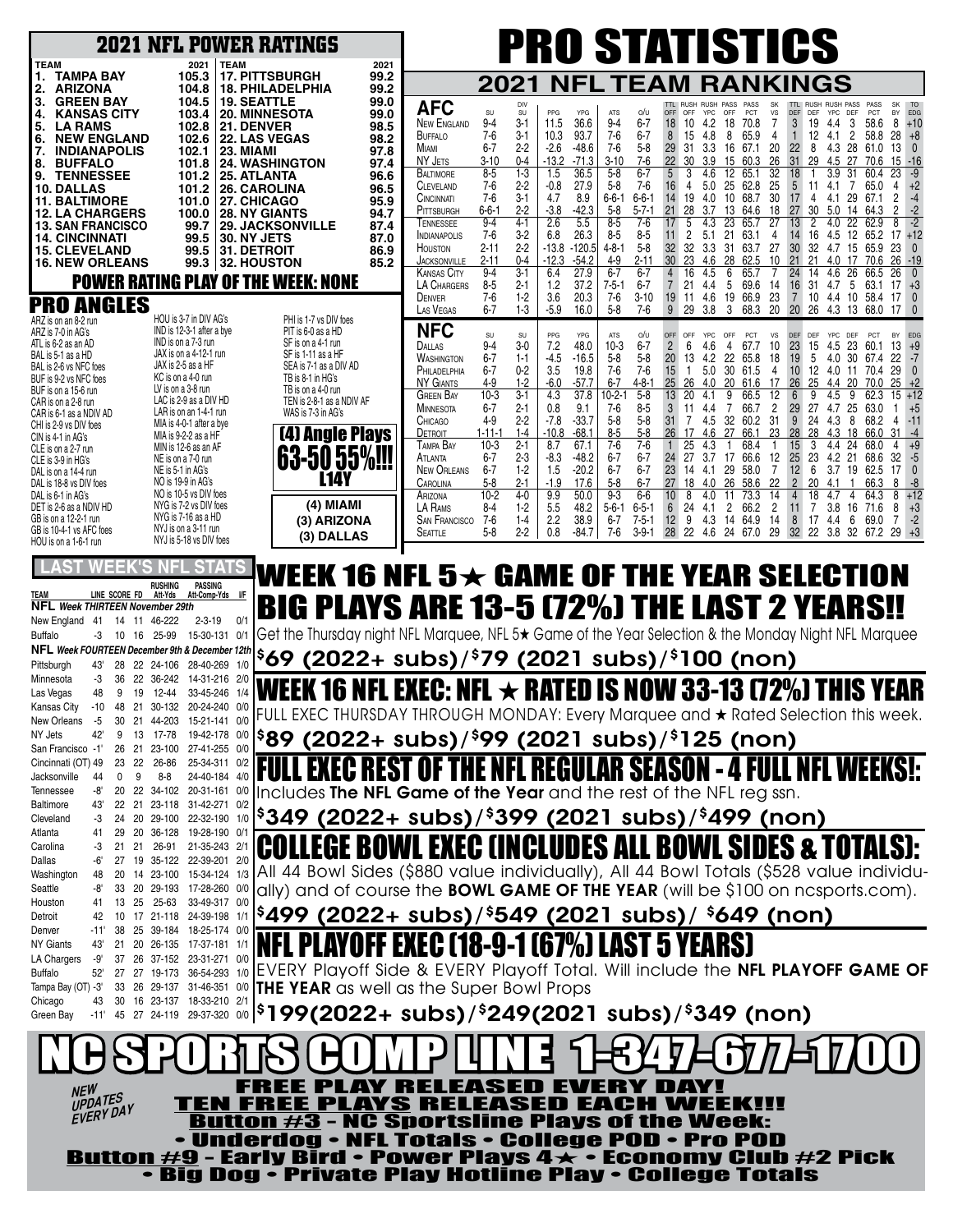Below is a list of statistical averages for all of this season's<br>bowl teams when they faced other bowl caliber teams. They **BOWLVS BOWLYS BOWLYS FILM** STATS but they are in matchup order for your convenience.

| arc ranncu in orucr or |              |                |            |                |                |                          |                |             |                |                   |                      |                |                                    |            |                |             |                |                |              |                |             |                |                |                         |                    |
|------------------------|--------------|----------------|------------|----------------|----------------|--------------------------|----------------|-------------|----------------|-------------------|----------------------|----------------|------------------------------------|------------|----------------|-------------|----------------|----------------|--------------|----------------|-------------|----------------|----------------|-------------------------|--------------------|
|                        | PPG          | YPG            | <b>YPC</b> | YPG            | <b>COMP</b>    | <b>PPG</b><br><b>DEF</b> | YPG            | <b>YPC</b>  | YPG            | <b>COMP</b>       | <b>ATS</b>           | <b>NET</b>     |                                    | <b>PPG</b> | YPG            | YPC         | YPG            | <b>COMP</b>    | PPG          | YPG            | <b>YPC</b>  | YPG            | <b>COMP</b>    | <b>ATS</b><br><b>TM</b> | <b>NET</b>         |
|                        | 0FF          | <b>RUSH</b>    | RUSH       | PASS           | <b>PCT</b>     |                          | <b>RUSH</b>    | <b>RUSH</b> | <b>PASS</b>    | PCT               | <b>TM</b><br>$7 - 1$ | YDS            |                                    | 0FF        | Rush           | <b>RUSH</b> | PASS           | <b>PCT</b>     | DEF          | <b>RUSH</b>    | <b>RUSH</b> | <b>PASS</b>    | <b>PCT</b>     |                         | <b>YDS</b>         |
| Michigan               | 43.1         | 221.1          | 5.5<br>4.7 | 264.6          | 67.2%<br>53.8% | 17.9                     | 122.6<br>152.0 | 3.4         | 196.3          | 53.1%             | $3 - 1$              | 166.9<br>158.3 | Middle Tenn<br>Toledo              | 19.8       | 101.4          | 2.8         | 223.6<br>239.5 | 61.2%          | 32.4         | 149.2          | 4.4         | 255.0<br>242.8 | 60.3%          | $1-5$                   | $-79.2$<br>22.7    |
| Louisiana              | 28.7         | 192.3          | 3.6        | 235.3<br>352.2 |                | 15.3                     |                | 4.1         | 117.3          | 46.1%             |                      | 143.3          |                                    | 29.5       | 179.3          | 5.0         |                | 54.3%          | 26.5         | 153.3          | 3.8         |                | 61.9%<br>69.2% | $3-3$<br>$0 - 2$        |                    |
| Alabama                | 38.3<br>39.3 | 130.3<br>199.1 | 5.8        | 256.0          | 65.1%<br>64.8% | 23.2                     | 91.8<br>139.7  | 2.8<br>3.5  | 247.4          | 65.5%             | $6 - 4$<br>$6 - 1$   | 142.3          | Coastal Carolina33.5<br>N Illinois | 31.1       | 132.0<br>217.9 | 3.6<br>4.9  | 262.0<br>198.8 | 61.5%<br>55.3% | 36.0<br>37.4 | 201.5<br>224.9 | 4.9<br>6.1  | 272.5<br>256.0 | 62.1%          | $5 - 4$                 | $-80.0$<br>$-64.2$ |
| Cincinnati<br>Ohio St  | 44.4         | 189.0          | 5.6        | 363.0          | 70.0%          | 16.4<br>25.9             | 136.0          | 4.2         | 173.1<br>280.9 | 53.9%<br>61.9%    | $3 - 4 - 1$          | 135.1          | Appalachian St 26.8                |            | 174.3          | 4.5         | 222.3          | 60.3%          | 25.8         | 161.0          | 4.4         | 239.2          | 54.7%          | $4 - 3$                 | $-3.5$             |
| Georgia                | 34.9         | 185.2          | 5.0        | 242.2          | 64.5%          | 11.7                     | 84.3           | 2.7         | 208.9          | 59.8%             | $6 - 4$              | 134.2          | WKU                                | 42.4       | 85.9           | 3.3         | 432.7          | 63.4%          | 35.6         | 199.3          | 4.5         | 254.3          | 66.7%          | $4 - 3$                 | 65.0               |
| Oklahoma St            | 25.0         | 149.9          | 3.5        | 211.6          | 60.7%          | 17.6                     | 78.6           | 2.4         | 197.2          | 59.4%             | $6 - 3$              | 85.7           | Fresno St                          | 26.1       | 132.9          | 4.0         | 296.9          | 62.7%          | 26.7         | 151.7          | 4.1         | 245.0          | 56.0%          | $4 - 3$                 | 33.0               |
| Wisconsin              | 20.5         | 171.1          | 4.1        | 149.6          | 54.9%          | 19.9                     | 55.8           | 1.8         | 181.5          | 59.5%             | $3-5$                | 83.5           | <b>UTEP</b>                        | 21.2       | 116.2          | 3.2         | 229.4          | 54.0%          | 36.2         | 177.4          | 4.4         | 233.6          | 65.0%          | $1 - 4$                 | $-65.4$            |
| Liberty                | 28.7         | 159.0          | 4.2        | 255.6          | 56.2%          | 24.0                     | 144.1          | 3.6         | 188.6          | 58.1%             | $3 - 4$              | 81.9           | BYU                                | 30.7       | 197.9          | 5.2         | 250.1          | 64.5%          | 26.6         | 161.1          | 4.8         | 251.1          | 62.7%          | $4-3$                   | 35.7               |
| W Michigan             | 31.3         | 193.8          | 4.4        | 283.1          | 63.5%          | 35.4                     | 182.8          | 5.3         | 219.5          | 58.0%             | $3 - 5$              | 74.6           | UAB                                | 28.2       | 165.6          | 3.9         | 178.6          | 63.0%          | 27.0         | 94.4           | 2.8         | 246.8          | 58.2%          | $4 - 2$                 | 3.0                |
| Pittsburgh             | 36.8         | 123.1          | 3.4        | 337.4          | 64.2%          | 27.8                     | 101.4          | 3.0         | 287.8          | 60.3%             | $5-3$                | 71.4           | Liberty                            | 28.7       | 159.0          | 4.2         | 255.6          | 56.2%          | 24.0         | 144.1          | 3.6         | 188.6          | 58.1%          | $3 - 4$                 | 81.9               |
| Mississippi St         | 26.2         | 59.4           | 2.8        | 367.1          | 73.7%          | 28.1                     | 118.6          | 3.7         | 241.9          | 64.8%             | $5 - 4$              | 66.1           | E Michigan                         | 22.1       | 77.3           | 2.6         | 245.0          | 67.2%          | 30.3         | 220.7          | 5.2         | 234.3          | 61.9%          | $3 - 4$                 | $-132.7$           |
| WKU                    | 42.4         | 85.9           | 3.3        | 432.7          | 63.4%          | 35.6                     | 199.3          | 4.5         | 254.3          | 66.7%             | $4 - 3$              | 65.0           | Utah St                            | 30.3       | 151.9          | 3.9         | 299.1          | 57.8%          | 31.0         | 211.0          | 5.3         | 240.3          | 59.2%          | $4-3$                   | $-0.3$             |
| North Carolina         | 39.8         | 238.1          | 5.7        | 259.4          | 63.9%          | 34.8                     | 150.9          | 4.2         | 287.1          | 56.9%             | $4 - 4$              | 59.5           | Oregon St                          | 30.8       | 204.2          | 5.6         | 225.2          | 61.5%          | 28.3         | 131.2          | 4.0         | 297.7          | 64.0%          | $3-3$                   | 0.5                |
| lowa St                | 27.6         | 137.0          | 4.2        | 268.7          | 69.8%          | 29.4                     | 138.0          | 4.1         | 212.7          | 64.0%             | $1-6$                | 55.0           | Marshall                           | 28.6       | 131.6          | 4.0         | 296.7          | 63.4%          | 30.7         | 199.7          | 4.4         | 228.7          | 57.1%          | $2 - 5$                 | $-0.1$             |
| Air Force              | 27.0         | 299.7          | 4.8        | 111.2          | 47.1%          | 26.7                     | 108.2          | 3.2         | 247.8          | 60.3%             | $3-3$                | 54.8           | Louisiana                          | 28.7       | 192.3          | 4.7         | 235.3          | 53.8%          | 15.3         | 152.0          | 4.1         | 117.3          | 46.1%          | $3 - 1$                 | 158.3              |
| Utah                   | 32.6         | 195.0          | 5.2        | 197.8          | 59.6%          | 22.0                     | 148.0          | 4.1         | 191.1          | 60.0%             | $4 - 4$              | 53.6           | Tulsa                              | 23.7       | 148.2          | 3.8         | 249.3          | 58.2%          | 33.7         | 162.8          | 4.3         | 275.7          | 59.9%          | $5 - 1$                 | $-41.0$            |
| Florida                | 24.1         | 167.7          | 4.5        | 242.3          | 64.9%          | 30.3                     | 185.0          | 5.2         | 176.6          | 55.1%             | $2 - 5$              | 48.4           | Old Dominion                       | 17.6       | 132.8          | 3.6         | 198.2          | 55.3%          | 30.0         | 123.8          | 3.5         | 277.6          | 65.5%          | $2 - 4$                 | $-70.4$            |
| BYU                    | 30.7         | 197.9          | 5.2        | 250.1          | 64.5%          | 26.6                     | 161.1          | 4.8         | 251.1          | 62.7%             | 4-3                  | 35.7           | Kent St                            | 27.1       | 196.3          | 4.7         | 252.5          | 63.3%          | 45.1         | 219.3          | 5.1         | 314.8          | 63.5%          | $2 - 6$                 | $-85.3$            |
| Purdue                 | 23.4         | 63.4           | 2.2        | 356.9          | 70.7%          | 27.6                     | 162.0          | 4.7         | 223.0          | 60.2%             | $3 - 4$              | 35.3           | Wyoming                            | 25.7       | 174.7          | 4.7         | 182.1          | 53.0%          | 24.9         | 177.7          | 4.3         | 187.1          | 57.7%          | $4 - 3$                 | $-8.0$             |
| Fresno St              | 26.1         | 132.9          | 4.0        | 296.9          | 62.7%          | 26.7                     | 151.7          | 4.1         | 245.0          | 56.0%             | $4-3$                | 33.0           | <b>UTSA</b>                        | 37.1       | 201.1          | 4.6         | 266.4          | 63.9%          | 32.4         | 130.1          | 3.9         | 319.6          | 57.8%          | $5 - 2$                 | 17.9               |
| Mississippi            | 32.3         | 212.8          | 4.5        | 263.1          | 67.2%          | 28.9                     | 180.8          | 4.4         | 263.8          | 65.1%             | $6 - 3$              | 31.4           | San Diego St                       | 21.9       | 158.0          | 4.0         | 156.4          | 57.8%          | 24.0         | 98.6           | 3.6         | 243.0          | 58.8%          | $3 - 3 - 1$             | $-27.1$            |
| <b>NC State</b>        | 29.1         | 93.1           | 3.2        | 296.3          | 63.5%          | 24.4                     | 135.0          | 4.1         | 225.7          | 54.4%             | $2 - 5$              | 28.7           | Missouri                           | 26.0       | 163.2          | 4.7         | 213.6          | 62.9%          | 36.0         | 219.2          | 5.1         | 239.2          | 60.6%          | $3 - 7$                 | $-81.6$            |
| Baylor                 | 27.9         | 177.1          | 4.4        | 210.8          | 62.2%          | 20.1                     | 121.0          | 3.5         | 240.5          | 62.8%             | $6 - 2$              | 26.4           | Army                               | 30.1       | 270.1          | 4.5         | 103.0          | 58.1%          | 26.7         | 101.0          | 3.4         | 256.7          | 62.1%          | $5 - 3$                 | 15.4               |
| Toledo                 | 29.5         | 179.3          | 5.0        | 239.5          | 54.3%          | 26.5                     | 153.3          | 3.8         | 242.8          | 61.9%             | $3-3$                | 22.7           | Miami, Oh                          | 23.0       | 123.0          | 3.7         | 256.9          | 52.3%          | 28.3         | 187.4          | 4.7         | 222.4          | 63.8%          | $3-4$                   | $-30.0$            |
| Notre Dame             | 31.0         | 151.6          | 4.1        | 237.3          | 59.0%          | 20.7                     | 113.0          | 3.6         | 254.4          | 59.0%             | $5 - 2$              | 21.4           | North Texas                        | 23.2       | 205.2          | 4.3         | 213.0          | 53.8%          | 35.3         | 196.7          | 5.2         | 243.8          | 59.5%          | $4 - 3$                 | $-22.3$            |
| <b>UTSA</b>            | 37.1         | 201.1          | 4.6        | 266.4          | 63.9%          | 32.4                     | 130.1          | 3.9         | 319.6          | 57.8%             | $5 - 2$              | 17.9           | Florida                            | 24.1       | 167.7          | 4.5         | 242.3          | 64.9%          | 30.3         | 185.0          | 5.2         | 176.6          | 55.1%          | $2 - 5$                 | 48.4               |
| Oklahoma               | 30.0         | 122.7          | 4.0        | 252.7          | 65.9%          | 25.0                     | 123.2          | 3.6         | 234.8          | 67.0%             | $3-3$                | 17.3           | <b>UCF</b>                         | 27.3       | 187.7          | 5.1         | 191.7          | 64.2%          | 34.5         | 167.7          | 4.8         | 256.2          | 64.1%          | $1-5$                   | $-44.5$            |
| Houston                | 32.0         | 111.3          | 3.0        | 255.0          | 66.5%          | 26.2                     | 103.5          | 3.6         | 247.2          | 58.5%             | $3-3$                | 15.7           | Hawaii                             | 22.9       | 114.0          | 3.8         | 253.7          | 53.6%          | 32.7         | 157.7          | 3.8         | 274.9          | 62.8%          | $2 - 4 - 1$             | $-64.9$            |
| Texas A&M              | 28.4         | 185.0          | 5.4        | 207.7          | 57.0%          | 20.1                     | 134.6          | 3.7         | 242.6          | 60.7%             | $5 - 4$              | 15.6           | Memphis                            | 23.6       | 92.4           | 2.9         | 292.4          | 58.7%          | 29.3         | 164.4          | 4.0         | 244.9          | 65.2%          | $2 - 5$                 | $-24.4$            |
| Army                   | 30.1         | 270.1          | 4.5        | 103.0          | 58.1%          | 26.7                     | 101.0          | 3.4         | 256.7          | 62.1%             | $5 - 3$              | 15.4           | <b>Ball St</b>                     | 23.4       | 123.9          | 3.8         | 206.3          | 61.5%          | 29.9         | 187.7          | 4.3         | 229.8          | 66.0%          | $3-6$                   | $-87.2$            |
| Minnesota              | 26.8         | 182.2          | 4.0        | 171.7          | 53.3%          | 23.3                     | 99.0           | 3.7         | 244.7          | 57.7%             | $3 - 2 - 1$          | 10.2           | Georgia St                         | 16.8       | 167.8          | 4.0         | 136.0          | 50.8%          | 40.4         | 186.2          | 4.2         | 276.6          | 62.5%          | $3 - 3$                 | $-159.0$           |
| <b>Wake Forest</b>     | 41.7         | 150.2          | 3.8        | 305.2          | 54.6%          | 35.6                     | 208.9          | 5.1         | 238.7          | 58.7%             | $5 - 4$              | 7.9            | W Michigan                         | 31.3       | 193.8          | 4.4         | 283.1          | 63.5%          | 35.4         | 182.8          | 5.3         | 219.5          | 58.0%          | $3-5$                   | 74.6               |
| Kentucky               | 29.6         | 216.8          | 5.5        | 173.9          | 66.7%          | 24.9                     | 128.6          | 4.2         | 255.3          | 71.3%             | $6 - 2$              | 6.8            | Nevada                             | 30.7       | 51.7           | 2.0         | 356.8          | 68.6%          | 30.7         | 224.3          | 5.1         | 196.2          | 63.8%          | $4-2$                   | $-12.0$            |
| Cent Michigan          | 32.2         | 165.4          | 4.3        | 262.1          | 61.8%          | 28.9                     | 140.3          | 3.8         | 283.9          | 63.4%             | $6 - 3$              | 3.3            | Boston College 17.0                |            | 156.7          | 4.1         | 158.7          | 53.9%          | 26.3         | 186.5          | 4.8         | 196.2          | 59.4%          | $3 - 3$                 | $-67.3$            |
| UAB                    | 28.2         | 165.6          | 3.9        | 178.6          | 63.0%          | 27.0                     | 94.4           | 2.8         | 246.8          | 58.2%             | 4-2                  | 3.0            | East Carolina                      | 23.0       | 118.7          | 3.1         | 270.0          | 58.1%          | 29.4         | 148.9          | 4.4         | 259.1          | 62.1%          | $4 - 3$                 | $-19.3$            |
| Louisville             | 27.4         | 212.5          | 5.3        | 224.6          | 58.5%          | 34.1                     | 158.5          | 4.4         | 277.9          | 65.1%             | $3 - 5$              | 0.8            | Houston                            | 32.0       | 111.3          | 3.0         | 255.0          | 66.5%          | 26.2         | 103.5          | 3.6         | 247.2          | 58.5%          | $3-3$                   | 15.7               |
| Oregon St              | 30.8         | 204.2          | 5.6        | 225.2          | 61.5%          | 28.3                     | 131.2          | 4.0         | 297.7          | 64.0%             | $3-3$                | 0.5            | Auburn                             | 23.3       | 129.1          | 3.8         | 242.3          | 57.8%          | 25.6         | 149.3          | 3.9         | 259.1          | 62.9%          | $4-6$                   | $-37.0$            |
| Penn St                | 25.9         | 98.4           | 3.0        | 280.3          | 62.5%          | 20.5                     | 134.6          | 3.4         | 244.0          | 63.0%             | $5-3$                | 0.0            | Air Force                          | 27.0       | 299.7          | 4.8         | 111.2          | 47.1%          | 26.7         | 108.2          | 3.2         | 247.8          | 60.3%          | $3 - 3$                 | 54.8               |
| Marshall               | 28.6         | 131.6          | 4.0        | 296.7          | 63.4%          | 30.7                     | 199.7          | 4.4         | 228.7          | 57.1%             | $2 - 5$              | -0.1           | Louisville                         | 27.4       | 212.5          | 5.3         | 224.6          | 58.5%          | 34.1         | 158.5          | 4.4         | 277.9          | 65.1%          | $3-5$                   | 0.8                |
| Utah St                | 30.3         | 151.9          | 3.9        | 299.1          | 57.8%          | 31.0                     | 211.0          | 5.3         | 240.3          | 59.2%             | 4-3                  | -0.3           | Texas Tech                         | 24.4       | 122.1          | 4.0         | 225.9          | 61.7%          | 29.4         | 111.6          | 3.3         | 302.6          | 69.6%          | $4 - 3$                 | $-66.1$            |
| Appalachian St         | 26.8         | 174.3          | 4.5        | 222.3          | 60.3%          | 25.8                     | 161.0          | 4.4         | 239.2          | 54.7%             | 4-3                  | $-3.5$         | Mississippi St                     | 26.2       | 59.4           | 2.8         | 367.1          | 73.7%          | 28.1         | 118.6          | 3.7         | 241.9          | 64.8%          | $5 - 4$                 | 66.1               |
| Arizona St             | 22.2         | 143.6          | 4.4        | 246.0          | 66.2%          | 28.6                     | 189.0          | 4.4         | 204.6          | 63.0%             | $1 - 4$              | $-4.0$         | <b>NC State</b>                    | 29.1       | 93.1           | 3.2         | 296.3          | 63.5%          | 24.4         | 135.0          | 4.1         | 225.7          | 54.4%          | $2 - 5$                 | 28.7               |
| Wyoming                | 25.7         | 174.7          | 4.7        | 182.1          | 53.0%          | 24.9                     | 177.7          | 4.3         | 187.1          | 57.7%             | 4-3                  | $-8.0$         | <b>UCLA</b>                        | 32.8       | 169.5          | 4.1         | 238.0          | 58.2%          | 32.8         | 129.7          | 4.2         | 298.3          | 59.7%          | $2 - 4$                 | $-20.5$            |
| Clemson                | 24.0         | 174.7          | 4.9        | 168.0          | 50.8%          | 18.3                     | 111.3          | 3.0         | 241.9          | 61.2%             | $3 - 4$              | $-10.4$        | West Virginia                      | 20.3       | 83.9           | 2.8         | 250.6          | 64.2%          | 28.0         | 135.1          | 3.8         | 242.0          | 67.9%          | $3-5$                   | $-42.6$            |
| Nevada                 | 30.7         | 51.7           | 2.0        | 356.8          | 68.6%          | 30.7                     | 224.3          | 5.1         | 196.2          | 63.8%             | $4-2$                | $-12.0$        | Minnesota                          | 26.8       | 182.2          | 4.0         | 171.7          | 53.3%          | 23.3         | 99.0           | 3.7         | 244.7          | 57.7%          | $3 - 2 - 1$             | 10.2               |
| Oregon                 | 27.6         | 178.6          | 5.0        | 213.1          | 63.3%          | 30.3                     | 126.9          | 3.7         | 280.0          | 61.2%             | $3 - 3 - 1$          | $-15.1$        | <b>SMU</b>                         | 32.8       | 136.2          | 4.4         | 272.2          | 62.9%          | 32.3         | 123.7          | 3.4         | 329.3          | 62.8%          | $2 - 4$                 | $-44.7$            |
| Arkansas               | 26.3         | 183.8          | 4.2        | 230.0          | 67.6%          | 29.6                     | 174.1          | 4.4         | 255.4          | 65.3%             | $4 - 3 - 1$          | $-15.8$        | Virginia                           | 29.3       | 89.9           | 3.4         | 398.6          | 63.0%          | 41.0         | 265.0          | 6.4         | 257.1          | 60.2%          | $3-5$                   | $-33.6$            |
| <b>Boise St</b>        | 28.5         | 102.8          | 2.8        | 268.7          | 62.6%          | 20.9                     | 171.5          | 4.3         | 218.9          | 57.7%             | $5 - 5$              | $-18.9$        | Virginia Tech                      | 20.9       | 173.8          | 4.5         | 154.6          | 53.2%          | 23.8         | 139.9          | 3.8         | 249.5          | 59.6%          | $3-5$                   | $-61.0$            |
| East Carolina          | 23.0         | 118.7          | 3.1        | 270.0          | 58.1%          | 29.4                     | 148.9          | 4.4         | 259.1          | 62.1%             | $4-3$                | $-19.3$        | Maryland                           | 20.9       | 108.5          | 3.6         | 282.1          | 66.5%          | 40.1         | 159.1          | 4.1         | 303.4          | 63.8%          | $2 - 6$                 | $-71.9$            |
| <b>UCLA</b>            | 32.8         | 169.5          | 4.1        |                | 238.0 58.2%    | 32.8                     | 129.7          | 4.2         | 298.3          | 59.7%             | $2 - 4$              | $-20.5$        | lowa St                            | 27.6       | 137.0          | 4.2         | 268.7          | 69.8%          | 29.4         | 138.0          | 4.1         | 212.7          | 64.0%          | $1-6$                   | 55.0               |
| North Texas            | 23.2         | 205.2          | 4.3        | 213.0          | 53.8%          | 35.3                     | 196.7          | 5.2         | 243.8          | 59.5%             | $4 - 3$              | $-22.3$        | Clemson                            | 24.0       | 174.7          | 4.9         | 168.0          | 50.8%          | 18.3         | 111.3          | 3.0         | 241.9          | 61.2%          | $3 - 4$                 | $-10.4$            |
| Memphis                | 23.6         | 92.4           | 2.9        | 292.4          | 58.7%          | 29.3                     | 164.4          | 4.0         | 244.9          | 65.2%             | $2 - 5$              | $-24.4$        | Oregon                             | 27.6       | 178.6          | 5.0         | 213.1          | 63.3%          | 30.3         | 126.9          | 3.7         | 280.0          | 61.2%          | $3-3-1$                 | $-15.1$            |
| LSU                    | 26.4         | 109.7          | 3.3        | 267.0          | 58.7%          | 28.3                     | 147.8          | 4.1         | 253.5          | 64.9%             | $5 - 4 - 1$          | $-24.6$        | Oklahoma                           | 30.0       | 122.7          | 4.0         | 252.7          | 65.9%          | 25.0         | 123.2          | 3.6         | 234.8          | 67.0%          | $3-3$                   | 17.3               |
| San Diego St           | 21.9         | 158.0          | 4.0        | 156.4          | 57.8%          | 24.0                     | 98.6           | 3.6         | 243.0          | 58.8% 3-3-1       |                      | $-27.1$        | North Carolina 39.8                |            | 238.1          | 5.7         | 259.4          | 63.9%          | 34.8         | 150.9          | 4.2         | 287.1          | 56.9%          | $4 - 4$                 | 59.5               |
| Tennessee              | 33.4         | 184.4          | 4.7        | 267.3          | 65.4%          | 36.1                     | 198.4          | 4.4         | 283.0          | 64.5%             | $3 - 5$              | $-29.8$        | South Carolina 18.4                |            | 111.6          | 3.2         | 179.6          | 55.8%          | 28.6         | 206.4          | 5.1         | 188.7          | 58.7%          | $4 - 5$                 | $-104.0$           |
| Miami, Oh              | 23.0         | 123.0          | 3.7        | 256.9          | 52.3%          | 28.3                     | 187.4          | 4.7         | 222.4          | 63.8%             | $3-4$                | $-30.0$        | Tennessee                          | 33.4       | 184.4          | 4.7         | 267.3          | 65.4%          | 36.1         | 198.4          | 4.4         | 283.0          | 64.5%          | $3-5$                   | $-29.8$            |
| Washington St          | 24.0         | 110.2          | 3.7        | 271.5          | 63.9%          | 25.7                     | 236.3          | 5.6         |                | 178.5 63.5% 4-1-1 |                      | $-33.2$        | Purdue                             | 23.4       | 63.4           | 2.2         | 356.9          | 70.7%          | 27.6         | 162.0          | 4.7         | 223.0          | 60.2%          | $3 - 4$                 | 35.3               |
| Virginia               | 29.3         | 89.9           | 3.4        | 398.6          | 63.0%          | 41.0                     | 265.0          | 6.4         | 257.1          | 60.2%             | $3-5$                | $-33.6$        | Michigan St                        | 32.7       | 172.7          | 4.6         | 253.3          | 61.2%          | 32.1         | 99.4           | 3.3         | 418.6          | 69.0%          | $5-2$                   | $-92.0$            |
| Auburn                 | 23.3         | 129.1          | 3.8        | 242.3          | 57.8%          | 25.6                     | 149.3          | 3.9         | 259.1          | 62.9%             | $4-6$                | $-37.0$        | Pittsburgh                         | 36.8       | 123.1          | 3.4         | 337.4          | 64.2%          | 27.8         | 101.4          | 3.0         | 287.8          | 60.3%          | $5 - 3$                 | 71.4               |
| Miami, Fl              | 29.0         | 106.6          | 3.2        | 292.8          | 62.7%          | 33.8                     | 160.3          | 4.4         | 276.6          | 63.7%             | $4 - 4$              | $-37.5$        | Wisconsin                          | 20.5       | 171.1          | 4.1         | 149.6          | 54.9%          | 19.9         | 55.8           | 1.8         | 181.5          | 59.5%          | $3 - 5$                 | 83.5               |
| Tulsa                  | 23.7         | 148.2          | 3.8        | 249.3          | 58.2%          | 33.7                     | 162.8          | 4.3         | 275.7          | 59.9%             | $5 - 1$              | $-41.0$        | Arizona St                         | 22.2       | 143.6          | 4.4         | 246.0          | 66.2%          | 28.6         | 189.0          | 4.4         | 204.6          | 63.0%          | $1 - 4$                 | $-4.0$             |
| West Virginia          | 20.3         | 83.9           | 2.8        | 250.6          | 64.2%          | 28.0                     | 135.1          | 3.8         | 242.0          | 67.9%             | $3-5$                | $-42.6$        | Texas A&M                          | 28.4       | 185.0          | 5.4         | 207.7          | 57.0%          | 20.1         | 134.6          | 3.7         | 242.6          | 60.7%          | $5 - 4$                 | 15.6               |
| UCF                    | 27.3         | 187.7          | 5.1        | 191.7          | 64.2%          | 34.5                     | 167.7          | 4.8         | 256.2          | 64.1%             | $1 - 5$              | $-44.5$        | <b>Wake Forest</b>                 | 41.7       | 150.2          | 3.8         | 305.2          | 54.6%          | 35.6         | 208.9          | 5.1         | 238.7          | 58.7%          | $5 - 4$                 | 7.9                |
| SMU                    | 32.8         | 136.2          | 4.4        | 272.2          | 62.9%          | 32.3                     | 123.7          | 3.4         | 329.3          | 62.8%             | $2 - 4$              | $-44.7$        | Miami, Fl                          | 29.0       | 106.6          | 3.2         | 292.8          | 62.7%          | 33.8         | 160.3          | 4.4         | 276.6          | 63.7%          | $4 - 4$                 | -37.5              |
| Kansas St              | 25.4         | 130.6          | 4.1        | 206.4          | 64.2%          | 25.6                     | 132.0          | 3.8         | 249.7          | 69.2%             | $4-3$                | $-44.7$        | Washington St 24.0                 |            | 110.2          | 3.7         | 271.5          | 63.9%          | 25.7         | 236.3          | 5.6         | 178.5          | 63.5%          | $4 - 1 - 1$             | $-33.2$            |
| lowa                   | 21.9         | 100.4          | 2.8        | 188.0          | 55.3%          | 21.6                     | 127.8          | 3.6         | 217.9          | 57.5%             | $5 - 3$              | $-57.3$        | Cincinnati                         | 39.3       | 199.1          | 5.8         | 256.0          | 64.8%          | 16.4         | 139.7          | 3.5         | 173.1          | 53.9%          | $6 - 1$                 | 142.3              |
| Virginia Tech          | 20.9         | 173.8          | 4.5        | 154.6          | 53.2%          | 23.8                     | 139.9          | 3.8         | 249.5          | 59.6%             | $3-5$                | $-61.0$        | Alabama                            | 38.3       | 130.3          | 3.6         | 352.2          | 65.1%          | 23.2         | 91.8           | 2.8         | 247.4          | 65.5%          | $6 - 4$                 | 143.3              |
| N Illinois             | 31.1         | 217.9          | 4.9        | 198.8          | 55.3%          | 37.4                     | 224.9          | 6.1         | 256.0          | 62.1%             | $5 - 4$              | $-64.2$        | <b>Boise St</b>                    | 28.5       | 102.8          | 2.8         | 268.7          | 62.6%          | 20.9         | 171.5          | 4.3         | 218.9          | 57.7%          | $5 - 5$                 | $-18.9$            |
| Hawaii                 | 22.9         | 114.0          | 3.8        | 253.7          | 53.6%          | 32.7                     | 157.7          | 3.8         | 274.9          | 62.8% 2-4-1       |                      | $-64.9$        | Cent Michigan                      | 32.2       | 165.4          | 4.3         | 262.1          | 61.8%          | 28.9         | 140.3          | 3.8         | 283.9          | 63.4%          | $6 - 3$                 | 3.3                |
| UTEP                   | 21.2         | 116.2          | 3.2        | 229.4          | 54.0%          | 36.2                     | 177.4          | 4.4         | 233.6          | 65.0%             | 1-4                  | $-65.4$        | Georgia                            | 34.9       | 185.2          | 5.0         | 242.2          | 64.5%          | 11.7         | 84.3           | 2.7         | 208.9          | 59.8%          | $6 - 4$                 | 134.2              |
| Texas Tech             | 24.4         | 122.1          | 4.0        | 225.9          | 61.7%          | 29.4                     | 111.6          | 3.3         | 302.6          | 69.6%             | $4-3$                | $-66.1$        | Michigan                           | 43.1       | 221.1          | 5.5         | 264.6          | 67.2%          | 17.9         | 122.6          | 3.4         | 196.3          | 53.1%          | $7 - 1$                 | 166.9              |
| <b>Boston College</b>  | 17.0         | 156.7          | 4.1        | 158.7          | 53.9%          | 26.3                     | 186.5          | 4.8         | 196.2          | 59.4%             | $3-3$                | $-67.3$        | Arkansas                           | 26.3       | 183.8          | 4.2         | 230.0          | 67.6%          | 29.6         | 174.1          | 4.4         | 255.4          | 65.3%          | $4 - 3 - 1$             | $-15.8$            |
| Old Dominion           | 17.6         | 132.8          | 3.6        | 198.2          | 55.3%          | 30.0                     | 123.8          | 3.5         |                | 277.6 65.5%       | $2 - 4$              | $-70.4$        | Penn St                            | 25.9       | 98.4           | 3.0         | 280.3          | 62.5%          | 20.5         | 134.6          | 3.4         | 244.0          | 63.0%          | $5 - 3$                 | 0.0                |
| Maryland               | 20.9         | 108.5          | 3.6        | 282.1          | 66.5%          | 40.1                     | 159.1          | 4.1         | 303.4          | 63.8%             | $2-6$                | $-71.9$        | Oklahoma St                        | 25.0       | 149.9          | 3.5         | 211.6          | 60.7%          | 17.6         | 78.6           | 2.4         | 197.2          | 59.4%          | $6 - 3$                 | 85.7               |
| Middle Tenn            | 19.8         | 101.4          | 2.8        | 223.6          | 61.2%          | 32.4                     | 149.2          | 4.4         | 255.0          | 60.3%             | 1-5                  | $-79.2$        | Notre Dame                         | 31.0       | 151.6          | 4.1         | 237.3          | 59.0%          | 20.7         | 113.0          | 3.6         | 254.4          | 59.0%          | $5 - 2$                 | 21.4               |
| Coastal Carolina       | 33.5         | 132.0          | 3.6        | 262.0          | 61.5%          | 36.0                     | 201.5          | 4.9         | 272.5          | 69.2%             | $0 - 2$              | $-80.0$        | Kentucky                           | 29.6       | 216.8          | 5.5         | 173.9          | 66.7%          | 24.9         | 128.6          | 4.2         | 255.3          | 71.3%          | $6 - 2$                 | 6.8                |
| Missouri               | 26.0         | 163.2          | 4.7        | 213.6          | 62.9%          | 36.0                     | 219.2          | 5.1         |                | 239.2 60.6%       | $3 - 7$              | $-81.6$        | lowa                               | 21.9       | 100.4          | 2.8         | 188.0          | 55.3%          | 21.6         | 127.8          | 3.6         | 217.9          | 57.5%          | $5-3$                   | -57.3              |
| Kent St                | 27.1         | 196.3          | 4.7        | 252.5          | 63.3%          | 45.1                     | 219.3          | 5.1         |                | 314.8 63.5%       | $2 - 6$              | $-85.3$        | Utah                               | 32.6       | 195.0          | 5.2         | 197.8          | 59.6%          | 22.0         | 148.0          | 4.1         | 191.1          | 60.0%          | $4 - 4$                 | 53.6               |
| <b>Ball St</b>         | 23.4         | 123.9          | 3.8        | 206.3          | 61.5%          | 29.9                     | 187.7          | 4.3         | 229.8          | 66.0%             | $3-6$                | $-87.2$        | Ohio St                            | 44.4       | 189.0          | 5.6         | 363.0          | 70.0%          | 25.9         | 136.0          | 4.2         | 280.9          | 61.9%          | $3 - 4 - 1$             | 135.1              |
| Michigan St            | 32.7         | 172.7          | 4.6        |                | 253.3 61.2%    | 32.1                     | 99.4           | 3.3         | 418.6          | 69.0%             | $5 - 2$              | $-92.0$        | Baylor                             | 27.9       | 177.1          | 4.4         | 210.8          | 62.2%          | 20.1         | 121.0          | 3.5         | 240.5          | 62.8%          | $6 - 2$                 | 26.4               |
| South Carolina         | 18.4         | 111.6          | 3.2        | 179.6          | 55.8%          | 28.6                     | 206.4          | 5.1         | 188.7          | 58.7%             | $4 - 5$              | $-104.0$       | Mississippi                        | 32.3       | 212.8          | 4.5         | 263.1          | 67.2%          | 28.9         | 180.8          | 4.4         | 263.8          | 65.1%          | $6 - 3$                 | 31.4               |
| E Michigan             | 22.1         | 77.3           | 2.6        | 245.0          | 67.2%          | 30.3                     | 220.7          | 5.2         |                | 234.3 61.9%       | $3-4$                | $-132.7$       | <b>Kansas St</b>                   | 25.4       | 130.6          | 4.1         | 206.4          | 64.2%          | 25.6         | 132.0          | 3.8         | 249.7          | 69.2%          | $4-3$                   | $-44.7$            |
| Georgia St             | 16.8         | 167.8          | 4.0        | 136.0          | 50.8%          | 40.4                     | 186.2          | 4.2         |                | 276.6 62.5%       | $3-3$                | $-159.0$       | <b>LSU</b>                         | 26.4       | 109.7          | 3.3         | 267.0          | 58.7%          | 28.3         | 147.8          | 4.1         | 253.5          | 64.9%          | $5 - 4 - 1$             | $-24.6$            |

 $\mathbf{I}$